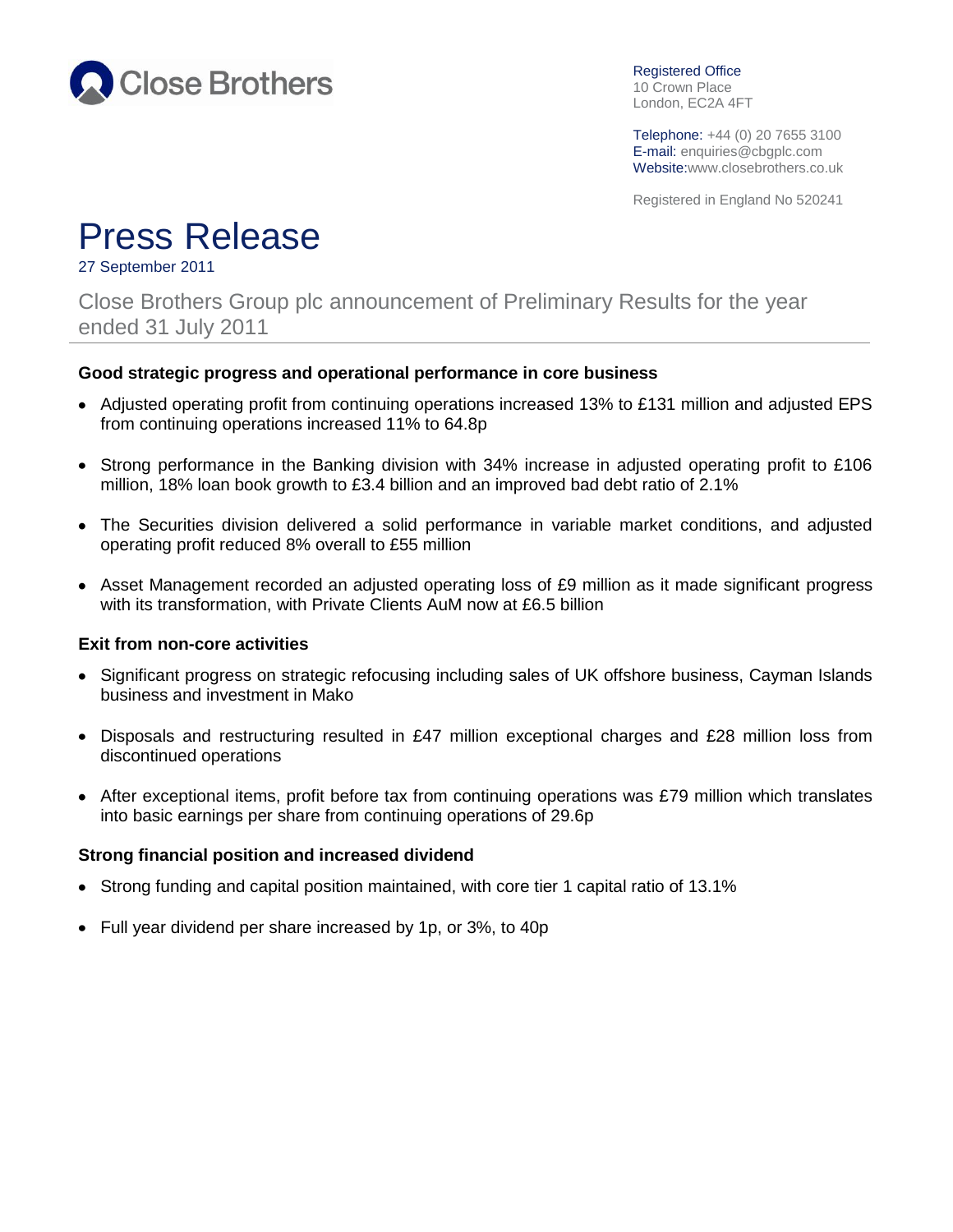| <b>Financial Highlights</b><br>for the year ended 31 July                     | 2011    | 2010    |
|-------------------------------------------------------------------------------|---------|---------|
| Adjusted operating profit <sup>1</sup> (continuing operations)                | £131.2m | £116.5m |
| Adjusted earnings per share <sup>2</sup> (continuing operations)              | 64.8p   | 58.2p   |
| Operating profit before tax (after exceptional items – continuing operations) | £78.5m  | £101.0m |
| Basic earnings per share (after exceptional items - continuing operations)    | 29.6p   | 47.4p   |
| Ordinary dividend per share <sup>3</sup>                                      | 40.0p   | 39.0p   |
| Core tier 1 capital ratio                                                     | 13.1%   | 13.9%   |

<sup>1</sup>Adjusted operating profit is before exceptional items, goodwill impairment and amortisation of intangible assets on acquisition.

 $^2$ Adjusted earnings per share is before exceptional items, goodwill impairment, amortisation of intangible assets on acquisition and the tax effect of such adjustments.

 $^3$  Represents the final dividend proposed for the respective years together with the interim dividend declared and paid in those years.

#### **Preben Prebensen, Chief Executive, commenting on the results, said:**

"Close Brothers has made good strategic and operational progress during the year. We achieved a good overall result driven by the Banking division, whilst Securities achieved a solid performance in variable market conditions, and Asset Management has made significant progress on its strategic transformation. During the year we have exited a number of non-core businesses which leaves us with a more streamlined group and allows us to focus on growing and developing our core businesses in Banking, Securities and Asset Management.

Economic and market conditions are uncertain, but we have a strong financial position, continue to see good prospects for our businesses and are well placed to continue delivering solid results."

#### **Enquiries to:**

| Sophie Gillingham – Investor & Media Relations Close Brothers Group plc |                          | 020 7655 3844 |
|-------------------------------------------------------------------------|--------------------------|---------------|
| Debbie Sager – Investor Relations                                       | Close Brothers Group plc | 020 7655 3845 |
| Anne Gilding - Media Relations                                          | Maitland                 | 020 7395 0423 |

A presentation to analysts and investors will be held today at 9.30 am BST at our offices at 10 Crown Place, London EC2A 4FT. A listen-only dial-in facility will be available by dialling 0845 401 0014, or +44 203 059 5845, password "Close Brothers". A recording of this call will be available for replay for two weeks by dialling 0121 260 4861, access code 6786007#.

#### **About Close Brothers:**

Close Brothers is a specialist financial services group which makes loans, trades securities and provides advice and investment management solutions to a wide range of clients.

Close Brothers' Banking division provides specialist lending to small and medium-sized businesses and individuals across a diverse range of asset classes, and also offers deposit taking services.

The Securities division provides trading services to retail brokers and institutions principally through Winterflood, a leading market-maker in the UK.

The Asset Management division provides a full range of advice, investment management and self directed services to private, institutional and corporate clients and professional advisers.

Close Brothers was established in 1878 and today employs over 2,500 people, principally in the UK. Close Brothers Group plc is listed on the London Stock Exchange and is a member of the FTSE 250.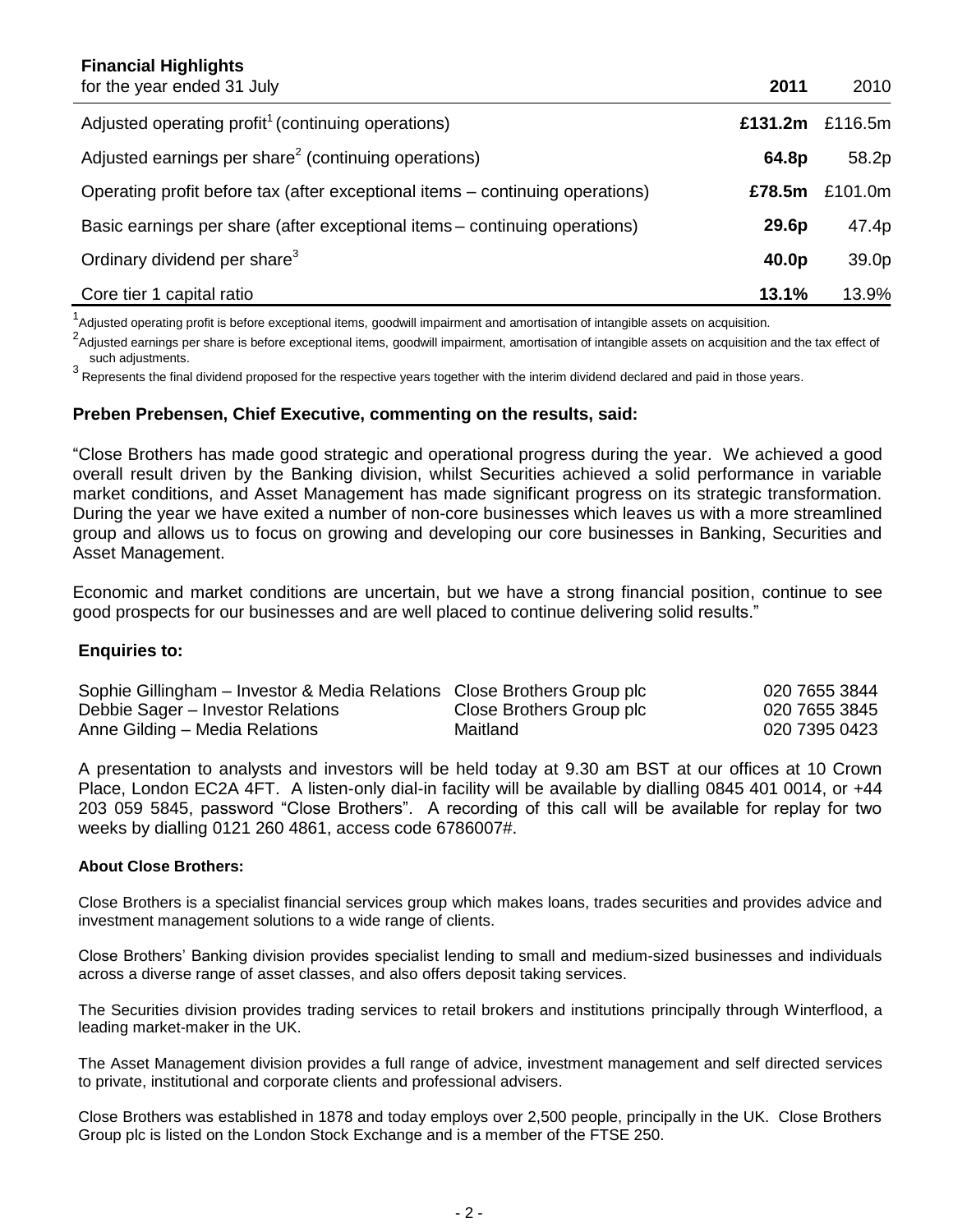#### **Chairman's and Chief Executive's Statement**

Close Brothers has performed well in the 2011 financial year and our businesses remain well positioned. We have seen significant growth in the Banking division as we continue to benefit from our strong financial position to take advantage of opportunities presented by the current market environment; Securities has had a solid performance notwithstanding recent challenging market conditions; and the Asset Management division has made significant progress on its strategic refocusing and the building out of its Private Clients business including several acquisitions. We continue to have the financial strength and capital resources to support our businesses and execute our strategic plans, focused on growing and developing our core businesses.

We have made significant progress in repositioning the group to focus on those businesses where we see the highest long-term potential and during the year, we have completed several disposals which have streamlined and simplified the group. In the Asset Management division, this includes the disposals of our businesses in the UK offshore and Cayman Islands as well as the property funds business, announced earlier this year. In line with this strategy we also recently announced an agreement to sell our 49.9% investment in Mako to the management team. Exiting these non-core activities does not affect the group's capital position and allows us to reallocate cash and resources to those businesses which we believe have the best potential to deliver sustainable and growing profits in the future.

#### **Financial Performance**

The underlying performance of our businesses has been good overall, and adjusted operating profit from continuing operations increased 13% to £131.2 million (2010: £116.5 million). This was principally driven by the strong performance of the Banking division, where adjusted operating profit increased 34% as a result of 18% loan book growth and a reduction in the bad debt ratio. Securities had a solid performance although adjusted operating profit reduced 8% relative to a strong prior year. The Asset Management division continues to restructure and invest in its transformation and as a result delivered an adjusted operating loss of £8.6 million (2010: loss of £1.5 million).

Overall, adjusted earnings per share from continuing operations increased 11% to 64.8p (2010: 58.2p).

As part of the group's overall restructuring and exit from non-core activities, we have recorded exceptional charges of £46.9 million (2010: £15.0 million) and a loss from discontinued operations of £28.1 million (2010: loss of £2.0 million). Exceptional charges include a £36.0 million impairment of the value of our investment in Mako, reflecting the expected present value of our recent sale agreement; and a further £15.4 million of exceptional charges related to the restructuring of the Asset Management division. The loss from discontinued operations includes the operating result and loss on disposal of the group's UK offshore and Cayman Islands operations, which were sold during the period.

Profit before tax from continuing operations, after exceptional items, was £78.5 million (2010: £101.0 million) which translates into basic earnings per share from continuing operations of 29.6p (2010: 47.4p). After exceptional items and including the loss from discontinued operations, profit attributable to shareholders was £14.6 million (2010: £65.9 million) and basic earnings per share was 10.1p (2010: 46.0p).

During the year we have continued to increase the efficiency of our balance sheet whilst strengthening the diversity and maturity of our funding. This includes raising over £1 billion of new wholesale funding, as well as increasing the amount and maturity of our retail and corporate deposits.

The group's core tier 1 capital ratio remains strong at 13.1% (2010: 13.9%) with a total capital ratio of 14.9% (2010: 15.8%). These capital ratios remain comfortably ahead of minimum regulatory requirements and give us sufficient flexibility to execute our current plans.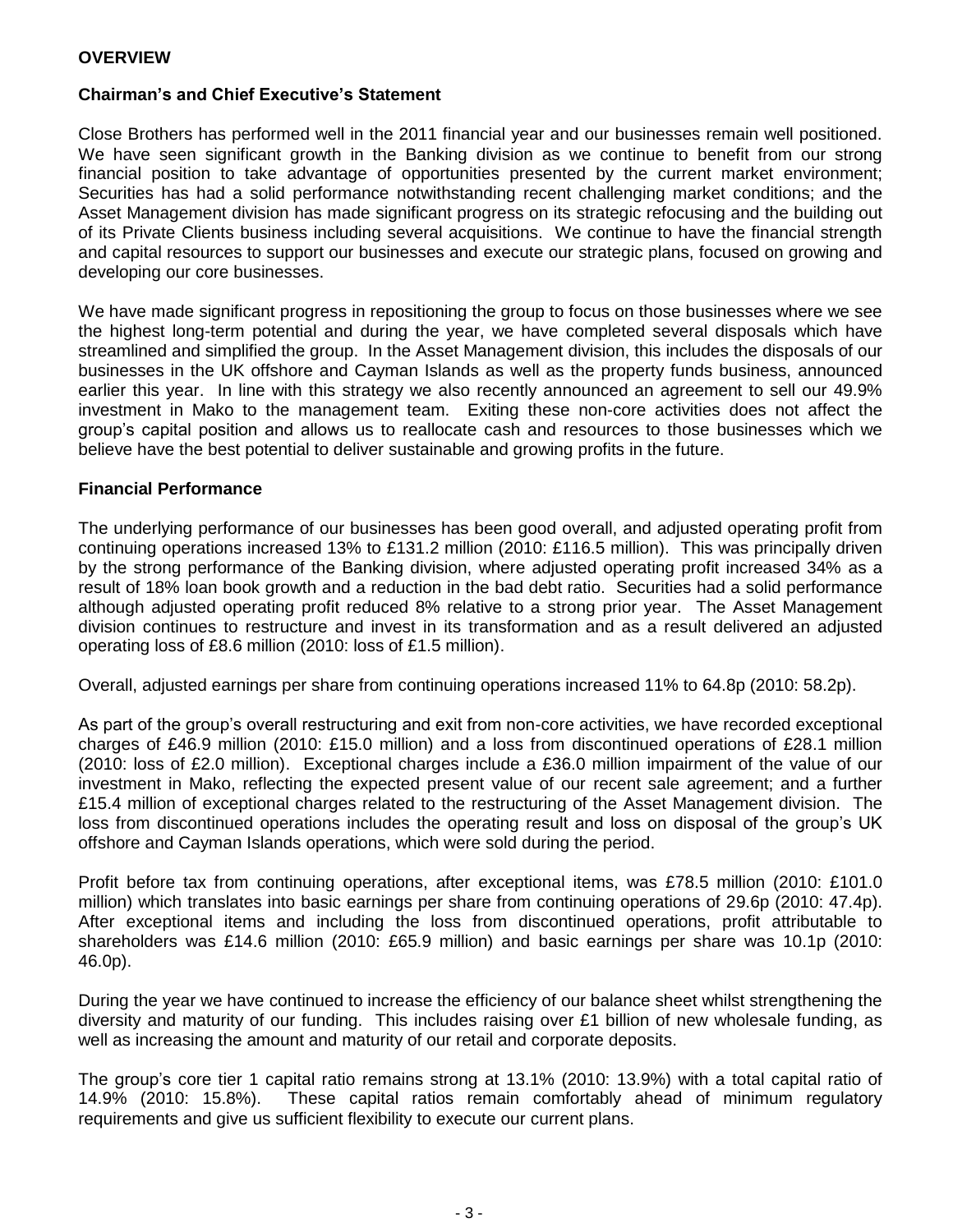#### **Chairman's and Chief Executive's Statement** continued

The board is recommending an increase of 1.0p in the final dividend per share to 26.5p (2010: 25.5p), resulting in a 3% increase in the total dividend per share for the year to 40.0p (2010: 39.0p). This reflects the group's confidence in the performance and prospects of its core businesses.

#### **Strategy**

The group remains focused on executing the strategy set out at the full year results in 2010. This involves developing our three core business areas: the Banking division, which is a leader in specialised finance in the UK; Securities, which is a leader in UK market-making via Winterflood; and Asset Management, which is investing to become a leader in UK wealth and asset management.

In the **Banking** division, our focus is on driving sustainable growth whilst maintaining a predominantly secured, high margin, specialist lending model.

During the period, we achieved organic loan book growth of 18% to £3.4 billion (31 July 2010: £2.9 billion), whilst maintaining strong margins. This growth was driven by good levels of new business across our lending businesses, supported by ongoing high levels of repeat business.

The operating environment for the division remains favourable and we continue to see opportunities to increase lending to both individual and SME borrowers. We continue to benefit from our enhanced sales capacity, with an over 20% increase in front line sales staff in the last two years, as well as broader distribution. This includes additional dealer relationships in motor finance; the addition of new branches in motor and property finance and increased leverage of the broker network in asset finance. We continue to see good opportunities for growth in our core markets and our priority remains to continue to grow in these areas.

At the same time we are selectively exploring opportunities for growth in adjacent product areas that are consistent with our existing lending model and conservative risk appetite. In Commercial, we have continued to build our presence in larger ticket invoice finance following our acquisition of a loan book last year. We are also expanding our asset finance business into complementary asset classes. In Retail, the motor finance business continues to see significant growth through the Key Accounts team, which deals directly with larger dealerships and franchises.

We continue to invest in the infrastructure of the division to support current and future growth through enhancing the strength of its central functions, including the integration of IT, human resources and procurement functions. At the same time we are streamlining our processes to improve the efficiency of our operations and increase the operating leverage of the business over time.

As we continue to grow our business we remain acutely focused on maintaining a prudent risk profile, and we continue to apply strict criteria to lending decisions. During the year we commenced the development of a new credit risk management information system which will further enhance our ability to monitor and analyse credit risk across our lending businesses. In addition to the underwriting expertise and experience of our people, this new system will help us monitor the credit metrics that underpin our lending decisions throughout the economic cycle.

In the **Securities** division, our focus is on maintaining and building on our leading market positions, whilst continuing to explore opportunities for growth.

Winterflood has maintained its position as a leading market-maker to the UK retail broker community, making markets in over 3,000 UK equities and providing dealing services in over 10,000 securities.

Winterflood has demonstrated the resilience of its business model and ability to manage a wide range of trading conditions in a volatile period for the financial markets. The business had a particularly strong performance in the second and third quarters, which were characterised by high levels of AIM trading;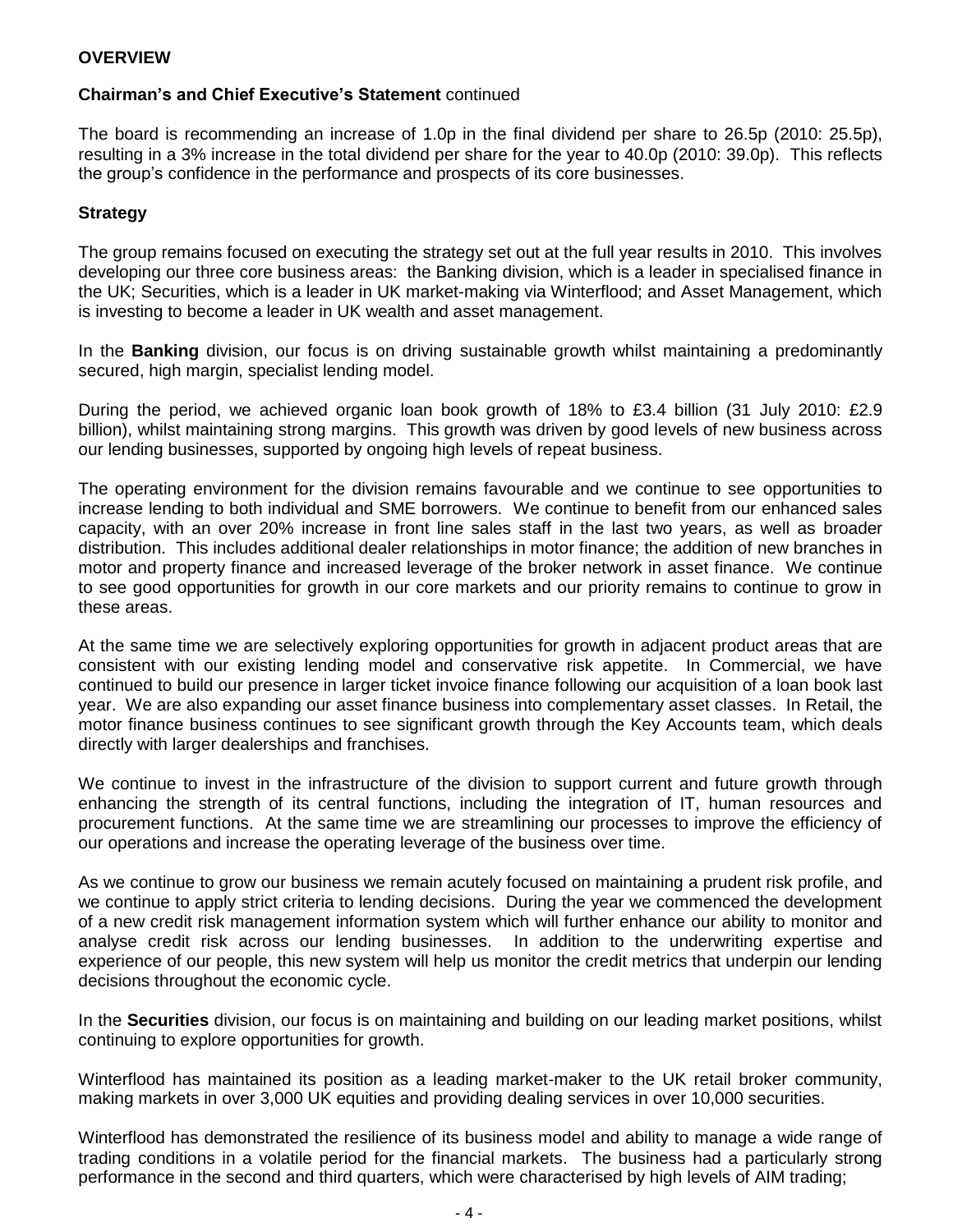#### **Chairman's and Chief Executive's Statement** continued

however retail trading activity slowed considerably towards the end of the financial year. Overall, average bargains per day increased 2% to a new high of 48,000, whilst income per bargain reduced 7% reflecting the more challenging trading conditions towards the end of the year. Adjusted operating profit reduced 11% to £43.2 million (2010: £48.7 million) compared to a strong prior year.

Although market activity slowed in the fourth quarter, the business has continued to generate consistent profitability recording only one (2010: four) loss day for the year.

Winterflood continues to pursue selected opportunities to leverage its existing business model outside its core markets. During the year, Winterflood has established a new company which has applied for broker dealer status in the US, which will allow it to access order flow in UK and European shares directly from US institutions and broker dealers. It has also expanded its service offering in the UK to include outsourced execution and custody services through a new business unit, Winterflood Business Services.

Seydler remains well positioned in the German market and increased profits in the year to £9.0 million (2010: £4.9 million), benefiting from a particularly good performance from its equity and debt capital markets businesses.

On 16 September 2011 we announced the phased sale of our 49.9% investment in Mako to the management team for a total consideration of US\$40 million, with a potential further US\$7.5 million deferred contingent consideration. The sale of the first tranche is expected to complete in the next few months. The sale reflects our focus on developing our core businesses where we have full control. Given the nature of its business, Mako has a more volatile earnings profile and contributed £2.6 million (2010: £5.7 million) of associate income in our 2011 financial year.

In the **Asset Management** division, we are building a leading wealth and asset management business in the UK, focused on affluent and high net worth individuals as well as smaller institutions. We will provide an integrated range of advisory, execution only and investment management services.

The division is undergoing a significant transformation and during the year we disposed of a number of non-core businesses including the property funds business and the fund administration, trust, banking and asset management businesses in the UK offshore and Cayman Islands. These disposals realised around £45 million of proceeds which are being reinvested in the division, and allow us to focus existing resources on our core businesses.

At the same time, we have seen significant opportunity to make focused acquisitions in order to build scale in clients and assets, extend our existing distribution capacity and provide additional expertise.

During the year we acquired £2.6 billion of Assets under Management ("AuM") via three acquisitions:

- Chartwell, an IFA based in Bristol with £705 million of advised and execution only client assets
- Allenbridge, an execution only business with £440 million of client assets; and
- Cavanagh, an IFA with £1.5 billion of client assets

These acquisitions have increased our Private Clients AuM to £6.5 billion at 31 July 2011 (31 July 2010: £3.3 billion), which represents 68% (31 July 2010: 48%) of total AuM. They also provided us with additional distribution capacity through increasing our adviser force from 50 to over 120 and adding a number of new regional offices including in Scotland and in the South East and South West of England. We continue to selectively review additional acquisition opportunities and in total, we plan to acquire a further £1 to 2 billion of client assets during the course of the 2012 financial year.

During the year we have made significant progress in defining our client propositions for advisory, execution only and investment management services, and we are well advanced in developing a client portal and technology platform to meet the needs of both execution only and advised clients.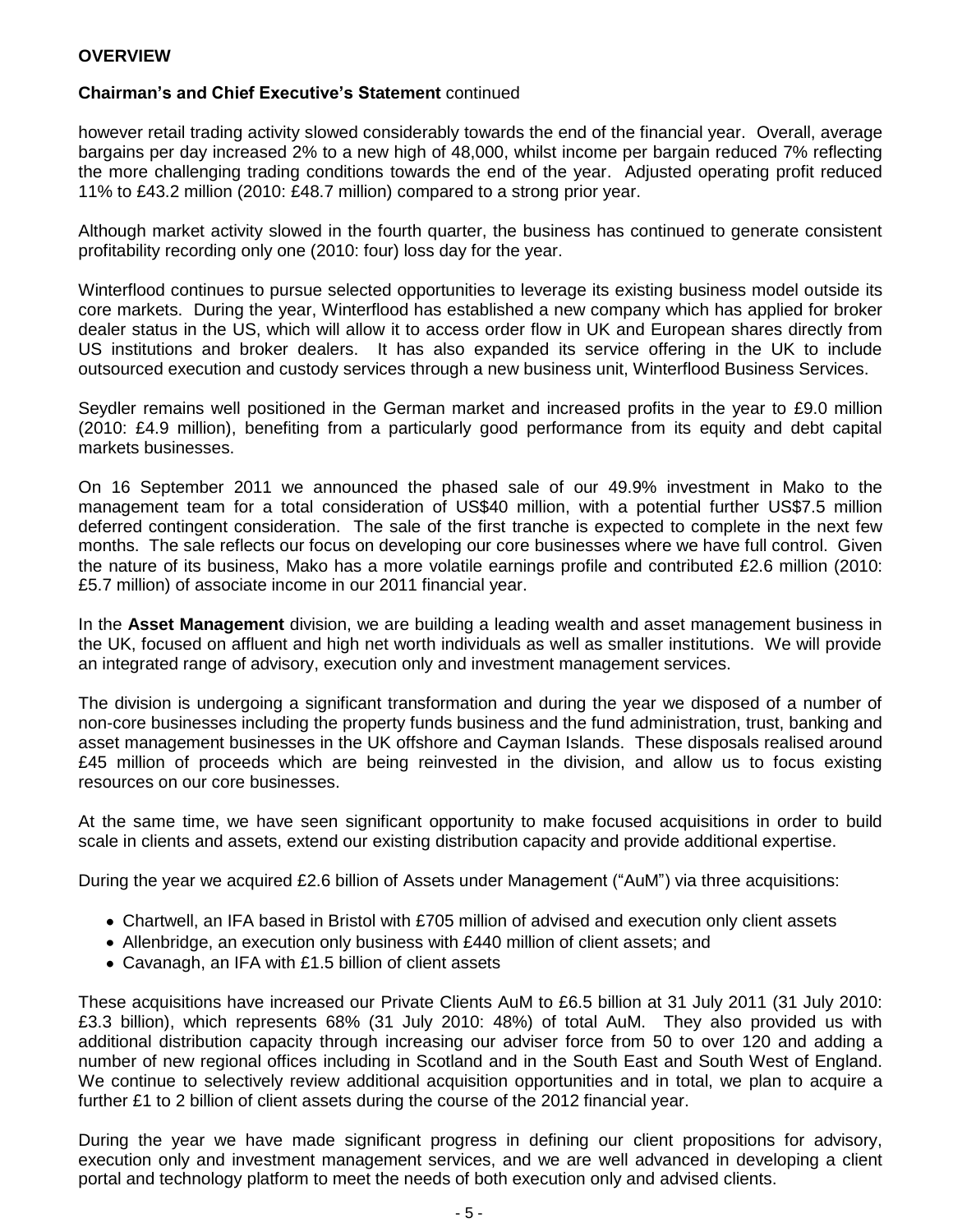#### **Chairman's and Chief Executive's Statement** continued

The execution only application is currently undergoing live user testing and we expect to commence the commercial rollout of both the execution only and advice applications towards the end of the calendar year. Overall, we continue to expect to invest a total of £18 to 20 million in the development of the client propositions and technology platform in the three financial years to July 2012, of which £15 million has been incurred to date.

We are leveraging our existing investment management capability to offer a set of consistent investment propositions for a wide range of client types and sizes. During the period we launched a range of inhouse managed risk-graded funds, which now account for around £1 billion of our Private Client AuM. These will be supplemented by a range of multi-manager and passive investment funds due to be launched in October this year.

We are now entering the final stage of the division's transformation. This will include the substantial completion of our acquisition programme; integration of acquisitions already made; concluding the development of and rolling out our execution only and advisory technology platform and applications; the introduction of a common advice proposition for new clients; and the migration of relevant existing clients into the new propositions. These are the building blocks for a high growth, profitable business in the long term.

#### **Board Changes**

Geoffrey Howe was appointed as an independent non-executive director of Close Brothers Group plc with effect from 4 January 2011. He is currently chairman of Nationwide Building Society and Jardine Lloyd Thompson Group plc.

#### **Outlook**

The group remains focused on developing and growing its core businesses in Banking, Securities and Asset Management.

The **Banking** division continues to see good opportunities for growth across its businesses.

The **Securities** division is currently experiencing difficult market conditions but remains well positioned.

The **Asset Management** division is now entering the final stage of its transformation with the aim of becoming a leading UK wealth and asset manager, and expects to deliver a small loss for the 2012 financial year.

Economic and market conditions are uncertain, but we have a strong financial position, continue to see good prospects for our businesses, and are well placed to continue delivering solid results.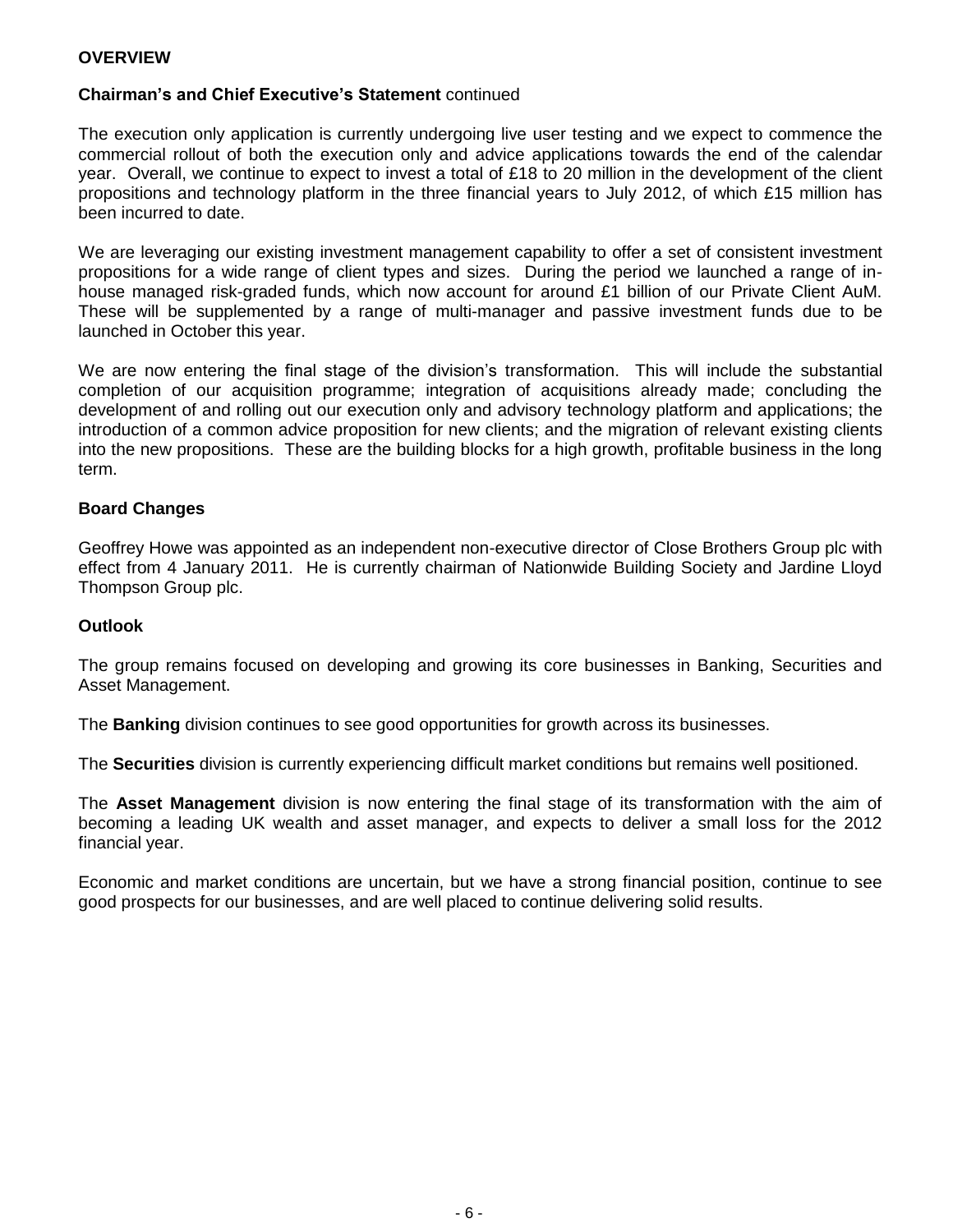#### **Overview**

#### **Group Income Statement**

|                                                            | 2011              | 2010      | Change                    |
|------------------------------------------------------------|-------------------|-----------|---------------------------|
|                                                            | £ million         | £ million | %                         |
| Continuing operations <sup>1</sup>                         |                   |           |                           |
| Adjusted operating income                                  | 548.5             | 495.3     | 11                        |
| Adjusted operating expenses                                | (352.1)           | (315.4)   | 12                        |
| Impairment losses on loans and advances                    | (65.2)            | (63.4)    | $\ensuremath{\mathsf{3}}$ |
| Adjusted operating profit                                  | 131.2             | 116.5     | $\overline{13}$           |
| <b>Exceptional items</b>                                   | (46.9)            | (15.0)    |                           |
| Goodwill impairment                                        | (3.7)             |           |                           |
| Amortisation of intangible assets on acquisition           | (2.1)             | (0.5)     |                           |
| Operating profit before tax                                | 78.5              | 101.0     | (22)                      |
| Tax                                                        | (35.1)            | (32.8)    |                           |
| Non-controlling interests                                  | (0.7)             | (0.3)     |                           |
| Profit attributable to shareholders: continuing operations | 42.7              | 67.9      | (37)                      |
| Loss from discontinued operations                          | (27.6)            | (1.7)     |                           |
| Non-controlling interests: discontinued operations         | (0.5)             | (0.3)     |                           |
| <b>Profit attributable to shareholders:</b>                |                   |           |                           |
| continuing and discontinued operations                     | 14.6              | 65.9      | (78)                      |
| Adjusted earnings per share: continuing operations         | 64.8p             | 58.2p     | 11                        |
| Basic earnings per share: continuing operations            | 29.6p             | 47.4p     | (38)                      |
| Basic earnings per share: continuing and                   |                   |           |                           |
| discontinued operations                                    | 10.1 <sub>p</sub> | 46.0p     | (78)                      |
| Ordinary dividend per share <sup>2</sup>                   | 40.0p             | 39.0p     | 3                         |

<sup>1</sup>Results from continuing operations for 2011 and 2010 exclude the UK offshore and Cayman Islands businesses, the sales of which completed during the period and which have been classified as discontinued operations under IFRS 5.

<sup>2</sup>Represents the final dividend proposed for the respective years together with the interim dividend declared and paid in those years. Note: Adjusted operating income, expenses, operating profit and adjusted earnings per share exclude exceptional items, goodwill impairment,

and amortisation of intangible assets on acquisition.

# **Operational Performance – Continuing Operations**

Close Brothers Group plc ("Close Brothers") has performed well overall for the 2011 financial year with adjusted operating profit increasing 13% to £131.2 million (2010: £116.5 million). The Banking division in particular had a strong result with a 34% increase in adjusted operating profit to £106.3 million (2010: £79.5 million). The Securities division delivered a solid performance overall although adjusted operating profit declined 8% to £54.8 million (2010: £59.3 million) compared to a strong prior year. The Asset Management division remains in a period of restructuring and investment and as a result delivered an adjusted operating loss as expected of £8.6 million (2010: loss of £1.5 million).

Overall, adjusted operating income increased 11%, or £53.2 million, to £548.5 million (2010: £495.3 million) due to strong income growth in the Banking division. Whilst income also increased in the Asset Management division, this was offset by lower income in Securities.

Adjusted operating expenses increased 12% to £352.1 million (2010: £315.4 million) predominantly reflecting investment in sales and operations as well as higher variable costs in the Banking division. Expenses in the Asset Management division increased as a result of acquisitions and investment related to its strategic refocusing, whilst in the Securities division they remained broadly stable. Group expenses from central functions were stable at £21.3 million (2010: £21.3 million).

The bad debt ratio reduced to 2.1% (2010: 2.4%), driven by Commercial as it benefited from an improvement in the credit quality of its lending overall. As a result, impairment losses on loans and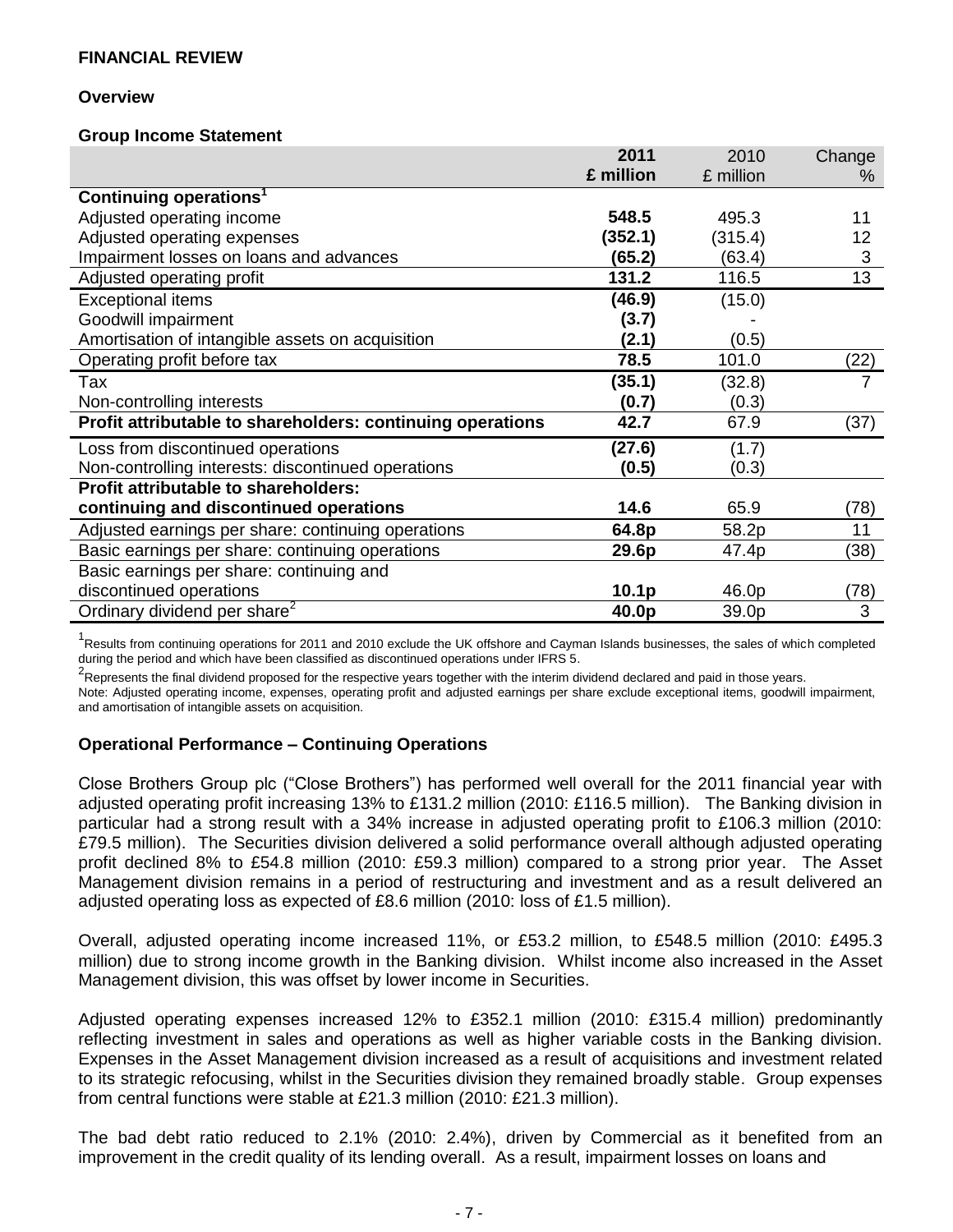#### **Overview** continued

advances were only slightly higher at £65.2 million (2010: £63.4 million) despite very strong growth in the loan book.

| <b>Pricional Adjusted Sperating From (Sentimanig Sperations)</b> |           |     |           |     |        |
|------------------------------------------------------------------|-----------|-----|-----------|-----|--------|
|                                                                  | 2011      |     | 2010      |     | Change |
|                                                                  | £ million | %   | £ million | %   | %      |
| <b>Banking</b>                                                   | 106.3     | 70  | 79.5      | 58  | 34     |
| <b>Securities</b>                                                | 54.8      | 36  | 59.3      | 43  | (8)    |
| Asset Management                                                 | (8.6)     | (6) | (1.5)     | (1` |        |
| <b>Total divisions</b>                                           | 152.5     | 100 | 137.3     | 100 | 11     |
| Group                                                            | (21.3)    |     | (20.8)    |     | 2      |
| <b>Adjusted operating profit</b>                                 | 131.2     |     | 116.5     |     | 13     |

#### **Divisional Adjusted Operating Profit (Continuing Operations)**

#### **Exceptional Items and Discontinued Operations**

During the year the group has made significant progress on its strategic refocusing, in particular in the Asset Management division. As part of this, the group has made several disposals of non-core businesses including the sale of its UK offshore and Cayman Islands operations, completed a number of acquisitions in the Asset Management division and, after the year end, agreed the sale of its investment in Mako.

As a result of these actions, the group recorded a net exceptional charge of £46.9 million (2010: £15.0 million) in the year. This included a £36.0 million impairment of the group's investment in Mako following the recently announced sale agreement and £15.4 million related to the restructuring and repositioning of the Asset Management division including costs related to acquisitions and disposals, severance payments and other restructuring costs. This was partly offset by a £4.5 million gain from the sale of the group's investment in Pelagus, Mako's fixed income fund. The prior year period included an exceptional charge of £15.0 million related to an impairment on investment assets.

The group also incurred a goodwill impairment charge of £3.7 million (2010: £nil) in the Institutional business in Asset Management and a charge for amortisation of intangible assets on acquisition of £2.1 million (2010: £0.5 million).

Operating profit before tax on continuing operations, which is reported after exceptional items, goodwill impairment and amortisation of intangible assets on acquisition, was £78.5 million (2010: £101.0 million).

The tax charge on operating profit before tax was £35.1 million (2010: £32.8 million) which corresponds to an effective tax rate of 45% (2010: 32%). This includes a 17% impact of £46.4 million of non taxdeductible exceptional items and goodwill impairment. Excluding these, the underlying tax rate was 28% (2010: 28%). This is slightly higher than the average UK corporation tax rate for the year of 27.3% (2010: 28.0%).

Basic earnings per share from continuing operations, after exceptional items, was 29.6p (2010: 47.4p).

Discontinued operations include the group's businesses in the UK offshore and Cayman Islands, which were sold during the year. The overall loss from discontinued operations after tax and non-controlling interests was £28.1 million (2010: loss of £2.0 million), including £2.0 million adjusted operating profit from the businesses.

Profit attributable to shareholders from continuing and discontinued operations declined to £14.6 million (2010: £65.9 million) and basic earnings per share from continuing and discontinued operations reduced to 10.1p (2010: 46.0p).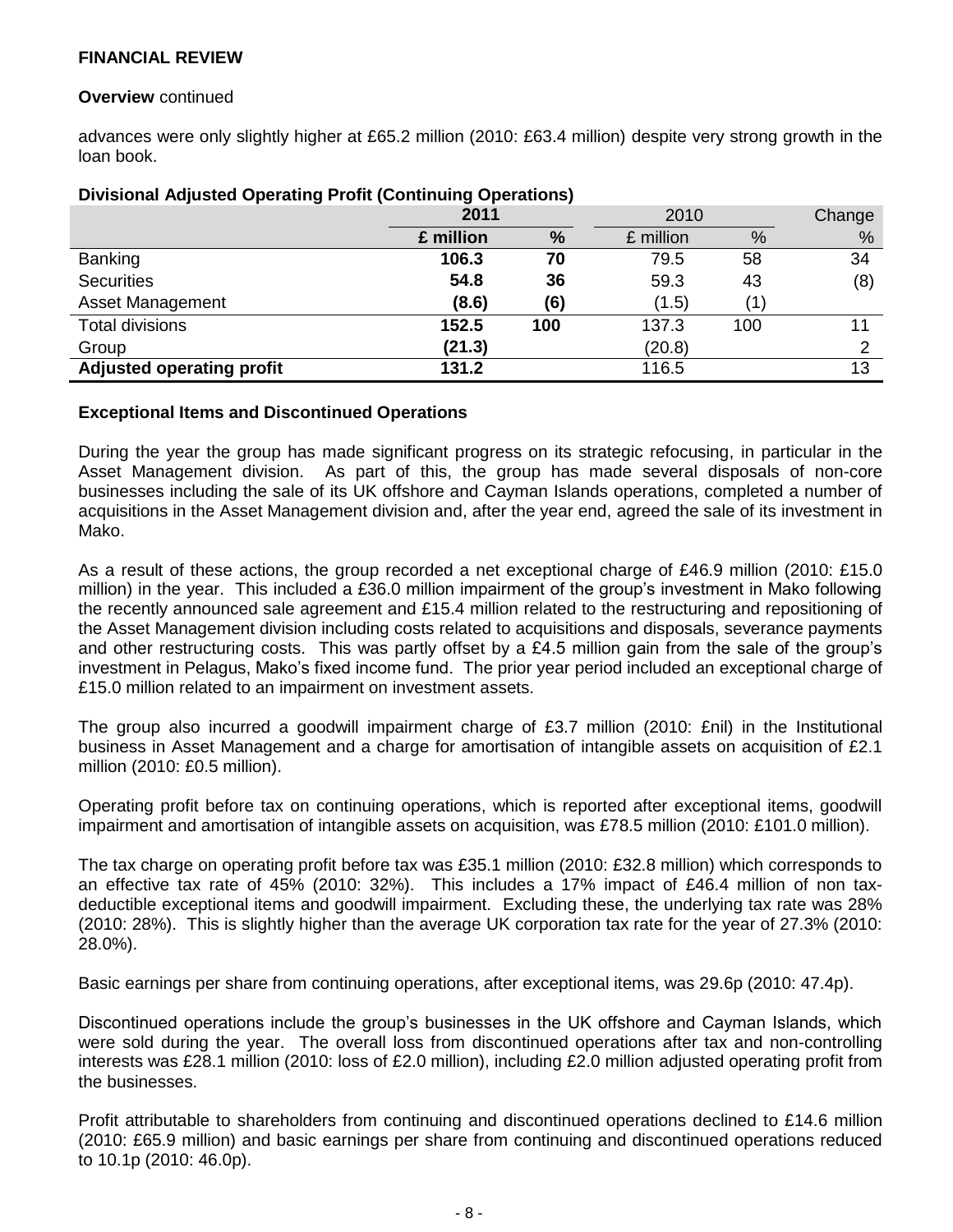#### **Overview** continued

#### **Dividend**

The board is recommending an increase of 1.0p in the final dividend to 26.5p (2010: 25.5p), resulting in a 3% increase in the total dividend for the year to 40.0p (2010: 39.0p). The final dividend will be paid on 22 November 2011 to shareholders on the register at 14 October 2011.

#### **Balance Sheet**

#### **Group Balance Sheet**

|                                                                                     | 31 July   | 31 July   |
|-------------------------------------------------------------------------------------|-----------|-----------|
|                                                                                     | 2011      | 2010      |
|                                                                                     | £ million | £ million |
| <b>Assets</b>                                                                       |           |           |
| Cash and loans and advances to banks                                                | 709.3     | 611.2     |
| Settlement balances, long trading positions and loans to money brokers <sup>1</sup> | 706.9     | 713.3     |
| Loans and advances to customers                                                     | 3,435.3   | 2,912.6   |
| Non-trading debt securities                                                         | 810.2     | 1,582.1   |
| Intangible assets                                                                   | 133.1     | 107.5     |
| Other assets                                                                        | 313.8     | 332.9     |
| <b>Total assets</b>                                                                 | 6,108.6   | 6,259.6   |
| <b>Liabilities</b>                                                                  |           |           |
| Settlement balances, short trading positions and loans from money brokers           | 585.4     | 597.8     |
| Deposits by banks                                                                   | 192.8     | 48.1      |
| Deposits by customers                                                               | 3,170.5   | 3,115.5   |
| <b>Borrowings</b>                                                                   | 1,125.7   | 1,472.0   |
| Other liabilities                                                                   | 305.9     | 271.8     |
| <b>Total liabilities</b>                                                            | 5,380.3   | 5,505.2   |
| <b>Equity</b>                                                                       | 728.3     | 754.4     |
| <b>Total liabilities and equity</b>                                                 | 6,108.6   | 6,259.6   |

<sup>1</sup>Includes £42.6 million (31 July 2010: £54.1 million) long trading positions in debt securities.

The group's balance sheet has remained strong in the year and total assets at 31 July 2011 were £6,108.6 million (31 July 2010: £6,259.6 million). The group has continued to focus on improving balance sheet efficiency and as a result total assets and liabilities reduced slightly. This reflects the group's continued efforts to manage down its lower yielding portfolio of debt securities, whilst delivering strong loan book growth in the period.

Cash and loans and advances to banks increased £98.1 million to £709.3 million (31 July 2010: £611.2 million). This reflects an increased holding of higher quality liquid assets in the form of cash on deposit at the Bank of England which increased to £594.4 million (31 July 2010: £452.6 million).

Settlement balances, long and short trading positions and loans to and from money brokers relate to the group's market-making activities in the Securities division. The net position was broadly stable at £121.5 million (31 July 2010: £115.5 million). On the asset side of the balance sheet, these were £706.9 million (31 July 2010: £713.3 million) and on the liability side, they were £585.4 million (31 July 2010: £597.8 million), both broadly in line with the prior year.

Loans and advances to customers increased 18% to £3,435.3 million (31 July 2010: £2,912.6 million) reflecting strong growth across both Retail and Commercial within the Banking division. The group's loan assets are predominantly secured on high quality collateral and short-term, with an average maturity of 13 months (31 July 2010: 12 months) at the balance sheet date.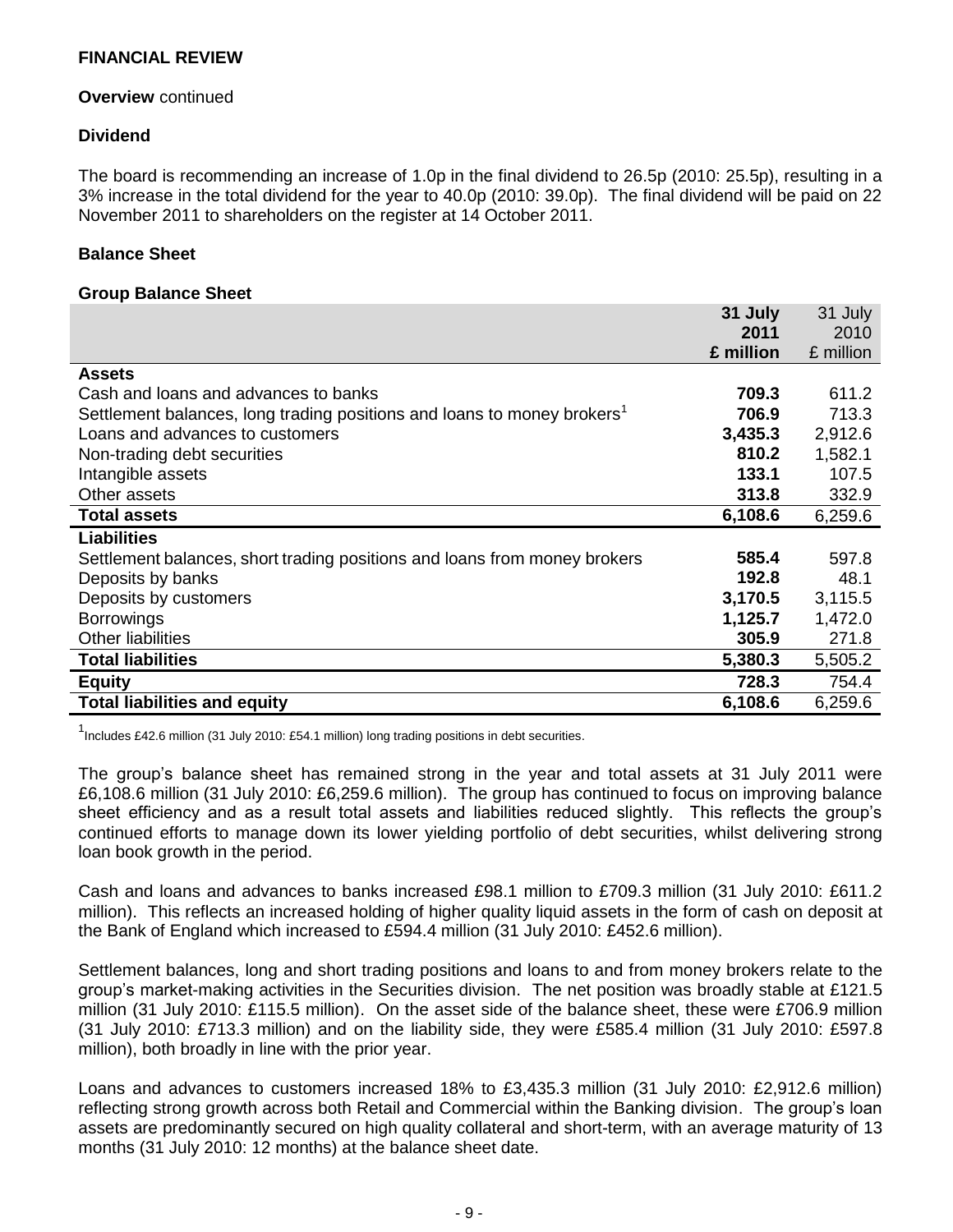#### **Overview** continued

Non-trading debt securities relate to the group's holding of treasury assets and comprise floating rate notes ("FRNs"), certificates of deposits ("CDs") and gilts and government guaranteed debt ("GGDs"). These reduced significantly over the year to £810.2 million (31 July 2010: £1,582.1 million) as the group continues to actively manage down its holding of lower yielding assets.

Within debt securities, FRNs reduced to £296.9 million (31 July 2010: £624.4 million) principally reflecting £274.0 million of sales and £55.0 million of maturities in the year. The remaining portfolio at 31 July 2011 consisted of UK and international bank FRNs with an average residual maturity of 15 months and are recorded on the balance sheet net of an aggregate negative mark to market adjustment against equity of £11.8 million (31 July 2010: £17.6 million). CDs declined to £284.5 million (31 July 2010: £672.1 million) as those that matured were reinvested in the loan book whilst GGDs declined to £228.8 million (31 July 2010: £285.6 million) reflecting maturities in the year.

The group does not hold sovereign debt issued by Greece, Ireland, Italy, Portugal, or Spain and its exposure to financial institutions in these countries is limited to FRNs with a face value of £94.6 million issued by Allied Irish Bank and Bank of Ireland with an average maturity of eight months.

Intangible assets at 31 July 2011 were £133.1 million (31 July 2010: £107.5 million), an increase of £25.6 million. This principally reflects the addition of £58.2 million goodwill and intangible assets associated with the acquisitions of Chartwell, Allenbridge and Cavanagh in the Asset Management division, partly offset by a reduction in goodwill of £27.7 million related to the sales of the UK offshore and Cayman Islands businesses.

Deposits by customers increased marginally to £3,170.5 million (31 July 2010: £3,115.5 million) due to £399.7 million of organic growth in both retail and corporate deposits and the acquisition of a £300.5 million retail structured deposit book from Dunbar Bank. This was largely offset by a reduction of £645.2 million customer deposits from the sale of the UK offshore and Cayman Islands businesses. Of these, £131.0 million remained on deposit with Close Brothers at the balance sheet date and were included in deposits by banks, which accordingly increased to £192.8 million (31 July 2010: £48.1 million).

Total borrowings were £1,125.7 million (31 July 2010: £1,472.0 million) and include loans and overdrafts from banks, a group bond, a securitisation on the premium finance loan book, and subordinated loan capital. The reduction in the year reflects the increased efficiency of the group's management of its balance sheet and lower draw down on available funding.

Total equity at 31 July 2011 was £728.3 million (31 July 2010: £754.4 million). This was a decrease on the prior year as dividend payments of £55.7 million more than offset the profit attributable to shareholders of £14.6 million, a £6.4 million increase attributable to shares released from the Employee Share Ownership Trust ("ESOT") and treasury, and £7.1 million related to shares issued as a result of the Cavanagh acquisition.

Shares held in treasury declined to 4.5 million (31 July 2010: 4.8 million) at 31 July 2011 as a result of the exercise of options and share awards in the year. Shares held in the ESOT at 31 July 2011 reduced to 1.7 million (31 July 2010: 2.3 million).

#### **Funding and Liquidity**

The focus of the group's Treasury function is on efficient funding of the loan book whilst maintaining an appropriate level of liquidity. During the year, the group has maintained a strong funding position whilst increasing the diversity of its funding sources and strengthening its maturity profile. The group is confident that its current funding position and access to a diverse range of funding sources provide the flexibility necessary to meet current cash flow requirements and pursue longer-term growth opportunities.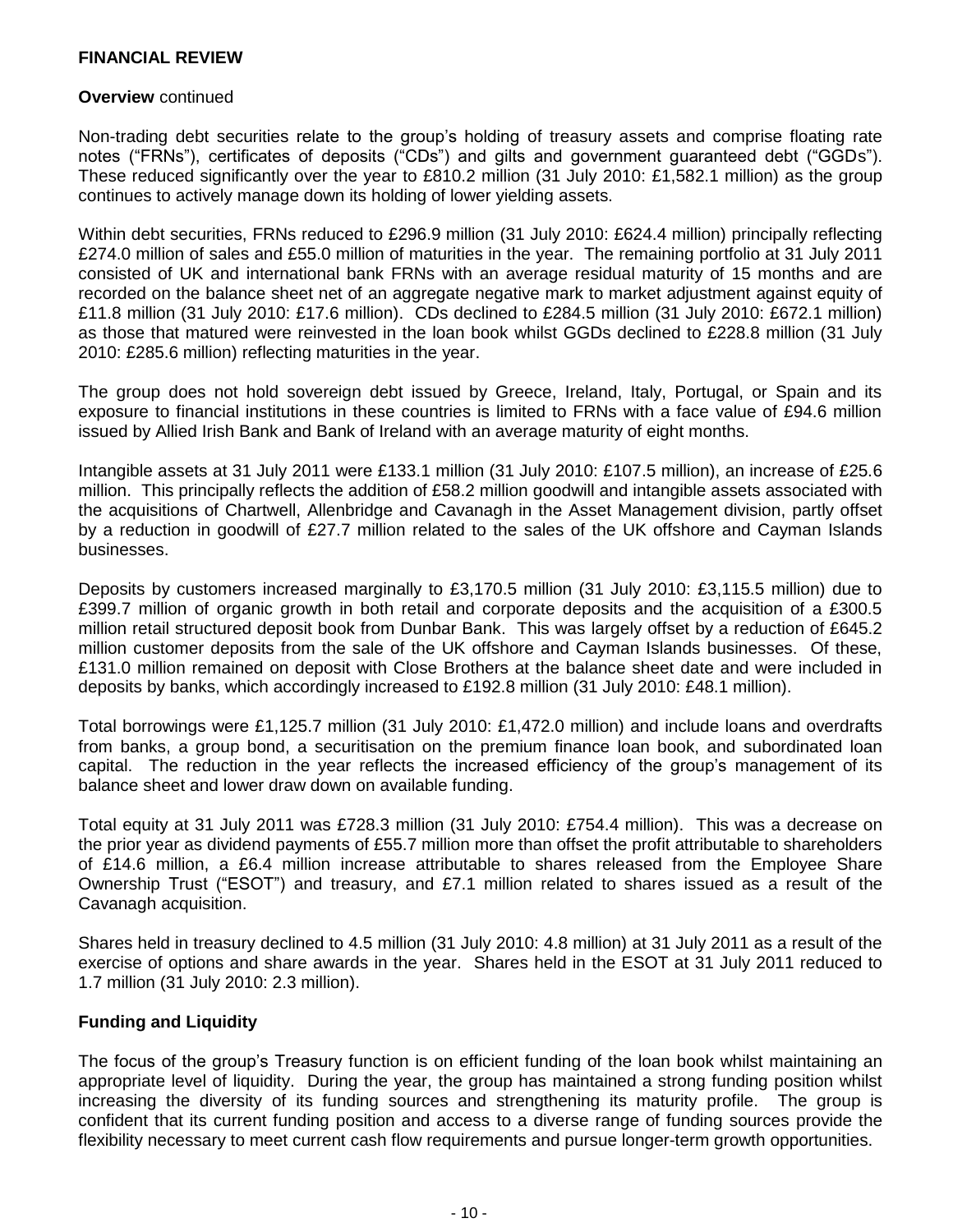#### **Overview** continued

At 31 July 2011, the group had total available funding of £5,402.0 million (31 July 2010: £5,555.2 million) including drawn and undrawn facilities; a group bond; customer deposits; and equity. The overall level of funding significantly exceeded loans, corresponding to 1.6 times (31 July 2010: 1.9 times) the loan book of £3,435.3 million (31 July 2010: £2,912.6 million).

#### **Group Funding Overview**

|                                           | 31 July<br>2011<br>£ million | 31 July<br>2010<br>£ million | Change<br>£ million |
|-------------------------------------------|------------------------------|------------------------------|---------------------|
| Drawn and undrawn facilities <sup>1</sup> | 1,305.1                      | 1,487.5                      | (182.4)             |
| Group bond                                | 198.1                        | 197.8                        | 0.3                 |
| Deposits by customers                     | 3,170.5                      | 3,115.5                      | 55.0                |
| Equity                                    | 728.3                        | 754.4                        | (26.1)              |
| <b>Total available funding</b>            | 5,402.0                      | 5,555.2                      | (153.2)             |

<sup>1</sup>Includes £410.2 million (31 July 2010: £227.0 million) of undrawn facilities and excludes £32.7 million (31 July 2010: £13.7 million) of non-facility overdrafts included in borrowings.

During the year the group has further diversified its wholesale funding sources, raising £1.0 billion through a securitisation on the premium finance loan book, a two and a half year term syndicated facility and a repurchase agreement secured on the FRN portfolio, all of which replaced funding that matured in the first half of the year. After the balance sheet date, the group has agreed £250 million of wholesale funding through a two year committed securitisation of its motor finance loan book.

The group's total customer deposits increased slightly overall to £3,170.5 million at 31 July 2011 (31 July 2010: £3,115.5 million), notwithstanding a reduction of £645.2 million related to the sale of the group's UK offshore and Cayman Islands businesses. The group has raised a net £399.7 million of new deposits during the year, including both additional term retail deposits and longer maturity corporate deposits. In July the group also completed the acquisition of a £300.5 million book of longer-term retail structured deposits, further diversifying its retail deposit base.

The group is committed to maintaining a prudent maturity profile, and overall has increased its term funding during the year. At 31 July 2011 term funding with a residual maturity over one year had increased to £2,460.6 million (31 July 2010: £1,557.6 million) and covered 72% (31 July 2010: 53%) of the loan book. This included a substantial increase in term deposits to £1,016.9 million (31 July 2010: £244.6 million). The group's term funding had a weighted average maturity, excluding equity, of 36 months (31 July 2010: 48 months) which significantly exceeds the average maturity of the loan book of 13 months (31 July 2010: 12 months).

#### **Group Funding Maturity Profile**

|                                           | Less than | One to two | Greater than |           |
|-------------------------------------------|-----------|------------|--------------|-----------|
|                                           | one year  | vears      | two years    | Total     |
|                                           | £ million | £ million  | £ million    | £ million |
| Drawn and undrawn facilities <sup>1</sup> | 787.8     | 424.1      | 93.2         | 1,305.1   |
| Group bond                                |           |            | 198.1        | 198.1     |
| Deposits by customers                     | 2,153.6   | 558.7      | 458.2        | 3,170.5   |
| Equity                                    |           |            | 728.3        | 728.3     |
| Total available funding at 31 July 2011   | 2,941.4   | 982.8      | 1,477.8      | 5,402.0   |
| Total available funding at 31 July 2010   | 3,997.6   | 431.4      | 1,126.2      | 5,555.2   |

 1 Includes £410.2 million (31 July 2010: £227.0 million) of undrawn facilities and excludes £32.7 million (31 July 2010: £13.7 million) of non-facility overdrafts included in borrowings.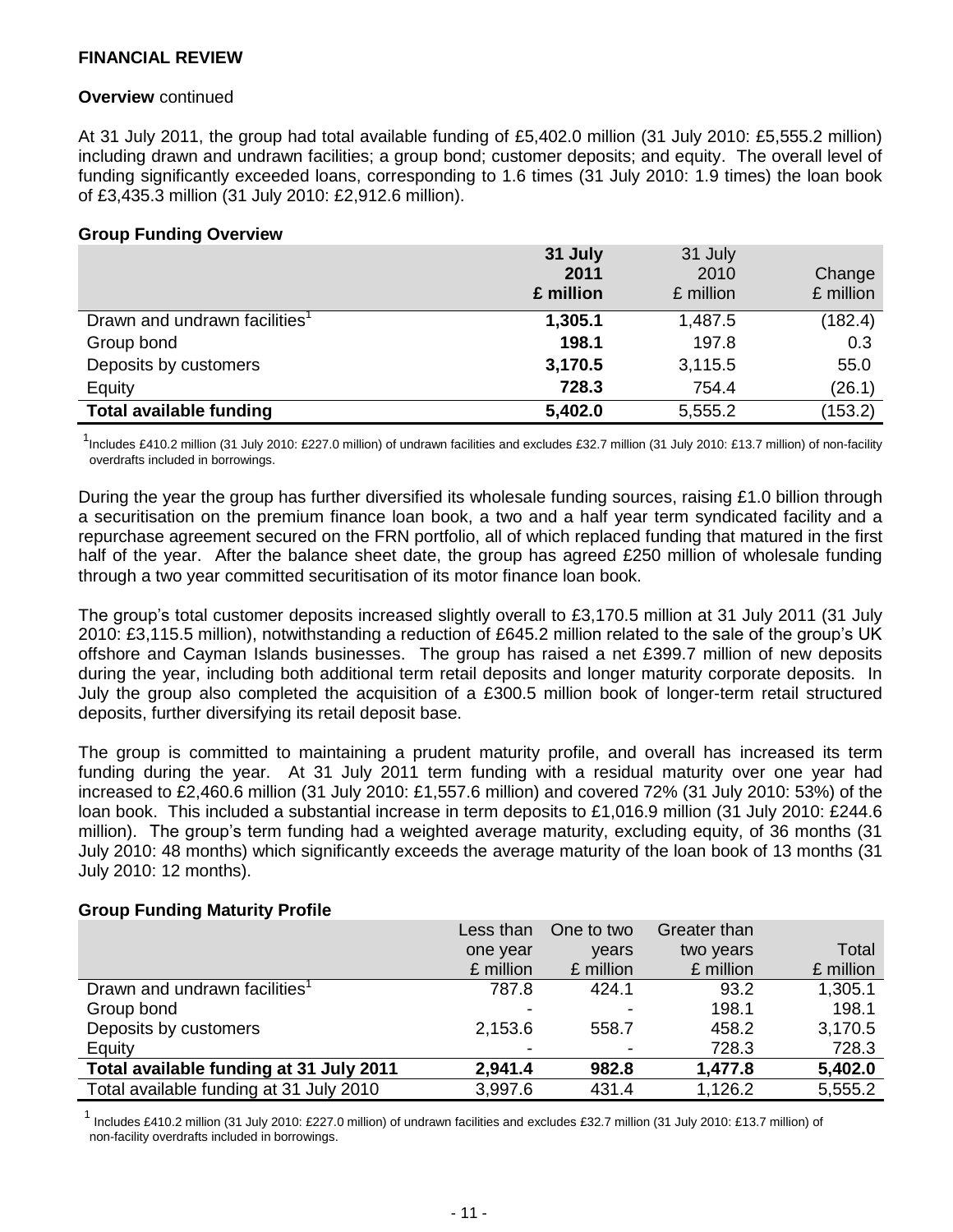#### **Overview** continued

The group has a robust liquidity framework with policies in place to ensure it meets short and long term cash flow needs as well as satisfying any external regulatory requirements. Whilst increasing its balance sheet efficiency during the year, the group has maintained a sound level of liquidity which is appropriate in relation to the group's cash flow needs and the current market environment.

At 31 July 2011, the group had £1,404.6 million (31 July 2010: £2,034.7 million) of treasury assets, of which £1,107.7 million (31 July 2010: £1,410.3 million) were classified as liquid assets. The group's shortterm liquidity needs are principally met through deposits with the Bank of England, which at 31 July 2011 amounted to £594.4 million (31 July 2010: £452.6 million). The group also held £228.8 million (31 July 2010: £285.6 million) of GGDs and £284.5 million (31 July 2010: £672.1 million) of CDs. The reduction in CDs during the year reflects the redeployment of funds from maturing CDs into the higher yielding loan book.

The group's treasury assets also include its portfolio of FRNs, which is actively being managed down in favour of higher yielding loan book assets, and accordingly reduced £327.5 million to £296.9 million (31 July 2010: £624.4 million).

#### **Treasury Assets**

|                                                   | 31 July   | 31 July   |           |
|---------------------------------------------------|-----------|-----------|-----------|
|                                                   | 2011      | 2010      | Change    |
|                                                   | £ million | £ million | £ million |
| Gilts and government guaranteed debt <sup>1</sup> | 228.8     | 285.6     | (56.8)    |
| <b>Bank of England deposits</b>                   | 594.4     | 452.6     | 141.8     |
| Certificates of deposit                           | 284.5     | 672.1     | (387.6)   |
| <b>Liquid assets</b>                              | 1,107.7   | 1,410.3   | (302.6)   |
| Floating rate notes                               | 296.9     | 624.4     | (327.5)   |
| <b>Treasury assets</b>                            | 1,404.6   | 2,034.7   | (630.1)   |

1 Includes £228.8 million (31 July 2010: £260.4 million) gilts and £nil (31 July 2010: £25.2 million) government guaranteed debt.

The credit ratings for Close Brothers Group plc, issued by Fitch Ratings ("Fitch") and Moody's Investors Services ("Moody's") have been reaffirmed at A/F1 and A3/P2 respectively in the year. Close Brothers Limited ("CBL"), the group's regulated banking subsidiary, has credit ratings of A/F1 by Fitch and A2/P1 by Moody's. In the year, the outlooks for both Close Brothers Group plc and CBL were upgraded to stable by Fitch whilst Moody's remained unchanged with negative outlooks.

#### **Capital**

#### **Group Capital Position**

|                           | 31 July<br>2011 | 31 July<br>2010 |
|---------------------------|-----------------|-----------------|
|                           | £ million       | £ million       |
| Core tier 1 capital       | 588.5           | 603.3           |
| Total regulatory capital  | 669.1           | 683.8           |
| Risk weighted assets      | 4,493.0         | 4,338.7         |
| Core tier 1 capital ratio | 13.1%           | 13.9%           |
| Total capital ratio       | 14.9%           | 15.8%           |

The group has maintained a strong capital position, with a core tier 1 capital ratio at 31 July 2011 of 13.1% (31 July 2010: 13.9%) and a total capital ratio of 14.9% (31 July 2010: 15.8%). During the year the group has continued as planned to employ capital into loan book growth and acquisitions in the Asset Management division.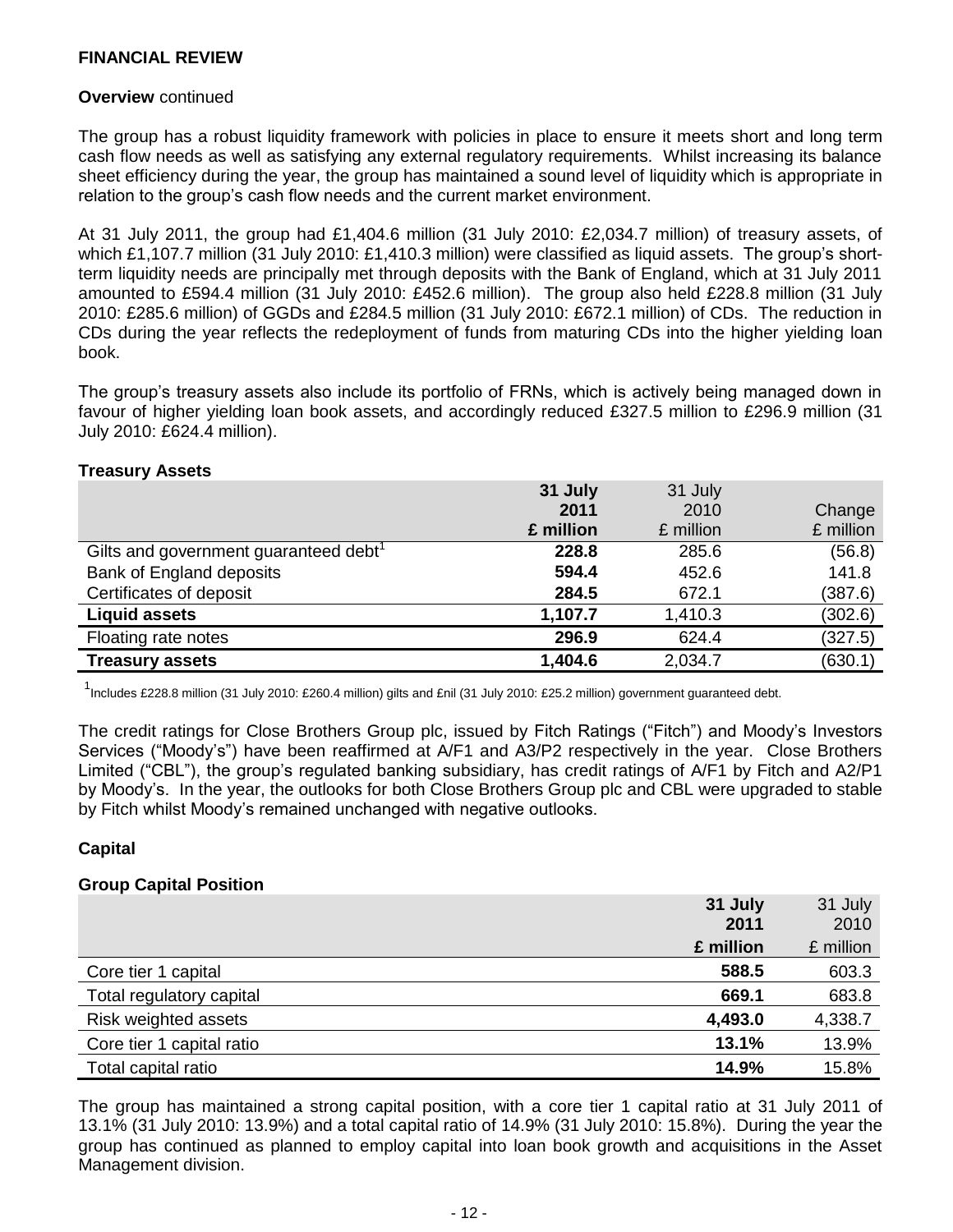#### **Overview** continued

Core tier 1 capital slightly decreased in the year to £588.5 million (31 July 2010: £603.3 million). This reflects a reduction in retained earnings, which was partly offset by an overall reduction in deductions for intangible assets and goodwill in associates.

The group's risk weighted assets increased £154.3 million, or 4%, to £4,493.0 million (31 July 2010: £4,338.7 million). This reflects strong growth in the loan book, which was partly offset by lower holdings of debt securities and a lower assessment of the group's operational risk.

CBL increased its core tier 1 capital ratio to 11.4% at 31 July 2011 (31 July 2010: 10.8%) which gives it the flexibility to support future growth.

The group does not currently expect to be materially impacted by the proposed changes under the Basel III regime, given that its capital ratios are already comfortably above the proposed new regulatory minimum and it does not have complex trading book exposures. The group continues to monitor any changes to capital requirements by UK and international regulators.

The group's policy is to maintain a strong capital ratio to support the development of its businesses and ensure it meets regulatory requirements at all times. As the group continues selectively to pursue growth in the Banking division and completes its acquisition programme in the Asset Management division, the capital ratio may continue to moderate. The group will continue to manage its capital position prudently to ensure it maintains a sound capital position and retains the flexibility to execute current growth plans and pursue any future growth opportunities.

#### **Key Financial Ratios ("KFRs")**

The group's return on opening equity improved to 13% (2010: 12%) reflecting higher profitability in the Banking division. The expense/income ratio was unchanged at 64% (2010: 64%) although the operating margin increased slightly benefiting from lower bad debts in the Banking division. The compensation ratio was stable at 40% (2010: 40%).

#### **Group Key Financial Ratios**

|                                       | 2011 | 2010 |
|---------------------------------------|------|------|
| Operating margin                      | 24%  | 23%  |
| Expense/income ratio <sup>2</sup>     | 64%  | 64%  |
| Compensation ratio <sup>3</sup>       | 40%  | 40%  |
| Return on opening equity <sup>4</sup> | 13%  | 12%  |

<sup>1</sup>Adjusted operating profit on adjusted operating income.

<sup>2</sup>Adjusted operating expenses on adjusted operating income.

 $3$ Total staff costs excluding exceptional items on adjusted operating income.

4<br>Adjusted operating profit after tax and non-controlling interests on opening equity.

Note: All KFRs exclude associate income, exceptional items, goodwill impairment and amortisation of intangible assets on acquisition, and are in respect of continuing operations.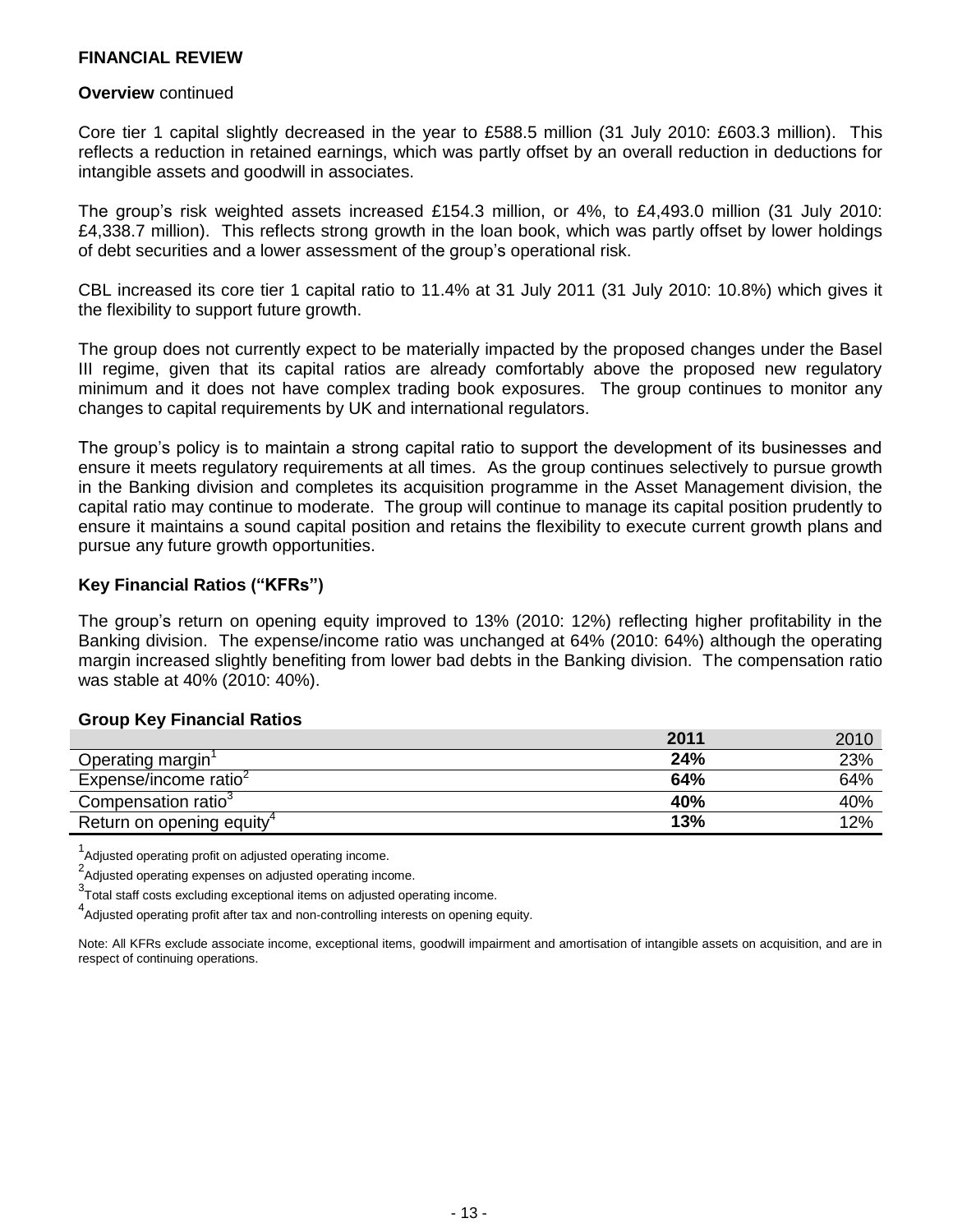#### **Banking**

- 34% increase in adjusted operating profit to £106.3 million
- 18% loan book growth to £3.4 billion
- Bad debt ratio improved to 2.1%
- Return on opening equity increased to 21%

#### **Key Figures**

|                                         | 2011      | 2010      | Change |
|-----------------------------------------|-----------|-----------|--------|
|                                         | £ million | £ million | $\%$   |
| Adjusted operating income               | 326.0     | 272.0     | 20     |
| Net interest and fees on loan book      | 312.3     | 255.6     | 22     |
| Retail                                  | 128.8     | 104.9     | 23     |
| Commercial                              | 140.6     | 114.2     | 23     |
| <b>Property</b>                         | 42.9      | 36.5      | 18     |
| Treasury and other non-lending income   | 13.7      | 16.4      | (16)   |
| Adjusted operating expenses             | (154.5)   | (129.1)   | 20     |
| Impairment losses on loans and advances | (65.2)    | (63.4)    | 3      |
| <b>Adjusted operating profit</b>        | 106.3     | 79.5      | 34     |
| Net interest margin <sup>1</sup>        | 9.8%      | 9.7%      |        |
| Bad debt ratio <sup>2</sup>             | 2.1%      | 2.4%      |        |
| Closing loan book                       | 3,435.3   | 2,912.6   | 18     |

 $1$ Net interest and fees on average net loans and advances to customers.

<sup>2</sup>Impairment losses on average net loans and advances to customers.

The Banking division delivered a strong performance during the year with good growth across its lending businesses. Adjusted operating profit increased 34% to £106.3 million (2010: £79.5 million) reflecting strong loan book growth, maintained strong margins and an improved bad debt ratio.

Adjusted operating income increased 20% to £326.0 million (2010: £272.0 million) reflecting an increase in net interest and fees on the loan book of 22% to £312.3 million (2010: £255.6 million). This growth was driven by a 20% increase in the average loan book over the year to £3,174.0 million (2010: £2,638.8 million) with a maintained strong net interest margin of 9.8% (2010: 9.7%). Treasury and other nonlending income declined to £13.7 million (2010: £16.4 million) as a result of the managed reduction in the group's treasury asset portfolio.

Total operating expenses increased £25.4 million, or 20%, to £154.5 million (2010: £129.1 million). Over half of this increase related to investment in front-line sales capacity and strengthening of central functions to sustain and support the growth of its business. This included new sales heads, particularly in asset finance and motor finance; and an increase in resources in finance, IT, credit, legal and compliance. The remaining cost increase was driven by higher variable costs, such as compensation, reflecting strong business performance in the year.

The bad debt ratio reduced to 2.1% (2010: 2.4%), driven by Commercial as it benefited from an improved quality of its loan book overall, whilst Retail remained at low levels and Property was impacted by an impairment on a legacy loan in the first quarter. As a result, the charge for impairment losses on loans and advances was only slightly higher at £65.2 million (2010: £63.4 million) despite strong loan book growth.

As a result of the lower bad debt ratio, the operating margin increased to 33% (2010: 29%) and the return on opening equity improved to 21% (2010: 20%).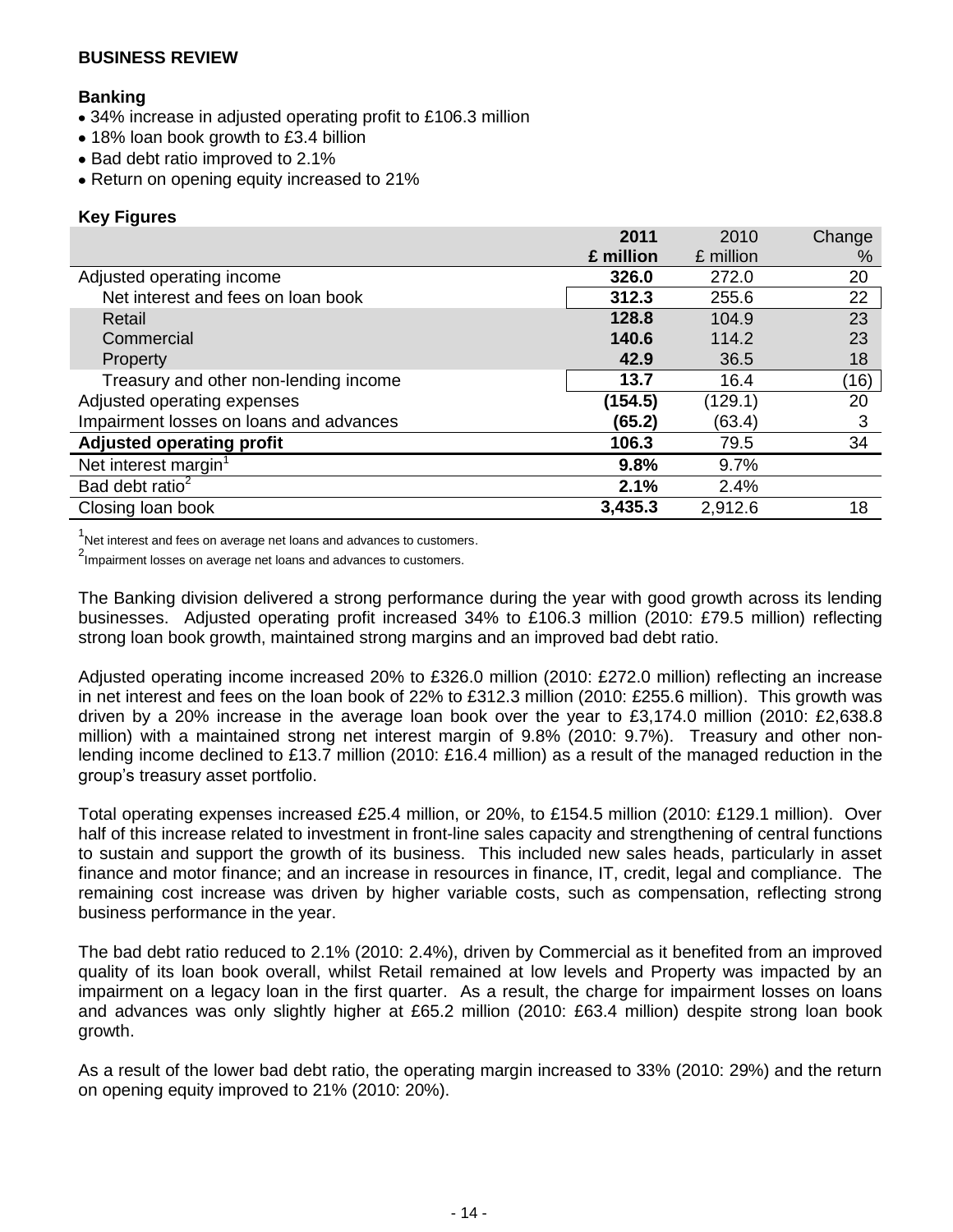#### **Banking** continued

In the year to 31 July 2011, the loan book increased 18%, or £522.7 million, to £3,435.3 million (31 July 2010: £2,912.6 million) reflecting continued strong demand across all lending businesses.

#### **Loan Book Analysis**

|                          | 31 July<br>2011<br>£ million | 31 July<br>2010<br>£ million | Change<br>% |
|--------------------------|------------------------------|------------------------------|-------------|
| <b>Retail</b>            | 1,481.5                      | 1,201.9                      | 23          |
| <b>Premium finance</b>   | 610.7                        | 553.6                        | 10          |
| Motor finance            | 870.8                        | 648.3                        | 34          |
| <b>Commercial</b>        | 1,390.7                      | 1,162.9                      | 20          |
| Invoice finance          | 311.5                        | 262.1                        | 19          |
| Asset finance            | 1,079.2                      | 900.8                        | 20          |
| <b>Property</b>          | 563.1                        | 547.8                        | 3           |
| <b>Closing loan book</b> | 3,435.3                      | 2,912.6                      | 18          |

The Retail loan book increased 23% to £1,481.5 million (31 July 2010: £1,201.9 million) corresponding to a 22% increase in the average loan book. This was achieved whilst maintaining strong margins, resulting in a 23% increase in income to £128.8 million (2010: £104.9 million). Loan book growth in premium finance was largely through increased new business volumes from existing brokers in personal insurance. Motor finance has extended its branch and dealer network, and achieved high new business volumes in both its core used car financing and its recently established Key Accounts business, which deals directly with larger dealerships and franchises.

The Commercial loan book increased 20% to £1,390.7 million (31 July 2010: £1,162.9 million) with strong growth in both invoice finance and asset finance. The average loan book increased 25% leading to an increase in income of 23% to £140.6 million (2010: £114.2 million). Asset finance has seen strong demand across both existing and new asset classes. Invoice finance loan book growth was driven by increased lending to both existing clients and new customers.

The Property loan book increased 3% in the year to £563.1 million (31 July 2010: £547.8 million) principally reflecting strong growth in short-term lending. The core, residential development financing business continues to focus on improving the quality of the loan book by selectively lending to high quality customers, whilst managing down its older originated loans. The average loan book increased 7% and income increased 18% to £42.9 million (2010: £36.5 million) largely reflecting higher fees generated from repayments and new committed loans.

#### **Banking Key Financial Ratios**

|                                      | 2011 | 2010 |
|--------------------------------------|------|------|
| Operating margin                     | 33%  | 29%  |
| Expense/income ratio                 | 47%  | 47%  |
| Compensation ratio                   | 27%  | 26%  |
| Return on opening equity             | 21%  | 20%  |
| Return on net loan book <sup>1</sup> | 3.3% | 3.0% |

<sup>1</sup> Banking division adjusted operating profit before tax on average net loans and advances to customers.

Note: All KFRs exclude associate income, exceptional items, goodwill impairment and amortisation of intangible assets on acquisition.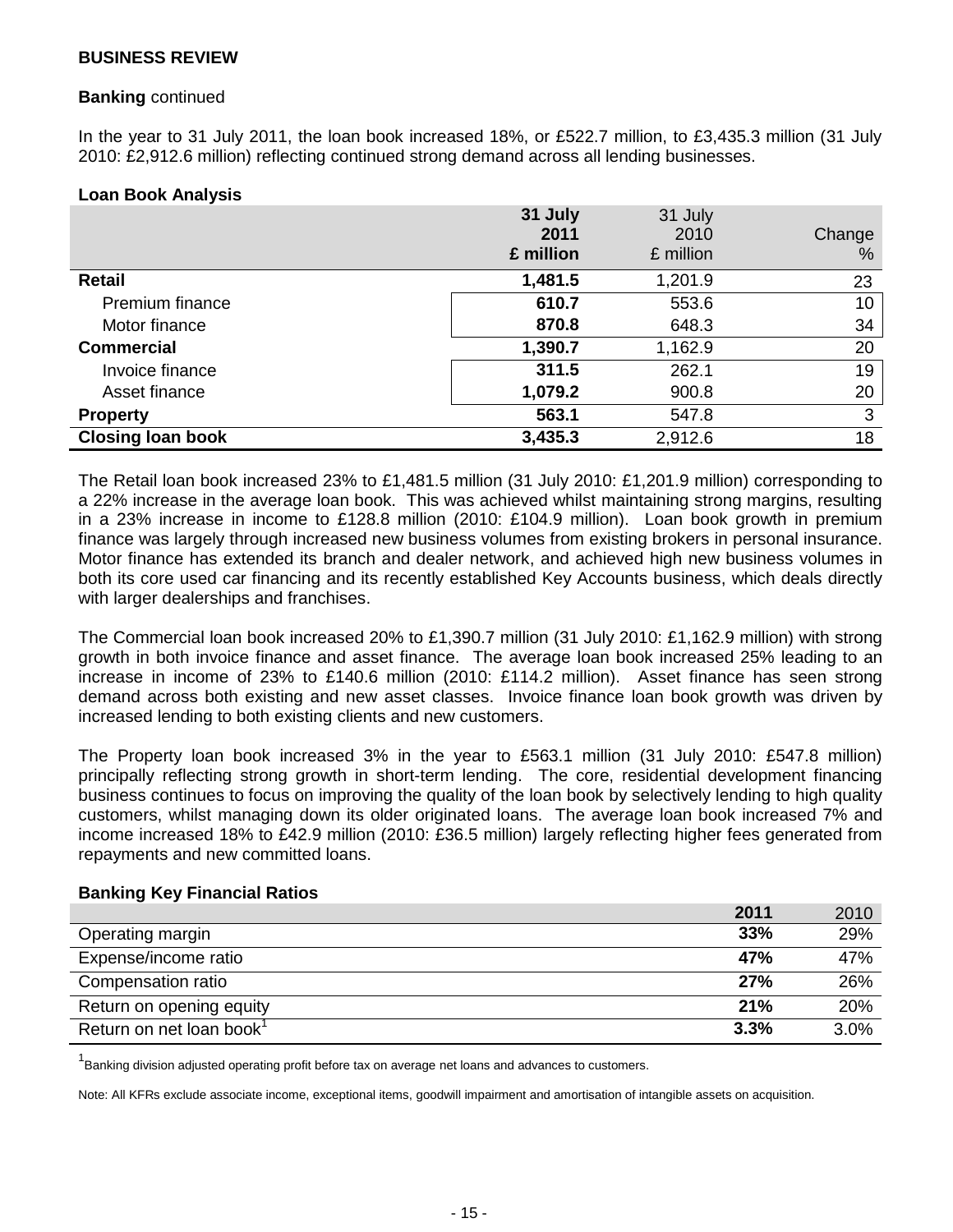#### **Securities**

- Adjusted operating profit down 8% to £54.8 million
- Winterflood average bargains per trading day up 2% to 48,000
- Seydler adjusted operating profit increased to £9.0 million
- Associate income from Mako reduced to £2.6 million

#### **Key Figures**

|                                   | 2011      | 2010      | Change |
|-----------------------------------|-----------|-----------|--------|
|                                   | £ million | £ million | %      |
| Adjusted operating income         | 158.7     | 162.2     | (2)    |
| Adjusted operating expenses       | (103.9)   | (102.9)   |        |
| Adjusted operating profit         | 54.8      | 59.3      | (8)    |
| Winterflood                       | 43.2      | 48.7      | (11)   |
| Seydler                           | 9.0       | 4.9       | 84     |
| Mako (associate income after tax) | 2.6       | 5.7       | (54)   |

The Securities division has benefited from strong markets for much of the year and although conditions slowed significantly in the fourth quarter, the division delivered a solid performance. Overall, adjusted operating profit was £54.8 million (2010: £59.3 million), down 8% relative to a strong prior year. Whilst Winterflood delivered a resilient performance, Seydler had a strong result, particularly benefiting from increased capital markets activity, although Mako's contribution was significantly below the prior year.

Adjusted operating income declined 2% to £158.7 million (2010: £162.2 million) principally reflecting lower income from Winterflood, and as a result the expense/income ratio increased slightly to 67% (2010: 66%) and the operating margin reduced to 33% (2010: 34%).

After the year end the group has agreed the sale of its 49.9% investment in Mako via a series of purchases over several years. The first of these is expected to complete in the next few months and will reduce the group's investment to 33.3%.

#### **Key Winterflood Figures**

|                                  | 2011      | 2010      | Change |
|----------------------------------|-----------|-----------|--------|
|                                  | £ million | £ million | %      |
| Adjusted operating income        | 124.5     | 131.6     | (5)    |
| Adjusted operating expenses      | (81.3)    | (82.9)    | (2)    |
| <b>Adjusted operating profit</b> | 43.2      | 48.7      | (11)   |
| Number of bargains (million)     | 12.0      | 11.8      |        |
| Average bargains per trading day | 47,742    | 46,730    |        |
| Income per bargain               | £10.39    | £11.18    |        |

Winterflood's performance benefited from strong retail investor demand, particularly in the second and third quarters of the year which were characterised by high levels of retail trading on AIM. However conditions weakened at the end of the financial year as volatile markets reduced risk appetites amongst retail investors. Overall, Winterflood delivered adjusted operating income of £124.5 million (2010: £131.6 million), a 5% decline. The total number of bargains traded in the year increased 2% to 12.0 million (2010: 11.8 million), corresponding to a 2% increase in average bargains per trading day to 47,742 (2010: 46,730), whilst income per bargain reduced 7% to £10.39 (2010: £11.18), reflecting the more challenging trading conditions towards the end of the year.

Adjusted operating expenses declined 2% to £81.3 million (2010: £82.9 million) as variable costs reduced. Overall, adjusted operating profit decreased 11% to £43.2 million (2010: £48.7 million).

Despite variable market conditions in the year, Winterflood demonstrated its resilience with only one loss day (2010: four loss days) out of a total 251 (2010: 252) trading days.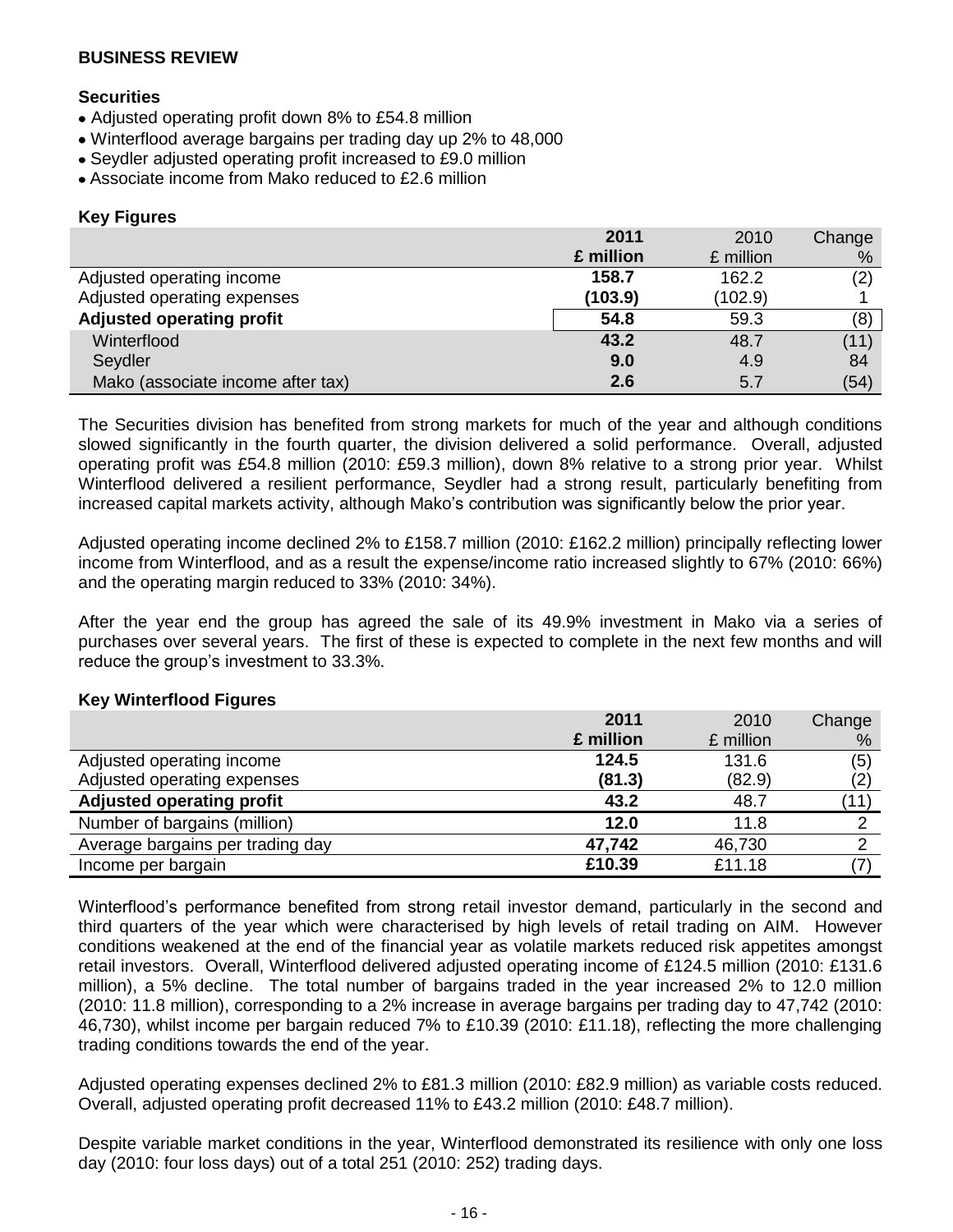#### **Securities** continued

#### **Key Seydler Figures**

|                                  | 2011      | 2010      | Change |
|----------------------------------|-----------|-----------|--------|
|                                  | £ million | £ million | %      |
| Adjusted operating income        | 31.6      | 24.9      | דר     |
| Adjusted operating expenses      | (22.6)    | (20.0)    | 12     |
| <b>Adjusted operating profit</b> | 9.0       | 4.9       | 84     |

Seydler delivered a strong result for the year as it benefited from increased capital markets activity in Germany. Adjusted operating income increased 27% to £31.6 million (2010: £24.9 million), with particularly good growth in equity and debt capital markets and institutional equity sales. The performance in its designated sponsoring and specialist floor equities businesses remained resilient. Adjusted operating expenses increased 13% to £22.6 million (2010: £20.0 million) reflecting higher activity levels and as a result adjusted operating profit increased 84% to £9.0 million (2010: £4.9 million). There was no material foreign exchange impact given a relatively stable euro exchange rate.

#### **Key Mako Figures**

|                                               | 2011      | 2010      | Change |
|-----------------------------------------------|-----------|-----------|--------|
|                                               | £ million | £ million | $\%$   |
| Adjusted operating profit <sup>1</sup>        | 3.8       |           | (54)   |
| Tax on adjusted operating profit <sup>1</sup> | (1.2)     | (2.5)     | (52)   |
| Profit after tax $1$                          | 2.6       | 5.7       | (54)   |

Close Brothers share of result.

The group recorded £2.6 million (2010: £5.7 million) of after tax associate income from its 49.9% investment in Mako, a 54% decline on the prior year reflecting quiet markets with low volumes and low volatility for most of the year.

#### **Securities Key Financial Ratios**

|                          | 2011 | 2010 |
|--------------------------|------|------|
| Operating margin         | 33%  | 34%  |
| Expense/income ratio     | 67%  | 66%  |
| Compensation ratio       | 45%  | 45%  |
| Return on opening equity | 39%  | 39%  |

Note: All KFRs exclude associate income, exceptional items, goodwill impairment and amortisation of intangible assets on acquisition.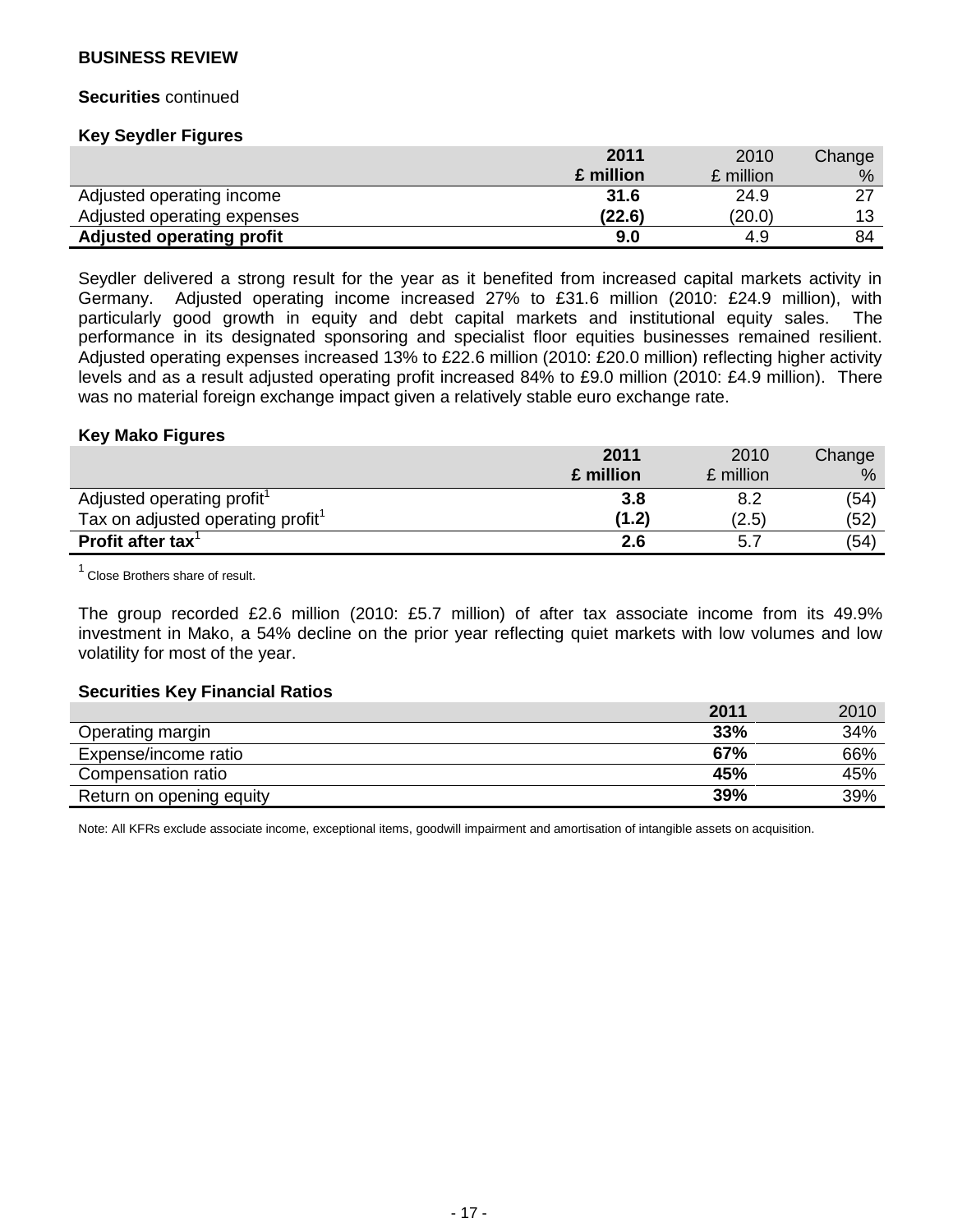#### **Asset Management**

- AuM up 39% to £9.6 billion and Private Clients AuM up 96% to £6.5 billion
- Private Clients net new funds 8% of opening AuM
- 19% increase in management fees on AuM
- Non-recurring investment drives full year loss of £8.6 million

### **Key Figures (Continuing Operations)<sup>1</sup>**

|                                   | 2011      | 2010      | Change |
|-----------------------------------|-----------|-----------|--------|
|                                   | £ million | £ million | %      |
| Adjusted operating income         | 63.8      | 60.6      |        |
| Management fees on AuM            | 57.3      | 48.1      | 19     |
| Other income <sup>2</sup>         | 6.5       | 12.5      | (48)   |
| Adjusted operating expenses       | (72.4)    | (62.1)    | 17     |
| <b>Adjusted operating loss</b>    | (8.6)     | (1.5)     |        |
| Management fees/average AuM (bps) | 70        | 73        |        |
| Closing AuM                       | 9,558     | 6,881     | 39     |

<sup>1</sup> Excludes the Assets under Management ("AuM") and operating result for the UK offshore and Cayman businesses, the sales of which completed during the financial year and which are classified as discontinued operations under IFRS 5.

<sup>2</sup>Includes income on investment assets, performance fees, and other income.

The Asset Management division has made significant progress on its restructuring and refocusing during the year. In June 2011, it completed the sale of its non-core UK offshore and Cayman Islands businesses, which have been classified as discontinued operations under IFRS 5 and are excluded from the Income Statement and AuM in this Business Review section for 2011 and 2010. It has also completed several acquisitions which contributed to an increase in Private Clients AuM to £6.5 billion (31 July 2010: £3.3 billion). As expected, the division delivered a loss of £8.6 million (2010: loss of £1.5 million) for the year reflecting its investment in developing its new client propositions and technology platform.

Adjusted operating income increased 5% overall to £63.8 million (2010: £60.6 million), as higher management fees on AuM were partly offset by lower other income.

Management fees on AuM increased 19% to £57.3 million (2010: £48.1 million), reflecting a 24% increase in average AuM to £8.2 billion (2010: £6.6 billion) driven largely by acquisitions. The division's overall management fees/average AuM ("the revenue margin") reduced slightly to 70 bps (2010: 73 bps), reflecting the limited revenue contribution from acquisitions made late in the period. The group estimates that the underlying revenue margin on its Private Clients assets, including businesses acquired during the year, was around 93 bps.

The division recorded other income of £6.5 million (2010: £12.5 million). As in the prior year, this principally includes income from the group's residual interest in its former private equity operations.

Adjusted operating expenses increased 17% to £72.4 million (2010: £62.1 million). This includes £6.9 million in respect of the partial year cost base of businesses acquired during the period. Adjusted operating expenses also included £8 million (2010: £6 million) of costs in respect of non-recurring investment in the development of the division's client propositions and technology platform. The division continues to expect the total non-recurring investment in this initiative to amount to £18 to 20 million, of which £15 million has been incurred to date.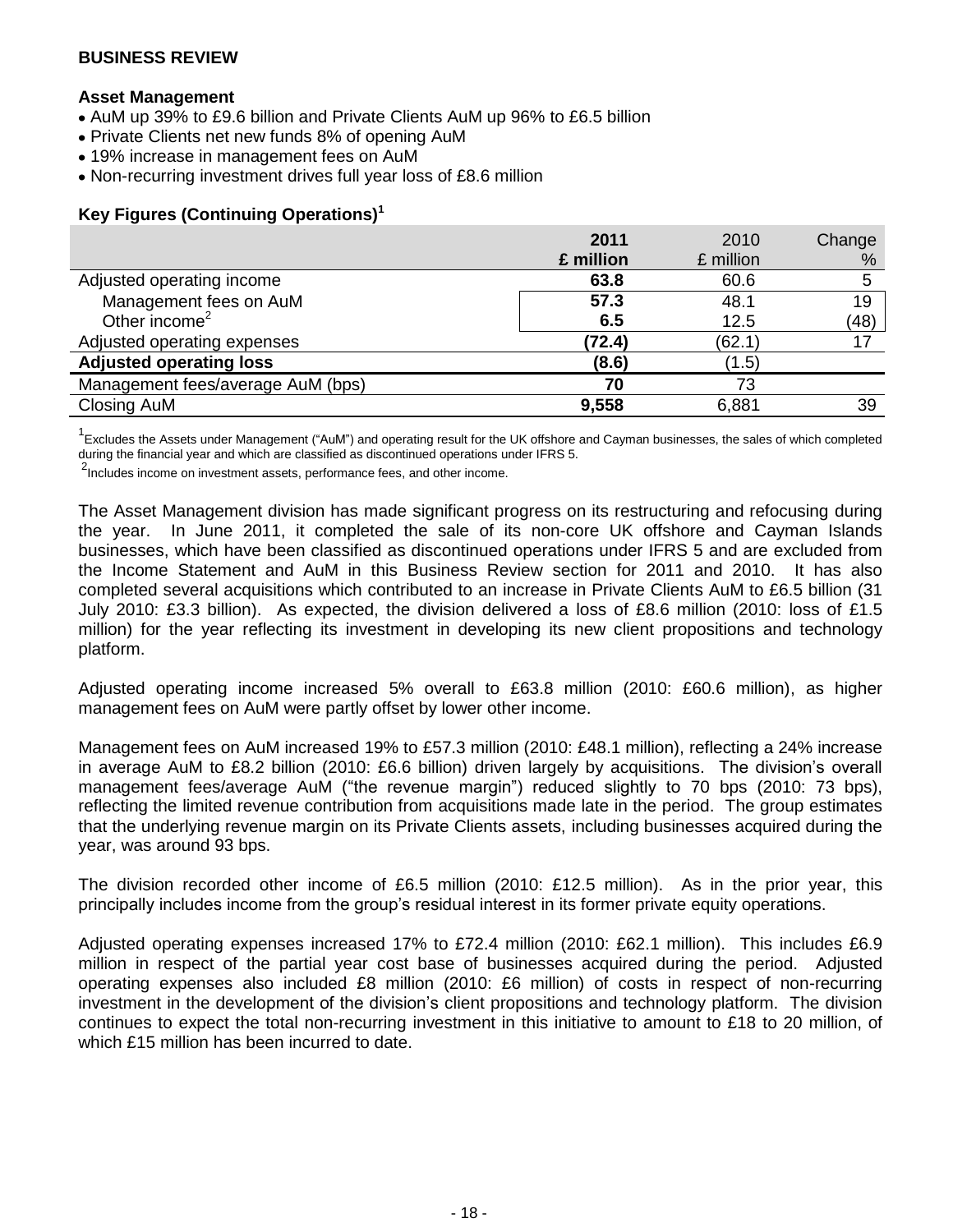#### **Asset Management**

#### **Assets under Management**

|                                           | <b>Private</b> |                      |              |
|-------------------------------------------|----------------|----------------------|--------------|
|                                           | <b>Clients</b> | <b>Institutional</b> | <b>Total</b> |
|                                           | £ million      | £ million            | £ million    |
| At 1 August 2010                          | 3,324          | 3,557                | 6,881        |
| New funds raised                          | 526            | 496                  | 1,022        |
| Redemptions, realisations and withdrawals | (277)          | (699)                | (976)        |
| Net new funds                             | 249            | (203)                | 46           |
| Acquisitions                              | 2,645          |                      | 2,645        |
| <b>Disposals</b>                          |                | (554)                | (554)        |
| Market movement                           | 291            | 249                  | 540          |
| At 31 July 2011                           | 6,509          | 3,049                | 9,558        |
| Change                                    | 96%            | (14)%                | 39%          |

AuM increased 39%, or £2.7 billion, to £9.6 billion (31 July 2010: £6.9 billion), principally reflecting acquisitions of £2.6 billion in Private Clients, partly offset by the sale of the property funds business in Institutional. The group also benefited from positive market movements of £0.5 billion whilst net new funds were modestly positive overall.

The division's focus is on its Private Clients business, where AuM increased 96% to £6.5 billion (31 July 2010: £3.3 billion) and accounted for 68% (2010: 48%) of total AuM at the year end. This includes £2.6 billion of acquisitions made during the year: Chartwell, with £705 million of advised and execution only assets; Allenbridge, with £440 million of execution only assets; and Cavanagh, with £1.5 billion of advised client assets. Private Clients also achieved net new funds of £249 million, or 8% of opening AuM, through strong new business volumes predominantly from high net worth clients. Positive market movements accounted for a further £291 million increase.

Institutional AuM reduced 14% to £3.0 billion (31 July 2010: £3.6 billion), reflecting the sale of the group's property funds business, with £554 million of AuM. Positive market movements of £249 million were largely offset by net outflows of £203 million. As part of the refocusing of the division, in July 2011 the group agreed the sale of the property investment management business of OLIM, with £383 million of AuM at 31 July 2011, to the management team for a consideration of £3 million. The sale is expected to complete by the end of the calendar year and is not expected to have a material effect on the group's financial statements. In addition, the division expects around £1 billion of AuM currently managed on behalf of a third party institution to be redeemed during the first half of the 2012 financial year.

The aim of the division's investment management process is to deliver consistent long-term growth and risk adjusted returns, whilst managing downside volatility. In the last 12 months market movements increased Private Clients AuM by 9%, in line with the increase of 9% in the APCIMS Balanced Portfolio Index.

#### **Asset Management Key Financial Ratios**

|                                           | 2011  | 2010 |
|-------------------------------------------|-------|------|
| Operating margin                          | (13)% | (2)  |
| Expense/income ratio                      | 113%  | 102  |
| Compensation ratio                        | 65%   | 59   |
| Return on opening equity                  | (9)%  | (2)  |
| Private Clients net new funds/opening AuM | 8%    | 9%   |

Note: All KFRs exclude associate income, exceptional items, goodwill impairment and amortisation of intangible assets on acquisition and are in respect of continuing operations.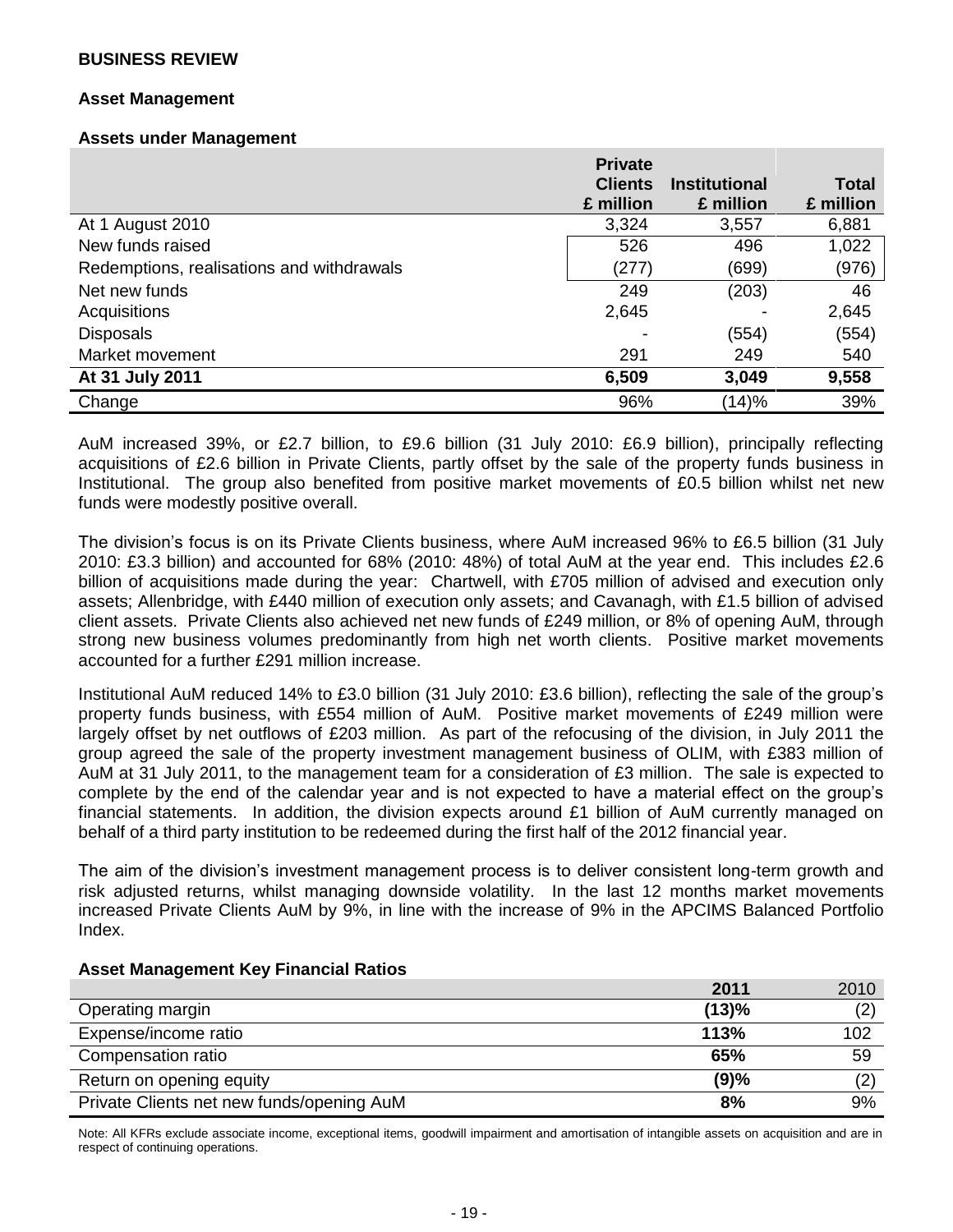# **CONSOLIDATED INCOME STATEMENT**

for the year ended 31 July 2011

|                                                                               |                | 2011              | 2010      |
|-------------------------------------------------------------------------------|----------------|-------------------|-----------|
|                                                                               |                | Note £ million    | £ million |
| <b>Continuing operations</b>                                                  |                |                   |           |
| Interest income                                                               |                | 360.5             | 307.9     |
| Interest expense                                                              |                | (129.6)           | (117.4)   |
| Net interest income                                                           |                | 230.9             | 190.5     |
|                                                                               |                |                   |           |
| Fee and commission income                                                     |                | 175.9             | 149.5     |
| Fee and commission expense                                                    |                | (19.2)            | (17.4)    |
| Gains less losses arising from dealing in securities                          |                | 132.2             | 141.9     |
| Share of profit of associates                                                 |                | 2.6               | 5.7       |
| Other income                                                                  |                | 26.1              | 25.1      |
|                                                                               |                |                   |           |
| Non-interest income                                                           |                | 317.6             | 304.8     |
| Operating income                                                              |                | 548.5             | 495.3     |
| Administrative expenses                                                       |                | (352.1)           | (315.4)   |
| Impairment losses on loans and advances                                       | 9              | (65.2)            | (63.4)    |
|                                                                               |                |                   |           |
| Total operating expenses before exceptional items, goodwill impairment        |                |                   |           |
| and amortisation of intangible assets on acquisition                          |                | (417.3)           | (378.8)   |
|                                                                               |                |                   |           |
| Operating profit before exceptional items, goodwill impairment and            |                |                   |           |
| amortisation of intangible assets on acquisition                              |                | 131.2             | 116.5     |
| <b>Exceptional items</b>                                                      | 3              | (46.9)            | (15.0)    |
| Goodwill impairment                                                           |                | (3.7)             |           |
| Amortisation of intangible assets on acquisition                              |                | (2.1)             | (0.5)     |
|                                                                               |                |                   |           |
| <b>Operating profit before tax</b>                                            |                | 78.5              | 101.0     |
| Tax                                                                           | 4              | (35.1)            | (32.8)    |
| Profit after tax from continuing operations                                   |                | 43.4              | 68.2      |
| Loss for the period from discontinued operations, net of tax                  | 5              | (27.6)            | (1.7)     |
| Profit for the year                                                           |                | 15.8              | 66.5      |
| Profit attributable to non-controlling interests from continuing operations   |                | 0.7               | 0.3       |
| Profit attributable to non-controlling interests from discontinued operations |                | 0.5               | 0.3       |
|                                                                               |                |                   |           |
| Profit attributable to the shareholders of the company                        |                | 14.6              | 65.9      |
|                                                                               |                |                   |           |
| From continuing operations                                                    |                |                   |           |
| <b>Basic earnings per share</b>                                               | $\overline{7}$ | 29.6p             | 47.4p     |
| Diluted earnings per share                                                    | $\overline{7}$ | 29.0p             | 46.6p     |
|                                                                               |                |                   |           |
| From continuing and discontinued operations                                   |                |                   |           |
| <b>Basic earnings per share</b>                                               | $\overline{7}$ | 10.1 <sub>p</sub> | 46.0p     |
| Diluted earnings per share                                                    | $\overline{7}$ | 9.9 <sub>p</sub>  | 45.2p     |
|                                                                               |                |                   |           |
| Interim dividend per share paid                                               | 8              | 13.5p             | 13.5p     |
| Final dividend per share                                                      | 8              | 26.5p             | 25.5p     |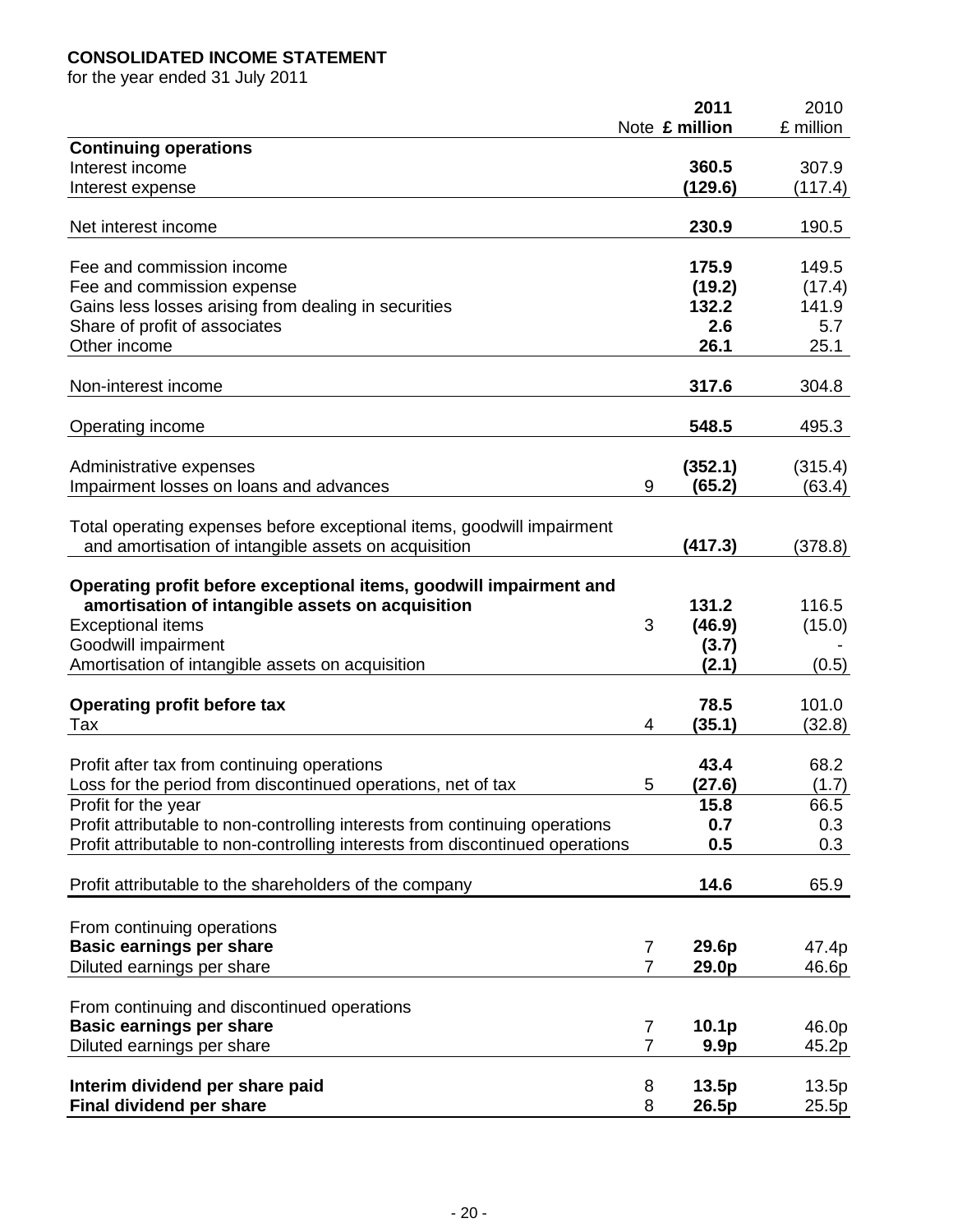# **CONSOLIDATED STATEMENT OF COMPREHENSIVE INCOME**

for the year ended 31 July 2011

| 2011      | 2010                        |
|-----------|-----------------------------|
| £ million | £ million                   |
| 15.8      | 66.5                        |
|           |                             |
| (2.1)     | 4.5                         |
| 0.6       | 6.1                         |
| (0.7)     | (3.9)                       |
|           |                             |
|           | (0.2)                       |
| 2.8       | 19.0                        |
| (0.2)     | (2.8)                       |
|           |                             |
|           | 15.0                        |
|           |                             |
| 0.4       | 37.7                        |
|           |                             |
|           | 0.1                         |
|           |                             |
|           | 104.3                       |
|           |                             |
|           |                             |
|           | 0.6                         |
|           | 103.7                       |
|           | 104.3                       |
|           | 16.2<br>1.2<br>15.0<br>16.2 |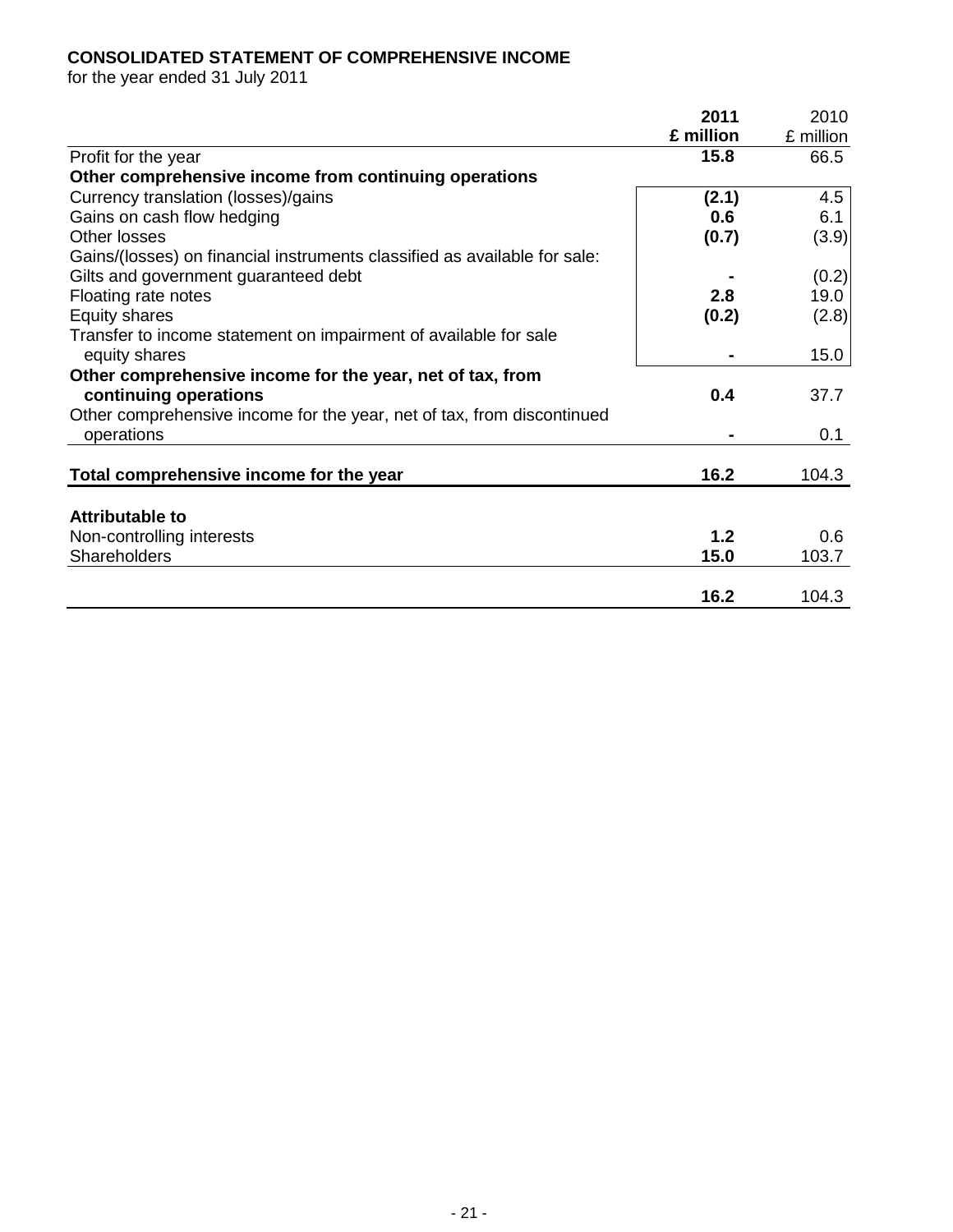# **CONSOLIDATED BALANCE SHEET**

at 31 July 2011

|                                                                                     |             | 2011      | 2010             |
|-------------------------------------------------------------------------------------|-------------|-----------|------------------|
|                                                                                     | <b>Note</b> | £ million | £ million        |
| <b>Assets</b>                                                                       |             |           |                  |
| Cash and balances at central banks                                                  |             | 594.5     | 452.7            |
| Settlement balances                                                                 |             | 551.1     | 541.7            |
| Loans and advances to banks                                                         |             | 114.8     | 158.5            |
| Loans and advances to customers                                                     | 9           | 3,435.3   | 2,912.6          |
| Debt securities                                                                     | 10          | 852.8     | 1,636.2          |
| <b>Equity shares</b>                                                                | 11          | 57.1      | 59.9             |
| Loans to money brokers against stock advanced                                       |             | 75.3      | 86.0             |
| Derivative financial instruments                                                    |             | 45.2      | 23.0             |
| Investments in associates                                                           |             | 33.4      | 73.7             |
| Intangible assets                                                                   | 12          | 133.1     | 107.5            |
| Property, plant and equipment                                                       |             | 62.2      | 46.2             |
| Deferred tax assets                                                                 |             | 26.7      | 32.8             |
| Prepayments, accrued income and other assets                                        |             | 127.1     | 128.8            |
| <b>Total assets</b>                                                                 |             | 6,108.6   | 6,259.6          |
| <b>Liabilities</b>                                                                  |             |           |                  |
| Settlement balances and short positions                                             | 14          | 521.8     | 565.1            |
| Deposits by banks                                                                   | 15          | 192.8     | 48.1             |
| Deposits by customers                                                               | 15          | 3,170.5   | 3,115.5          |
| Loans and overdrafts from banks                                                     | 15          | 502.6     |                  |
| Debt securities in issue                                                            | 15          | 548.1     | 1,178.4<br>218.6 |
|                                                                                     |             | 63.6      | 32.7             |
| Loans from money brokers against stock advanced<br>Derivative financial instruments |             | 45.3      | 20.5             |
|                                                                                     |             | 260.6     | 251.3            |
| Accruals, deferred income and other liabilities<br>Subordinated loan capital        |             | 75.0      | 75.0             |
|                                                                                     |             |           |                  |
| <b>Total liabilities</b>                                                            |             | 5,380.3   | 5,505.2          |
| <b>Equity</b>                                                                       |             |           |                  |
| Called up share capital                                                             |             | 37.6      | 37.4             |
| Share premium account                                                               |             | 283.0     | 275.9            |
| Profit and loss account                                                             |             | 416.2     | 457.3            |
| Other reserves                                                                      |             | (10.4)    | (18.7)           |
| Total shareholders' equity                                                          |             | 726.4     | 751.9            |
| Non-controlling interests in equity                                                 |             | 1.9       | 2.5              |
|                                                                                     |             |           |                  |
| <b>Total equity</b>                                                                 |             | 728.3     | 754.4            |
| <b>Total liabilities and equity</b>                                                 |             | 6,108.6   | 6,259.6          |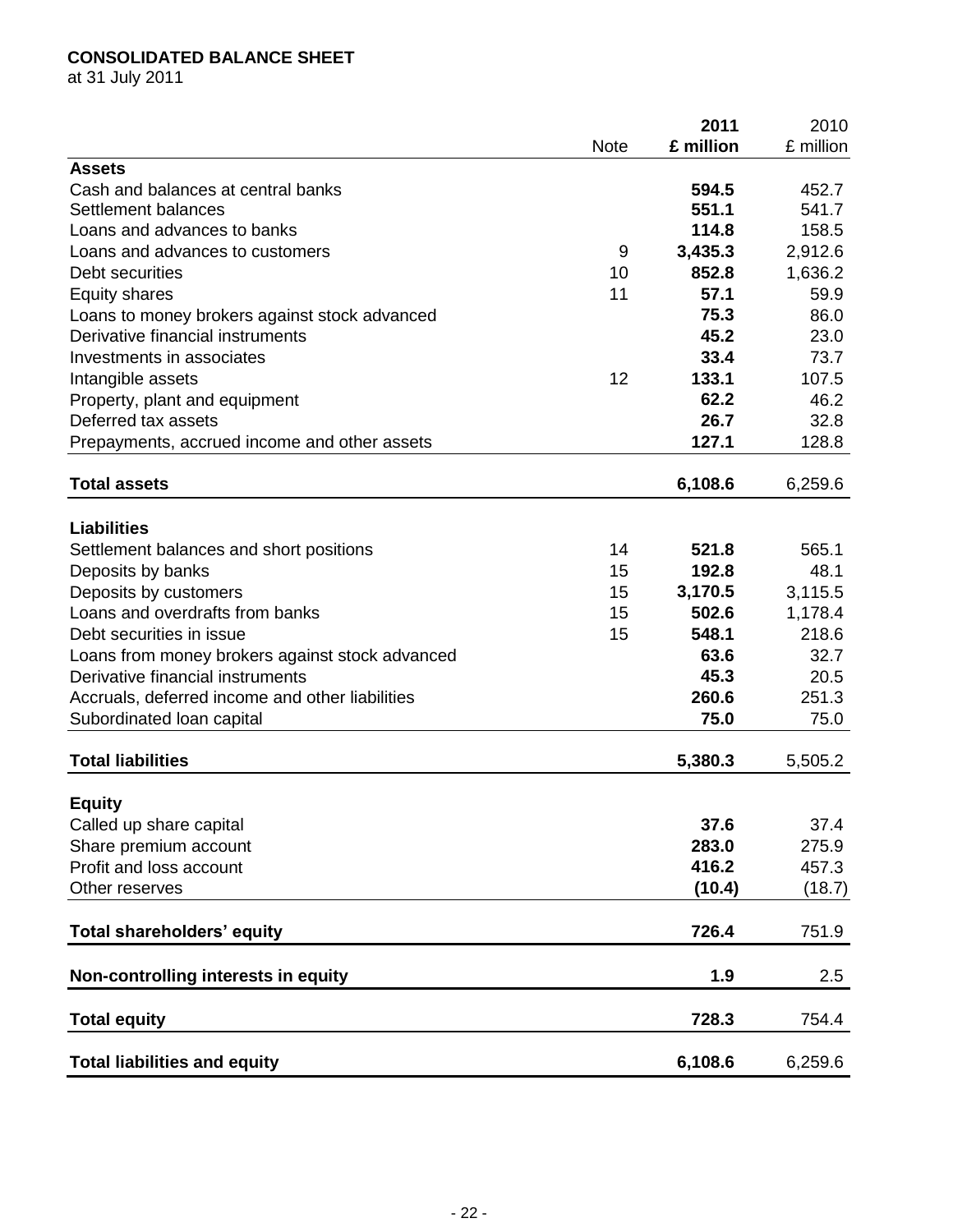# **CONSOLIDATED STATEMENT OF CHANGES IN EQUITY**

for the year ended 31 July 2011

|                               |           |                          |           |                    | Other reserves   |           |           |                   |                          |        |
|-------------------------------|-----------|--------------------------|-----------|--------------------|------------------|-----------|-----------|-------------------|--------------------------|--------|
|                               |           |                          |           | Available          |                  |           | Cash      | Total             |                          |        |
|                               | Called up | Share                    | Profit    | for sale           | Share-           | Exchange  |           | flow attributable | Non-                     |        |
|                               |           | share premium            |           | and loss movements | based            | movements | hedging   |                   | to equity controlling    | Total  |
|                               | capital   | account                  | account   |                    | reserve reserves | reserve   | reserve   | holders           | interests                | equity |
|                               | £ million | £ million                | £ million | £ million          | £ million        | £ million | £ million | £ million         | £ million £ million      |        |
| At 1 August 2009              | 37.4      | 274.5                    | 445.7     | (35.7)             | (37.4)           | 18.6      | (9.7)     | 693.4             | 4.3                      | 697.7  |
| Profit for the year           |           | $\overline{\phantom{a}}$ | 65.9      |                    |                  |           |           | 65.9              | 0.6                      | 66.5   |
| Other comprehensive           |           |                          |           |                    |                  |           |           |                   |                          |        |
| income                        |           |                          | (4.4)     | 31.0               |                  | 5.1       | 6.1       | 37.8              |                          | 37.8   |
| Total comprehensive           |           |                          |           |                    |                  |           |           |                   |                          |        |
| income for the year           |           |                          | 61.5      | 31.0               |                  | 5.1       | 6.1       | 103.7             | 0.6<br>$\sim$            | 104.3  |
| Exercise of options           |           | 1.4                      |           |                    |                  |           |           | 1.4               |                          | 1.4    |
| Dividends paid                |           |                          | (55.5)    |                    |                  |           |           | (55.5)            | $\overline{\phantom{a}}$ | (55.5) |
| Shares purchased              |           |                          |           |                    | (2.3)            |           |           | (2.3)             |                          | (2.3)  |
| Shares issued                 |           |                          |           |                    |                  |           |           |                   |                          |        |
| Shares released               |           |                          |           |                    | 9.5              |           |           | 9.5               |                          | 9.5    |
| Other movements               |           |                          | 5.6       |                    | (3.9)            |           |           | 1.7               | (2.4)                    | (0.7)  |
| At 31 July 2010               | 37.4      | 275.9                    | 457.3     | (4.7)              | (34.1)           | 23.7      | (3.6)     | 751.9             | 2.5                      | 754.4  |
| Profit for the year           |           |                          | 14.6      |                    |                  |           |           | 14.6              | 1.2                      | 15.8   |
| Other comprehensive<br>income |           |                          | (0.7)     | 2.6                |                  | (2.1)     | 0.6       | 0.4               |                          | 0.4    |
| Total comprehensive           |           |                          |           |                    |                  |           |           |                   |                          |        |
| income for the year           |           |                          | 13.9      | 2.6                |                  | (2.1)     | 0.6       | 15.0              | 1.2                      | 16.2   |
| Exercise of options           | ٠         | 0.1                      |           |                    |                  |           |           | 0.1               | $\overline{\phantom{a}}$ | 0.1    |
| Dividends paid                |           |                          | (55.7)    |                    |                  |           |           | (55.7)            | (0.4)                    | (56.1) |
| Shares purchased              |           |                          |           |                    | (0.3)            |           |           | (0.3)             | $\overline{\phantom{a}}$ | (0.3)  |
| Shares issued                 | 0.2       | 7.0                      |           |                    | $\blacksquare$   |           |           | 7.2               | $\blacksquare$           | 7.2    |
| Shares released               |           |                          |           |                    | 6.4              |           |           | 6.4               | $\overline{\phantom{a}}$ | 6.4    |
| Other movements               | ÷,        | $\blacksquare$           | 0.7       | (0.4)              | 5.0              | (3.5)     |           | 1.8               | (1.4)                    | 0.4    |
| At 31 July 2011               | 37.6      | 283.0                    | 416.2     | (2.5)              | (23.0)           | 18.1      | (3.0)     | 726.4             | 1.9                      | 728.3  |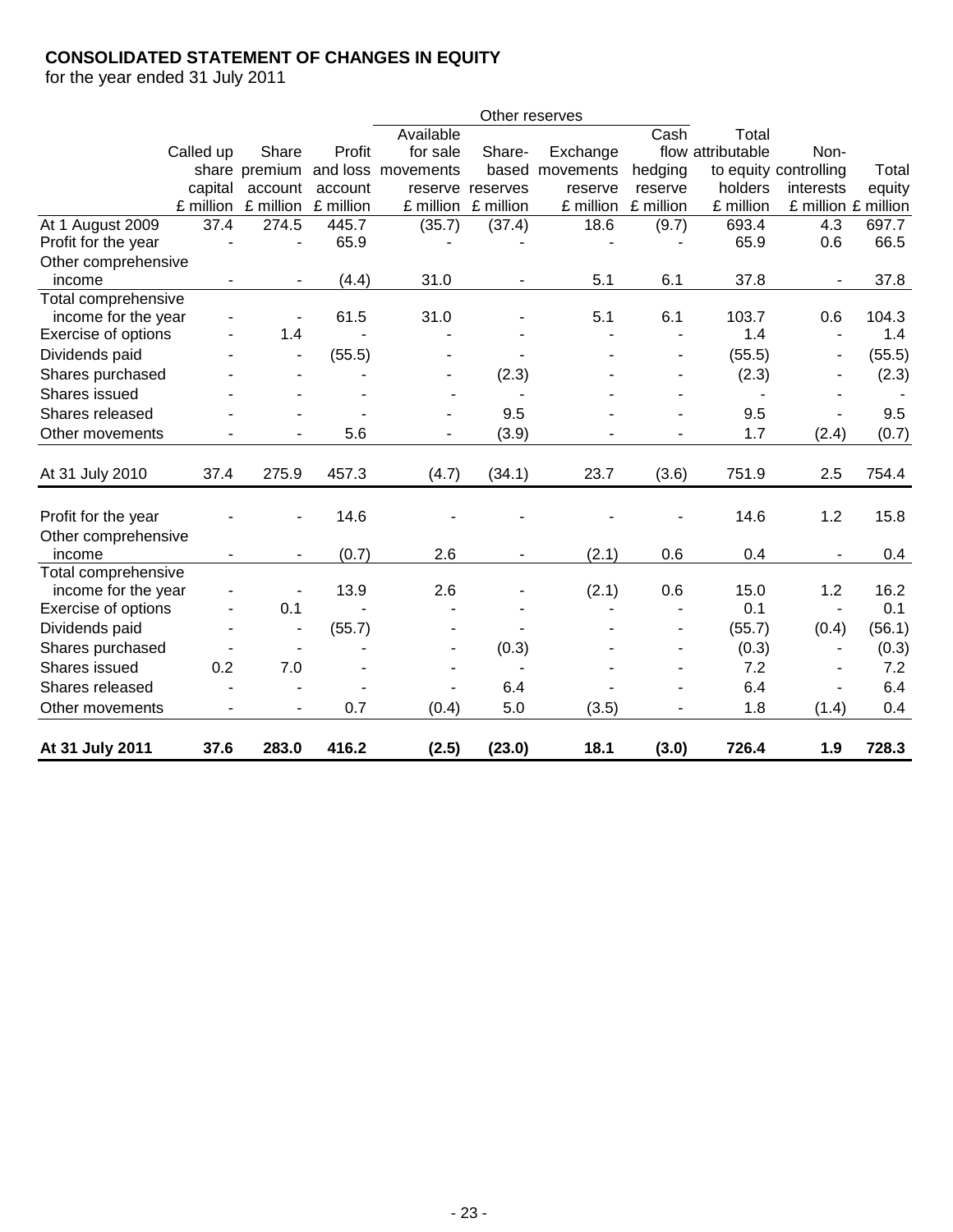# **CONSOLIDATED CASH FLOW STATEMENT**

for the year ended 31 July 2011

|                                                           |             | 2011      | 2010      |
|-----------------------------------------------------------|-------------|-----------|-----------|
|                                                           | <b>Note</b> | £ million | £ million |
| Net cash inflow/(outflow) from operating activities       | 18(a)       | 67.9      | (135.1)   |
|                                                           |             |           |           |
| Net cash outflow from investing activities                |             |           |           |
| Dividends received from associates                        |             | 2.5       | 8.2       |
| Purchase of:                                              |             |           |           |
| Assets held under operating leases                        |             | (26.8)    | (12.6)    |
| Property, plant and equipment                             |             | (9.5)     | (8.5)     |
| Intangible assets                                         |             | (7.2)     | (4.7)     |
| Equity shares held for investment                         |             | (0.5)     | (0.2)     |
| Own shares for employee share award schemes               |             | (0.3)     | (2.3)     |
| Non-controlling interests                                 |             |           | (4.0)     |
| Loan book                                                 | 6           |           | (97.8)    |
| <b>Subsidiaries</b>                                       | 18(b)       | (39.0)    | (0.4)     |
| Sale of:                                                  |             |           |           |
| Property, plant and equipment                             |             | 5.2       | 2.2       |
| Equity shares held for investment                         |             | 20.7      | 3.3       |
| <b>Subsidiaries</b>                                       | 18(c)       | (231.0)   |           |
|                                                           |             |           |           |
|                                                           |             | (285.9)   | (116.8)   |
|                                                           |             |           |           |
| Net cash outflow before financing                         |             | (218.0)   | (251.9)   |
| <b>Financing activities</b>                               |             |           |           |
| Issue of ordinary share capital, net of transaction costs | 18(d)       | 0.2       | 1.4       |
| Equity dividends paid                                     |             | (55.7)    | (55.5)    |
| Dividends paid to non-controlling interests               |             | (0.4)     | (0.7)     |
| Interest paid on subordinated loan capital                |             | (5.6)     | (5.6)     |
| Debt securities (redeemed)/issued                         |             | (20.5)    | 197.2     |
|                                                           |             |           |           |
| Net decrease in cash                                      |             | (300.0)   | (115.1)   |
| Cash and cash equivalents at beginning of year            |             | 1,283.2   | 1,398.3   |
|                                                           |             |           |           |
| Cash and cash equivalents at end of year                  | 18(e)       | 983.2     | 1,283.2   |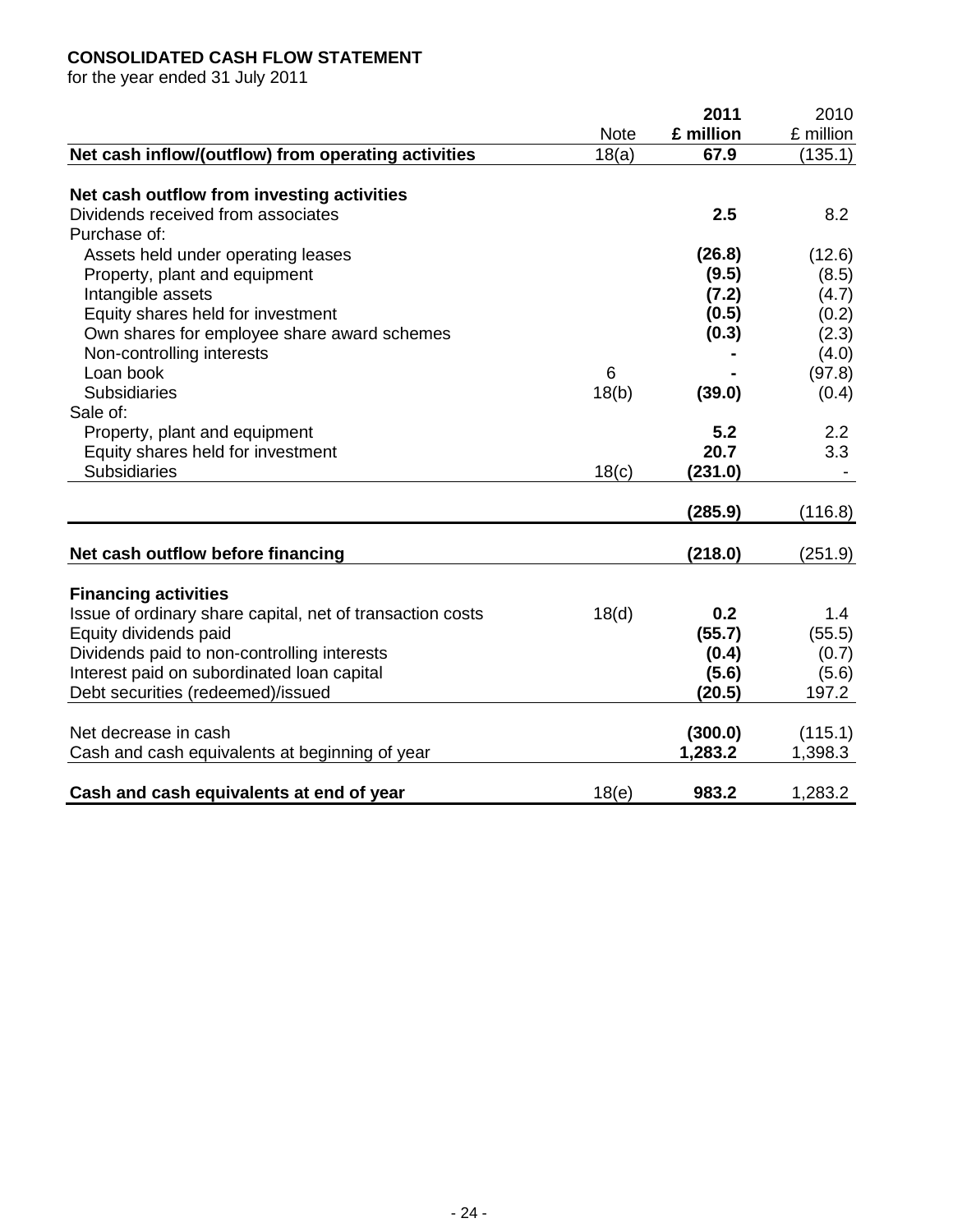#### **1. Basis of preparation and accounting policies**

The financial information contained in this announcement does not constitute the statutory accounts for the years ended 31 July 2011 or 31 July 2010 within the meaning of section 435 of the Companies Act 2006, but is derived from those accounts. The accounting policies used are consistent with those set out in the Annual Report 2010. The financial statements are prepared on a going concern basis.

Whilst the financial information has been prepared in accordance with the recognition and measurement criteria of International Financial Reporting Standards ("IFRS"), this announcement does not itself contain sufficient information to comply with IFRS. The company expects to publish full financial statements that comply with IFRS by 19 October 2011.

The financial information for the year ended 31 July 2011 has been derived from the audited financial statements of Close Brothers Group plc for that year. Statutory accounts for 2010 have been delivered to the Registrar of Companies and those for 2011 will be delivered following the company's Annual General Meeting. The auditor, Deloitte LLP, has reported on those accounts: their report was unqualified, did not draw attention to any matters by way of emphasis and did not contain statements under Section 498(2) or (3) of the Companies Act 2006.

#### **2. Segmental analysis**

The Executive Committee, which is considered the group's chief operating decision maker, manages the group by class of business as determined by the products and services offered and present the segmental analysis on that basis. The group's activities are organised in three primary operating divisions: Banking, Securities and Asset Management. The Group segment includes the group's central functions which comprise Group Executive, Finance, Investor Relations, Legal, Human Resources, Audit, Compliance, Corporate Development, Company Secretariat and Risk. Group administrative expenses include staff costs, legal and professional fees and property costs attributable to the central functions which support and assist the growth of the divisions. Income within Group is typically immaterial and will include interest on cash balances at Group. In the segmental reporting information which follows, Group consists of the central functions described above as well as various non-trading head office companies and consolidation adjustments, in order that the information presented reconciles to the overall group consolidated income statement and balance sheet.

Divisions charge market prices for services rendered to other parts of the group. Funding charges between segments are determined by the Banking division's Treasury operation taking into account commercial demands. More than 90%, of all of the group's activities, revenue and assets are located within the British Isles.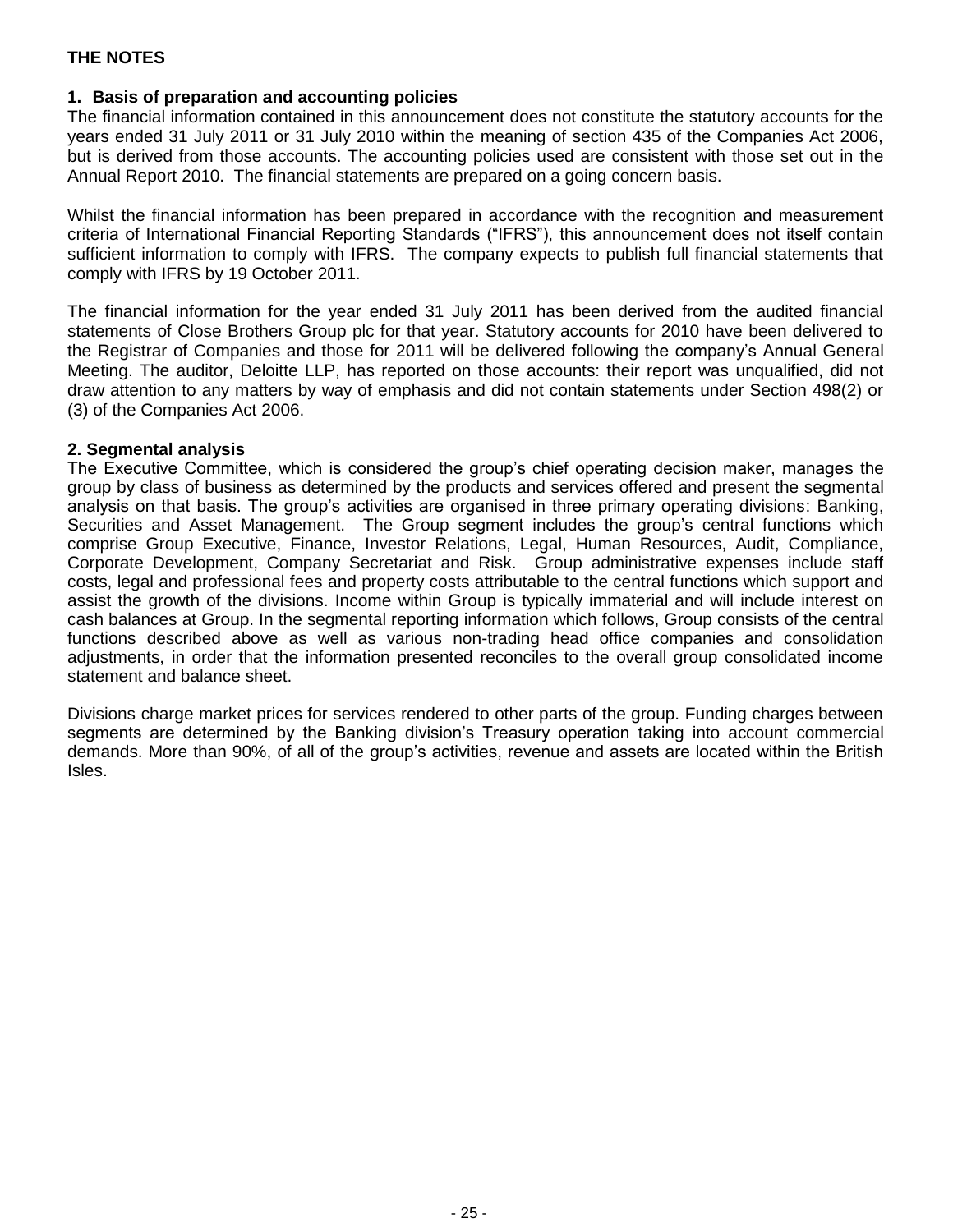# **2. Segmental analysis** continued

# **Summary Income Statement for the year ended 31 July 2011**

|                                |                |                   | Asset          |           | Continuing     | Discontinued |              |
|--------------------------------|----------------|-------------------|----------------|-----------|----------------|--------------|--------------|
|                                | Banking        | <b>Securities</b> | Management     | Group     | operations     | operations   | <b>Total</b> |
|                                | £ million      | £ million         | £ million      | £ million | £ million      | £ million    | £ million    |
| Net interest income/(expense)  | 230.2          | (0.4)             | 0.8            | 0.3       | 230.9          | 5.6          | 236.5        |
| Other income/(expense)         | 95.8           | 159.1             | 63.0           | (0.3)     | 317.6          | 25.9         | 343.5        |
| Operating income before        |                |                   |                |           |                |              |              |
| exceptional items              | 326.0          | 158.7             | 63.8           |           | 548.5          | 31.5         | 580.0        |
| Administrative expenses        | (142.2)        | (101.8)           | (72.0)         | (20.6)    | (336.6)        | (28.4)       | (365.0)      |
| Depreciationandamortisation    | (12.3)         | (2.1)             | (0.4)          | (0.7)     | (15.5)         | (1.1)        | (16.6)       |
| Impairment losses on loans     |                |                   |                |           |                |              |              |
| and advances                   | (65.2)         |                   |                |           | (65.2)         |              | (65.2)       |
| Total operating expenses       |                |                   |                |           |                |              |              |
| before exceptional items       | (219.7)        | (103.9)           | (72.4)         | (21.3)    | (417.3)        | (29.5)       | (446.8)      |
| <b>Adjusted operating</b>      |                |                   |                |           |                |              |              |
| $profit/(loss)^T$              | 106.3          | 54.8              | (8.6)          | (21.3)    | 131.2          | 2.0          | 133.2        |
| <b>Exceptional items</b>       |                | (36.0)            | (15.4)         | 4.5       | (46.9)         |              | (46.9)       |
| Goodwill impairment            |                |                   | (3.7)          |           | (3.7)          | (4.5)        | (8.2)        |
| Amortisation of intangible     |                |                   |                |           |                |              |              |
| assets on acquisition          | (0.6)          |                   | (1.5)          |           | (2.1)          |              | (2.1)        |
| Loss on disposal of            |                |                   |                |           |                |              |              |
| discontinued operations        | $\blacksquare$ | $\blacksquare$    | $\blacksquare$ |           | $\blacksquare$ | (24.9)       | (24.9)       |
| <b>Operating profit/(loss)</b> |                |                   |                |           |                |              |              |
| before tax                     | 105.7          | 18.8              | (29.2)         | (16.8)    | 78.5           | (27.4)       | 51.1         |
| Tax                            | (28.6)         | (15.2)            | 5.2            | 3.5       | (35.1)         | (0.2)        | (35.3)       |
| Non-controlling interests      | (0.7)          |                   |                |           | (0.7)          | (0.5)        | (1.2)        |
| Profit/(loss) after tax and    |                |                   |                |           |                |              |              |
| non-controlling interests      | 76.4           | 3.6               | (24.0)         | (13.3)    | 42.7           | (28.1)       | 14.6         |
| <b>External operating</b>      |                |                   |                |           |                |              |              |
| income/(expense)               | 347.6          | 158.7             | 65.0           | (15.3)    | 556.0          | 24.0         | 580.0        |
| Inter segment operating        |                |                   |                |           |                |              |              |
| income/(expense)               | (21.6)         |                   | (1.2)          | 15.3      | (7.5)          | 7.5          |              |
| Segment operating income       | 326.0          | 158.7             | 63.8           |           | 548.5          | 31.5         | 580.0        |

<sup>1</sup>Adjusted operating profit/(loss) is stated before exceptional items, goodwill impairment, amortisation of intangible assets on acquisition, loss on disposal of discontinued operations and tax.

The following table provides further detail on group wide operating income:

|                                                                   | 2011      | 2010      |
|-------------------------------------------------------------------|-----------|-----------|
|                                                                   | £ million | £ million |
| <b>Banking</b>                                                    |           |           |
| Retail                                                            | 128.8     | 104.9     |
| Commercial                                                        | 140.6     | 114.2     |
| Property                                                          | 42.9      | 36.5      |
| Treasury and other non-lending income                             | 13.7      | 16.4      |
| <b>Securities</b>                                                 |           |           |
| Market-making and related activities                              | 158.7     | 162.2     |
| <b>Asset Management</b>                                           |           |           |
| Management fees on AuM                                            | 57.3      | 48.1      |
| Other income                                                      | 6.5       | 12.5      |
| Group                                                             |           | 0.5       |
|                                                                   |           |           |
| Operating income before exceptional items (continuing operations) | 548.5     | 495.3     |
|                                                                   |           |           |
| Discontinued operations                                           | 31.5      | 36.4      |
|                                                                   |           |           |
| Operating income before exceptional items                         | 580.0     | 531.7     |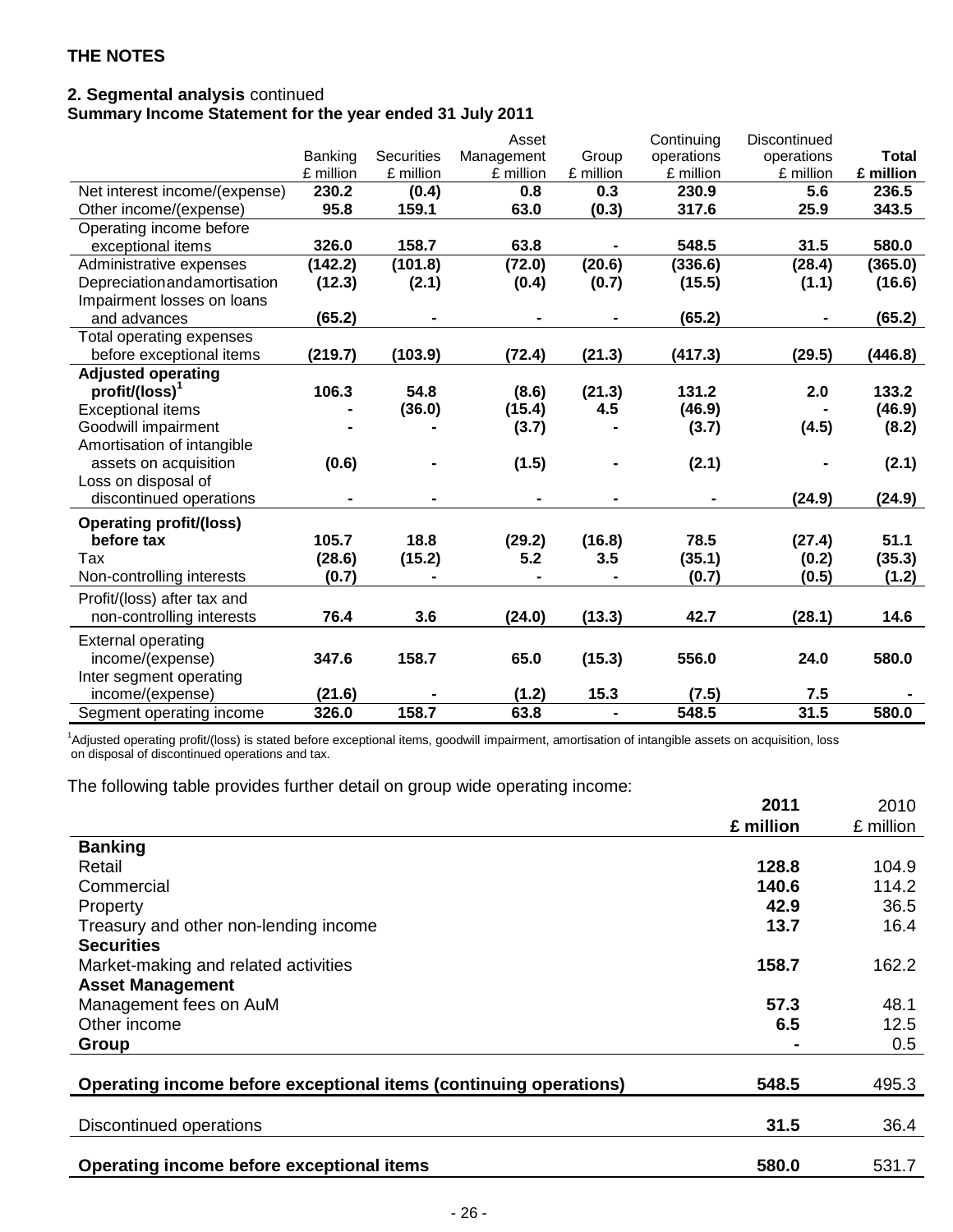# **2. Segmental analysis** continued

**Summary Balance Sheet at 31 July 2011**

|                                                                |           |                   | Asset      |           |              |
|----------------------------------------------------------------|-----------|-------------------|------------|-----------|--------------|
|                                                                | Banking   | <b>Securities</b> | Management | Group     | <b>Total</b> |
|                                                                | £ million | £ million         | £ million  | £ million | £ million    |
| <b>Assets</b>                                                  |           |                   |            |           |              |
| Cash and loans and advances to banks                           | 668.4     | 24.7              | 15.1       | 1.1       | 709.3        |
| Settlement balances, long trading positions                    |           |                   |            |           |              |
| and loans to money brokers <sup>1</sup>                        |           | 706.9             |            |           | 706.9        |
| Loans and advances to customers                                | 3,435.3   |                   |            |           | 3,435.3      |
| Non-trading debt securities                                    | 810.2     |                   |            |           | 810.2        |
| Investments in associates                                      |           | 33.4              |            |           | 33.4         |
| Intangible assets                                              | 41.1      | 26.3              | 65.5       | 0.2       | 133.1        |
| Other assets                                                   | 219.0     | 20.4              | 27.5       | 13.5      | 280.4        |
| Intercompany balances                                          | 1.3       | (23.8)            | 8.2        | 14.3      |              |
| <b>Total assets</b>                                            | 5,175.3   | 787.9             | 116.3      | 29.1      | 6,108.6      |
| <b>Liabilities</b>                                             |           |                   |            |           |              |
| Settlement balances, short trading positions                   |           |                   |            |           |              |
| and loans from money brokers                                   |           | 585.4             |            |           | 585.4        |
| Deposits by banks                                              | 192.8     |                   |            |           | 192.8        |
| Deposits by customers                                          | 3,167.4   | 3.1               |            |           | 3,170.5      |
| <b>Borrowings</b>                                              | 790.4     | 0.5               | 1.7        | 333.1     | 1,125.7      |
| <b>Other liabilities</b>                                       | 171.5     | 66.8              | 51.3       | 16.3      | 305.9        |
| Intercompany balances                                          | 405.7     | 35.3              | 25.2       | (466.2)   |              |
| <b>Total liabilities</b>                                       | 4,727.8   | 691.1             | 78.2       | (116.8)   | 5,380.3      |
| <b>Equity</b>                                                  | 447.5     | 96.8              | 38.1       | 145.9     | 728.3        |
| <b>Total liabilities and equity</b>                            | 5,175.3   | 787.9             | 116.3      | 29.1      | 6,108.6      |
| Other segmental information for the year ended<br>31 July 2011 |           |                   |            |           |              |
| Property, plant, equipment and                                 |           |                   |            |           |              |
| intangible asset expenditure                                   | 35.4      | 3.1               | 63.0       | 0.2       | 101.7        |
| Employees (average number)                                     | 1,563     | 276               | 736        | 72        | 2,647        |
|                                                                |           |                   |            |           |              |

<sup>1</sup>£42.6 million of long trading positions in debt securities have been included with other trading balances in "Settlement balances, long trading positions and loans to money brokers" for the purpose of this summary balance sheet. These balances are included within "Debt securities" in the Consolidated Balance Sheet.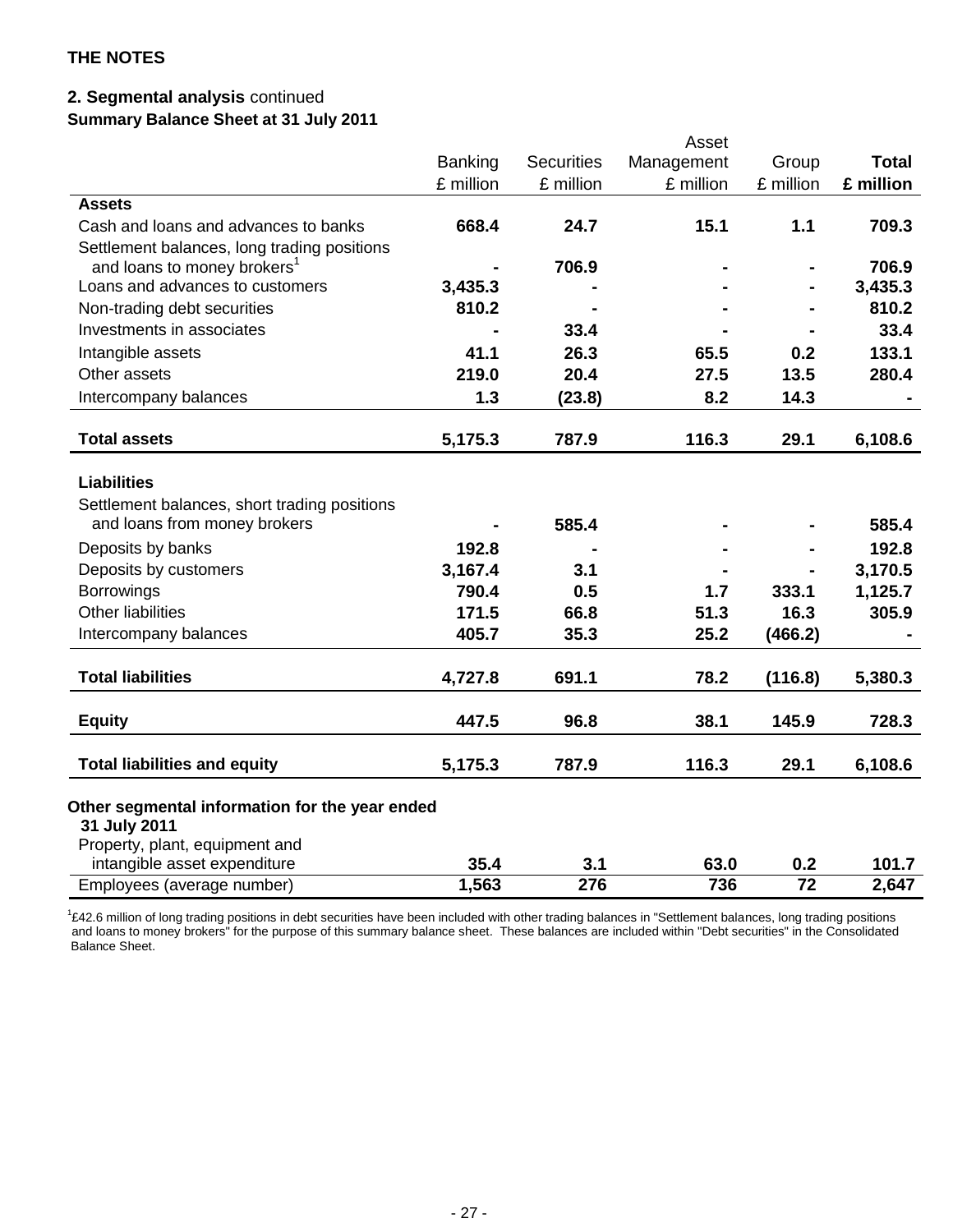### **2. Segmental analysis** continued

Summary Income Statement for the year ended 31 July 2010

|                                |           |                   | Asset      |           | Continuing | Discontinued |           |
|--------------------------------|-----------|-------------------|------------|-----------|------------|--------------|-----------|
|                                | Banking   | <b>Securities</b> | Management | Group     | operations | operations   | Total     |
|                                | £ million | £ million         | £ million  | £ million | £ million  | £ million    | £ million |
| Net interest income/(expense)  | 188.5     | (0.4)             | 2.1        | 0.3       | 190.5      | 5.0          | 195.5     |
| Other income                   | 83.5      | 162.6             | 58.5       | 0.2       | 304.8      | 31.4         | 336.2     |
| Operating income before        |           |                   |            |           |            |              |           |
| exceptional items              | 272.0     | 162.2             | 60.6       | 0.5       | 495.3      | 36.4         | 531.7     |
| Administrative expenses        | (118.3)   | (100.9)           | (61.6)     | (20.6)    | (301.4)    | (30.3)       | (331.7)   |
| Depreciation and amortisation  | (10.8)    | (2.0)             | (0.5)      | (0.7)     | (14.0)     | (1.3)        | (15.3)    |
| Impairment losses on loans     |           |                   |            |           |            |              |           |
| and advances                   | (63.4)    |                   |            |           | (63.4)     |              | (63.4)    |
| Total operating expenses       |           |                   |            |           |            |              |           |
| before exceptional items       | (192.5)   | (102.9)           | (62.1)     | (21.3)    | (378.8)    | (31.6)       | (410.4)   |
| <b>Adjusted operating</b>      |           |                   |            |           |            |              |           |
| $profit/ (loss)^1$             | 79.5      | 59.3              | (1.5)      | (20.8)    | 116.5      | 4.8          | 121.3     |
| <b>Exceptional items</b>       |           |                   |            | (15.0)    | (15.0)     |              | (15.0)    |
| Goodwill impairment            |           |                   |            |           |            | (6.5)        | (6.5)     |
| Amortisation of intangible     |           |                   |            |           |            |              |           |
| assets on acquisition          | (0.5)     |                   |            |           | (0.5)      |              | (0.5)     |
| Loss on disposal of            |           |                   |            |           |            |              |           |
| discontinued operations        |           |                   |            |           |            |              |           |
| <b>Operating profit/(loss)</b> |           |                   |            |           |            |              |           |
| before tax                     | 79.0      | 59.3              | (1.5)      | (35.8)    | 101.0      | (1.7)        | 99.3      |
| Tax                            | (22.5)    | (16.0)            | (0.5)      | 6.2       | (32.8)     |              | (32.8)    |
| Non-controlling interests      | (0.3)     |                   |            |           | (0.3)      | (0.3)        | (0.6)     |
| Profit/(loss) after tax and    |           |                   |            |           |            |              |           |
| non-controlling interests      | 56.2      | 43.3              | (2.0)      | (29.6)    | 67.9       | (2.0)        | 65.9      |
|                                |           |                   |            |           |            |              |           |
| <b>External operating</b>      |           |                   |            |           |            |              |           |
| income/(expense)               | 284.5     | 162.2             | 60.6       | (5.8)     | 501.5      | 30.2         | 531.7     |
| Inter segment operating        |           |                   |            |           |            |              |           |
| income/(expense)               | (12.5)    |                   |            | 6.3       | (6.2)      | 6.2          |           |
| Segment operating income       | 272.0     | 162.2             | 60.6       | 0.5       | 495.3      | 36.4         | 531.7     |

<sup>1</sup>Adjusted operating profit/(loss) is stated before exceptional items, goodwill impairment, amortisation of intangible assets on acquisition, loss on disposal of discontinued operations and tax.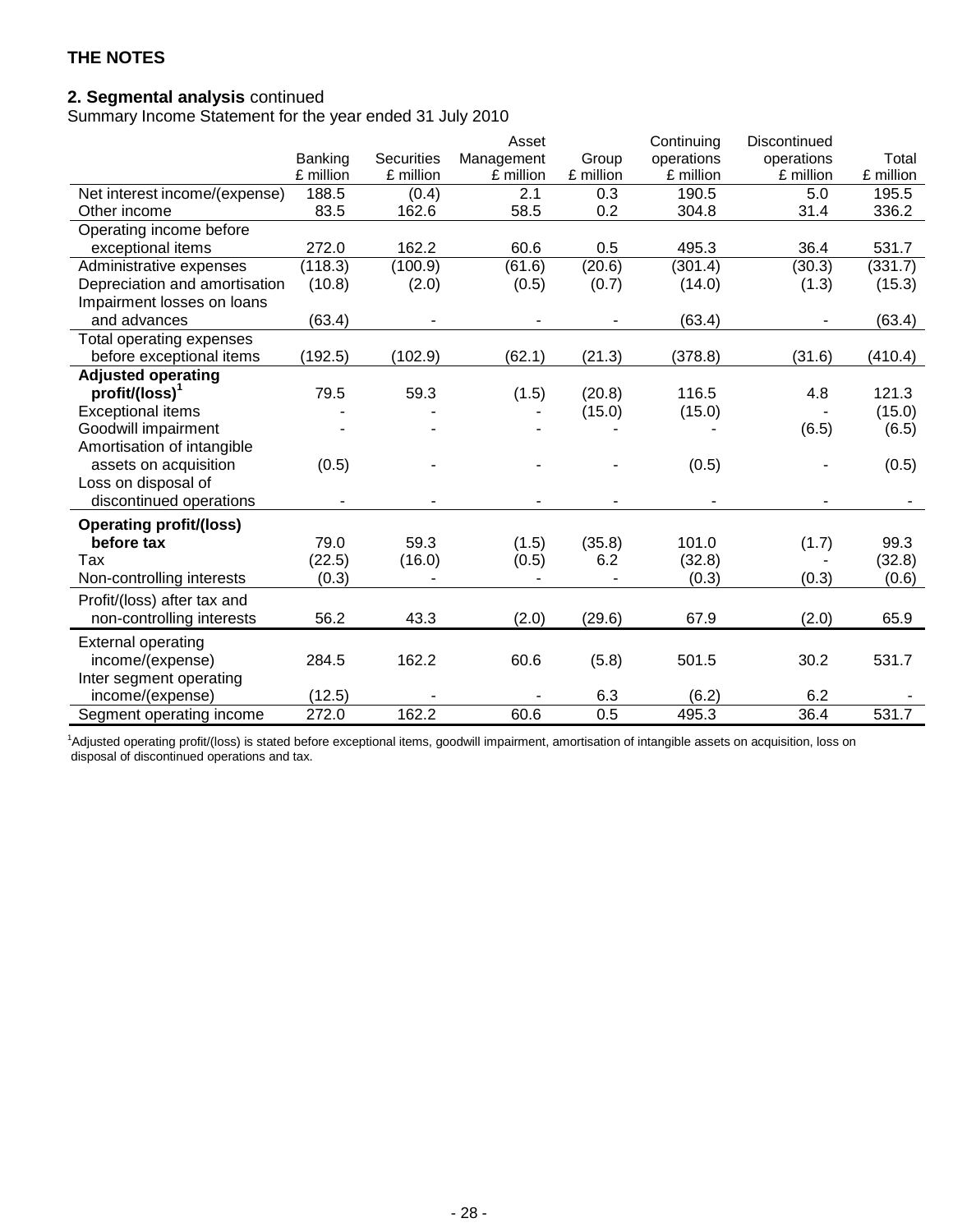# **2. Segmental analysis** continued

Summary Balance Sheet at 31 July 2010

|                                                                |                |                   | Asset      |                        |               |
|----------------------------------------------------------------|----------------|-------------------|------------|------------------------|---------------|
|                                                                | <b>Banking</b> | <b>Securities</b> | Management | Group                  | Total         |
|                                                                | £ million      | £ million         | £ million  | £ million              | £ million     |
| <b>Assets</b>                                                  |                |                   |            |                        |               |
| Cash and loans and advances to banks                           | 493.5          | 26.8              | 90.4       | 0.5                    | 611.2         |
| Settlement balances, long trading positions                    |                |                   |            |                        |               |
| and loans to money brokers <sup>1</sup>                        |                | 713.3             |            |                        | 713.3         |
| Loans and advances to customers                                | 2,898.0        |                   | 14.6       |                        | 2,912.6       |
| Non-trading debt securities                                    | 1,448.1        | 2.0               | 132.0      |                        | 1,582.1       |
| Investments in associates                                      |                | 73.4              | 0.3        |                        | 73.7          |
| Intangible assets                                              | 37.8           | 28.7              | 40.8       | 0.2                    | 107.5         |
| Other assets                                                   | 168.3          | 15.5              | 52.9       | 22.5                   | 259.2         |
| Intercompany balances                                          | (475.7)        | (27.5)            | 515.9      | (12.7)                 |               |
| <b>Total assets</b>                                            | 4,570.0        | 832.2             | 846.9      | 10.5                   | 6,259.6       |
|                                                                |                |                   |            |                        |               |
| <b>Liabilities</b>                                             |                |                   |            |                        |               |
| Settlement balances, short trading positions                   |                |                   |            |                        |               |
| and loans from money brokers                                   |                | 597.8             |            |                        | 597.8         |
| Deposits by banks                                              | 37.8           |                   | 10.3       |                        | 48.1          |
| Deposits by customers                                          | 2,469.1        | 1.2               | 645.2      |                        | 3,115.5       |
| <b>Borrowings</b>                                              | 1,167.8        | 4.9               | 1.5        | 297.8                  | 1,472.0       |
| <b>Other liabilities</b>                                       | 148.5          | 59.9              | 47.7       | 15.7                   | 271.8         |
| Intercompany balances                                          | 377.7          | 73.6              | 17.5       | (468.8)                |               |
| <b>Total liabilities</b>                                       | 4,200.9        | 737.4             | 722.2      | (155.3)                | 5,505.2       |
|                                                                |                |                   |            |                        |               |
| <b>Equity</b>                                                  | 369.1          | 94.8              | 124.7      | 165.8                  | 754.4         |
| <b>Total liabilities and equity</b>                            | 4,570.0        | 832.2             | 846.9      | 10.5                   | 6,259.6       |
| Other segmental information for the year ended                 |                |                   |            |                        |               |
| 31 July 2010                                                   |                |                   |            |                        |               |
| Property, plant, equipment and<br>intangible asset expenditure |                |                   |            |                        |               |
| Employees (average number)                                     | 19.9<br>1,403  | 1.6<br>260        | 1.9<br>810 | 2.4<br>$\overline{72}$ | 25.8<br>2,545 |
|                                                                |                |                   |            |                        |               |

<sup>1</sup>£54.1 million of long trading positions in debt securities have been included with other trading balances in "Settlement balances, long trading positions and loans to money brokers" for the purpose of this summary balance sheet. These balances are included within "Debt securities" in the Consolidated Balance Sheet.

# **3. Exceptional items**

|                                  | 2011      | 2010      |
|----------------------------------|-----------|-----------|
|                                  | £ million | £ million |
| <b>Exceptional income</b>        |           |           |
| Investment gains                 | 4.5       |           |
| <b>Exceptional expenses</b>      |           |           |
| Impairment on investment in Mako | (36.0)    |           |
| Restructuring costs              | (15.4)    |           |
| Impairment on investment assets  |           | (15.0)    |
|                                  | (46.9)    | (15.0)    |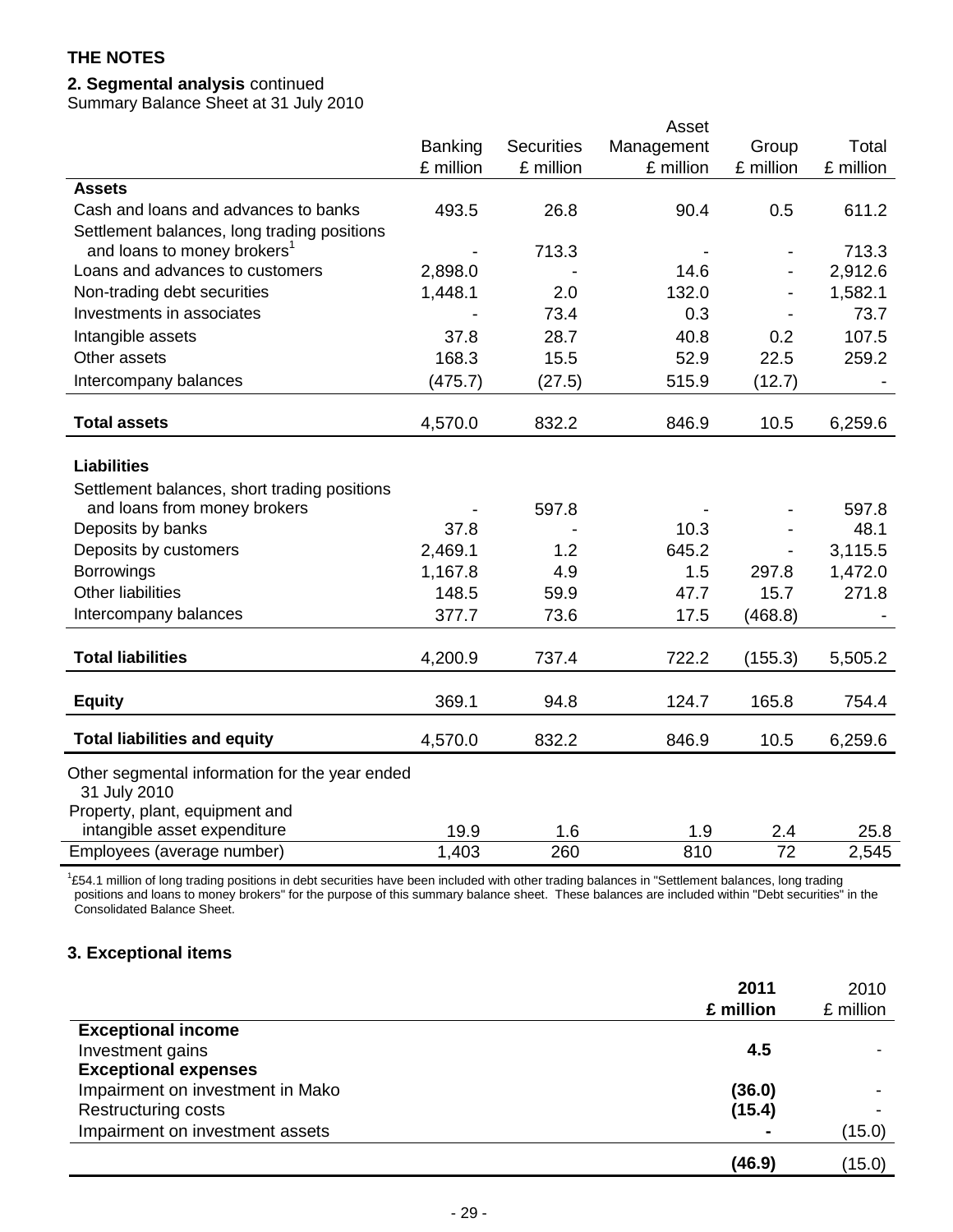# **3. Exceptional items** continued

Investment gains relates to the group's redemption of its investment in Pelagus Capital Fund Inc.

The impairment on investment in Mako reflects the present value of the expected proceeds of the sale agreement and future dividends, based on historical levels of profitability, discounted using a discount rate of 15%. Further details of the sale agreement are discussed in note 20.

Restructuring costs relate to the transformation of the Asset Management division including acquisition and disposal related expenses and severance payments.

The tax impact of the exceptional items is a credit of £1.2 million (2010: £nil).

# **4. Tax expense**

|                                                                            | 2011      | 2010      |
|----------------------------------------------------------------------------|-----------|-----------|
|                                                                            | £ million | £ million |
| Tax recognised in the income statement                                     |           |           |
| Current tax:                                                               |           |           |
| UK corporation tax                                                         | 38.7      | 29.9      |
| Foreign tax                                                                | 3.0       | 1.8       |
| Adjustments in respect of previous years                                   | (4.7)     | 3.4       |
|                                                                            | 37.0      | 35.1      |
| Deferred tax:                                                              |           |           |
| Deferred tax (credit)/expense for the current year                         | (5.5)     | 0.8       |
| Adjustments in respect of previous years                                   | 3.6       | (3.1)     |
|                                                                            |           |           |
| Tax charge                                                                 | 35.1      | 32.8      |
|                                                                            |           |           |
| Tax recognised in equity                                                   |           |           |
| Current tax relating to:                                                   |           |           |
| Financial instruments classified as available for sale                     | 0.4       | 7.4       |
| Share-based transactions                                                   | (0.7)     | (0.5)     |
| Deferred tax relating to:                                                  |           |           |
| Cash flow hedging                                                          | 0.6       | 2.3       |
| Share-based transactions                                                   | (0.3)     | (0.2)     |
|                                                                            |           | 9.0       |
| <b>Reconciliation to tax expense</b>                                       |           |           |
| UK corporation tax for the year at 27.3% (2010: 28.0%) on operating profit | 21.5      | 28.3      |
| Goodwill impairment                                                        | 1.1       |           |
| Impairment on investment assets                                            |           | 4.2       |
| Impairment on investment in Mako                                           | 9.8       |           |
| Effect of different tax rates on other jurisdictions                       | (0.9)     | 0.3       |
| Share of associates consolidated at profit after tax                       | (0.7)     | (1.6)     |
| Utilisation of losses not previously recognised                            | (0.5)     | (0.8)     |
| Disallowable items and other permanent differences                         | 3.2       | 1.1       |
| Deferred tax impact of reduced UK corporation tax rate                     | 2.7       | 1.0       |
| Prior year tax provision                                                   | (1.1)     | 0.3       |
|                                                                            |           |           |
|                                                                            | 35.1      | 32.8      |

The effective tax rate for the year is 44.7% (2010: 32.5%). The effective tax rate for the period is above the UK corporation tax rate of 27.3% due to non-tax deductible impairment of associate and goodwill, other disallowable expenditure, and a reduction in the deferred tax asset due to a reduction in the standard UK corporation tax rate applying for future periods.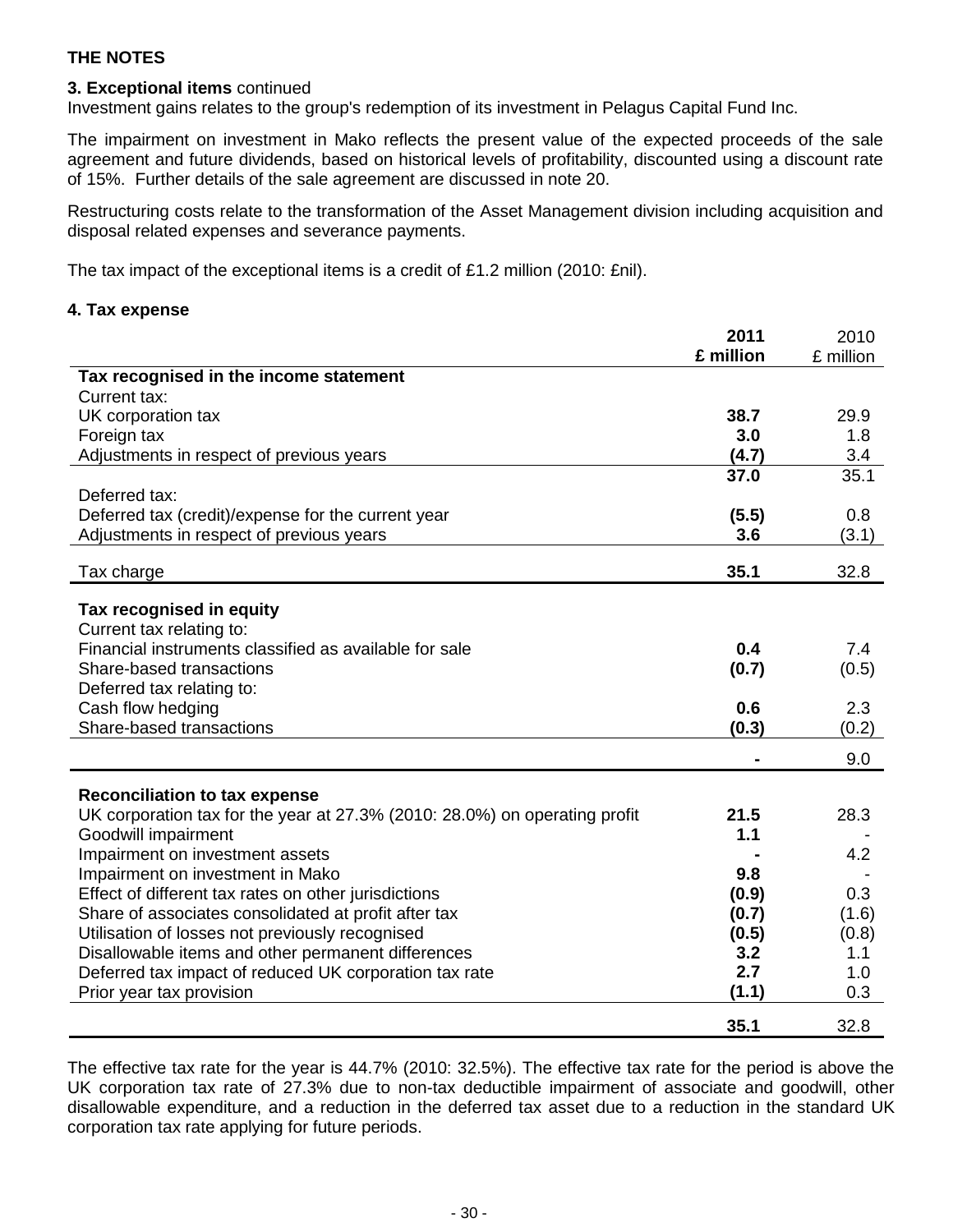#### **5. Discontinued operations**

On 1 June 2011, the group completed the sale of its UK offshore trust, fund administration, asset management and banking business, which was a part of the Asset Management division, to Kleinwort Benson Channel Islands Holdings Limited for cash consideration of £26.2 million. The loss on disposal was £25.8 million.

On 1 June 2011, the group completed the sale of its Cayman Islands trust, fiduciary services, fund administration and banking business, which was a part of the Asset Management division, to Intertrust Group Holding SA for cash consideration of US\$30.0 million (approximately £18.3 million). The profit on disposal was £0.9 million.

The UK offshore business and the Cayman Islands business fulfilled the requirements of IFRS 5 to be classified as "Discontinued operations" in the consolidated income statement, the results of which are set out below:

#### **Results of discontinued operations**

|                                                         | 2011      | 2010      |
|---------------------------------------------------------|-----------|-----------|
|                                                         | £ million | £ million |
| Operating income                                        | 31.5      | 36.4      |
| Operating expenses                                      | (29.5)    | (31.6)    |
| Goodwill impairment                                     | (4.5)     | (6.5)     |
| Operating loss before tax                               | (2.5)     | (1.7)     |
| Tax                                                     | (0.2)     |           |
| Loss after tax                                          | (2.7)     | (1.7)     |
| Loss on disposal of discontinued operations, net of tax | (24.9)    |           |
| Loss for the period from discontinued operations        | (27.6)    | (1.7)     |

#### **Cash flow from discontinued operations**

|                                         | 2011      | 2010      |
|-----------------------------------------|-----------|-----------|
|                                         | £ million | £ million |
| Net cash flow from operating activities | 4.0       | (23.0)    |
| Net cash flow from investing activities | (1.9)     | (1.8)     |
| Net cash flow from financing activities | (0.4)     | (0.7)     |

#### **6. Acquisitions**

Since 31 July 2010 the group has made the following acquisitions:

On 10 September 2010 the group acquired 100% of Chartwell Group Limited, an Independent Financial Advisor ("IFA") with £705 million of client assets, for consideration of £16.9 million, including £2.3 million for the settlement of third party debt, recognising goodwill of £11.7 million and intangibles of £7.9 million.

On 18 February 2011 the group acquired 100% of Allenbridge Group plc, a London based execution only retail broker with £440 million of client assets, for consideration of £5.4 million, including £0.8 million for the settlement of third party debt, recognising goodwill of £1.9 million and intangibles of £4.1 million.

On 31 May 2011 the group acquired 100% of Cavanagh Group plc, an IFA with £1.5 billion of client assets, for consideration of £27.1 million, including £20.0 million in cash and £7.1 million equity, recognising goodwill of £12.4 million and intangibles of £20.2 million. The £7.1 million equity consideration was satisfied by the issue of 836,898 shares determined on the basis of the closing price of the company shares on 31 March 2011 of 845p per share.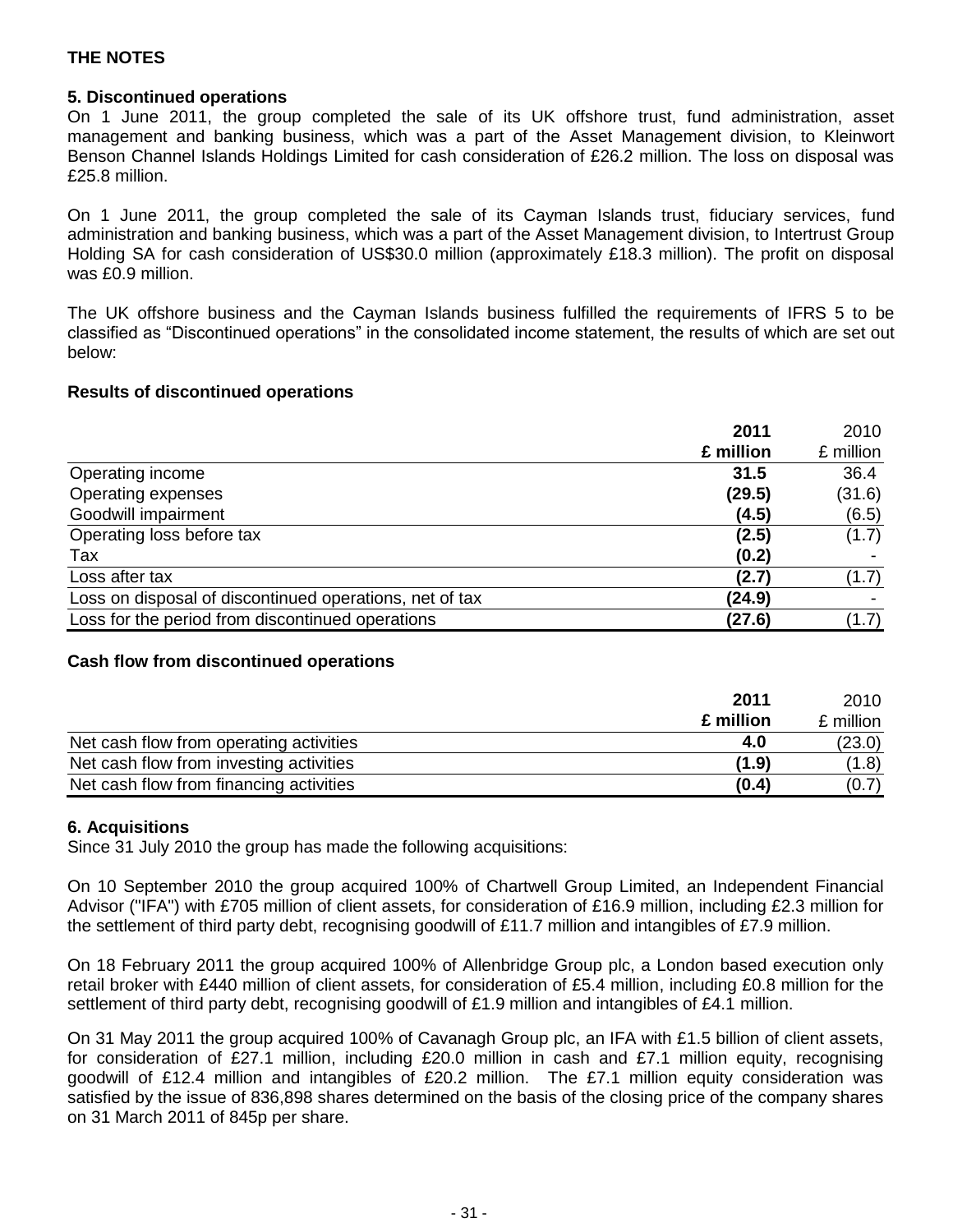#### **6. Acquisitions** continued

None of these acquisitions is considered to be individually material. Details of the net assets acquired are set out in aggregate below:

|                                              | On<br>acquisition<br>£ million | Fair value<br>adjustments<br>£ million | Adjusted fair<br>value<br>£ million |
|----------------------------------------------|--------------------------------|----------------------------------------|-------------------------------------|
| <b>Assets</b>                                |                                |                                        |                                     |
| Cash and cash equivalents                    | 3.3                            |                                        | 3.3                                 |
| Intangible assets                            | 13.8                           | 18.4                                   | 32.2                                |
| Property, plant and equipment                | 0.4                            |                                        | 0.4                                 |
| Deferred tax assets                          | 0.2                            |                                        | 0.2                                 |
| Prepayments and accrued income               | 0.4                            |                                        | 0.4                                 |
| Other assets                                 | 2.4                            |                                        | 2.4                                 |
| <b>Total assets</b>                          | 20.5                           | 18.4                                   | 38.9                                |
| <b>Liabilities</b>                           |                                |                                        |                                     |
| Bank loans and overdrafts                    | (1.8)                          |                                        | (1.8)                               |
| Deferred tax on intangible assets            | (0.5)                          | (7.5)                                  | (8.0)                               |
| <b>Current tax liabilities</b>               | (0.1)                          |                                        | (0.1)                               |
| <b>Other liabilities</b>                     | (8.0)                          | (0.7)                                  | (8.7)                               |
| <b>Total liabilities</b>                     | (10.4)                         | (8.2)                                  | (18.6)                              |
| <b>Net assets acquired</b>                   | 10.1                           | 10.2                                   | 20.3                                |
| <b>Purchase consideration</b>                |                                |                                        |                                     |
| Cash paid                                    |                                |                                        | 39.2                                |
| Equity instruments (836,898 ordinary shares) |                                |                                        | 7.1                                 |
|                                              |                                |                                        | 46.3                                |
| Fair value of net assets acquired            |                                |                                        | 20.3                                |
| Goodwill arising on acquisition              |                                |                                        | 26.0                                |

Acquisition related costs of £1.2 million are included within exceptional items, see note 3.

The principal factors contributing to the recognition of goodwill on these acquisitions are synergies expected to arise from the integration with the group. The primary reason for the acquisitions is to accelerate the group's strategy to create a leading UK wealth and asset management business.

The operating results of these acquisitions have been included from the dates acquired and, since acquisition, have contributed £7.9 million to operating income and £0.8 million, including £0.2 million of exceptional expenses, to operating profit before tax.

#### **2010 acquisitions**

On 4 January 2010 the group acquired the invoice financing loan book of GMAC Commercial Finance Limited (UK) for a premium to net book value of £4.0 million in cash. The loan book acquired of £93.8 million is not regarded as material in the context of the group's financial statements and therefore the information that would be required for material acquisitions by IFRS 3 "Business Combinations" ("IFRS 3") has not been disclosed.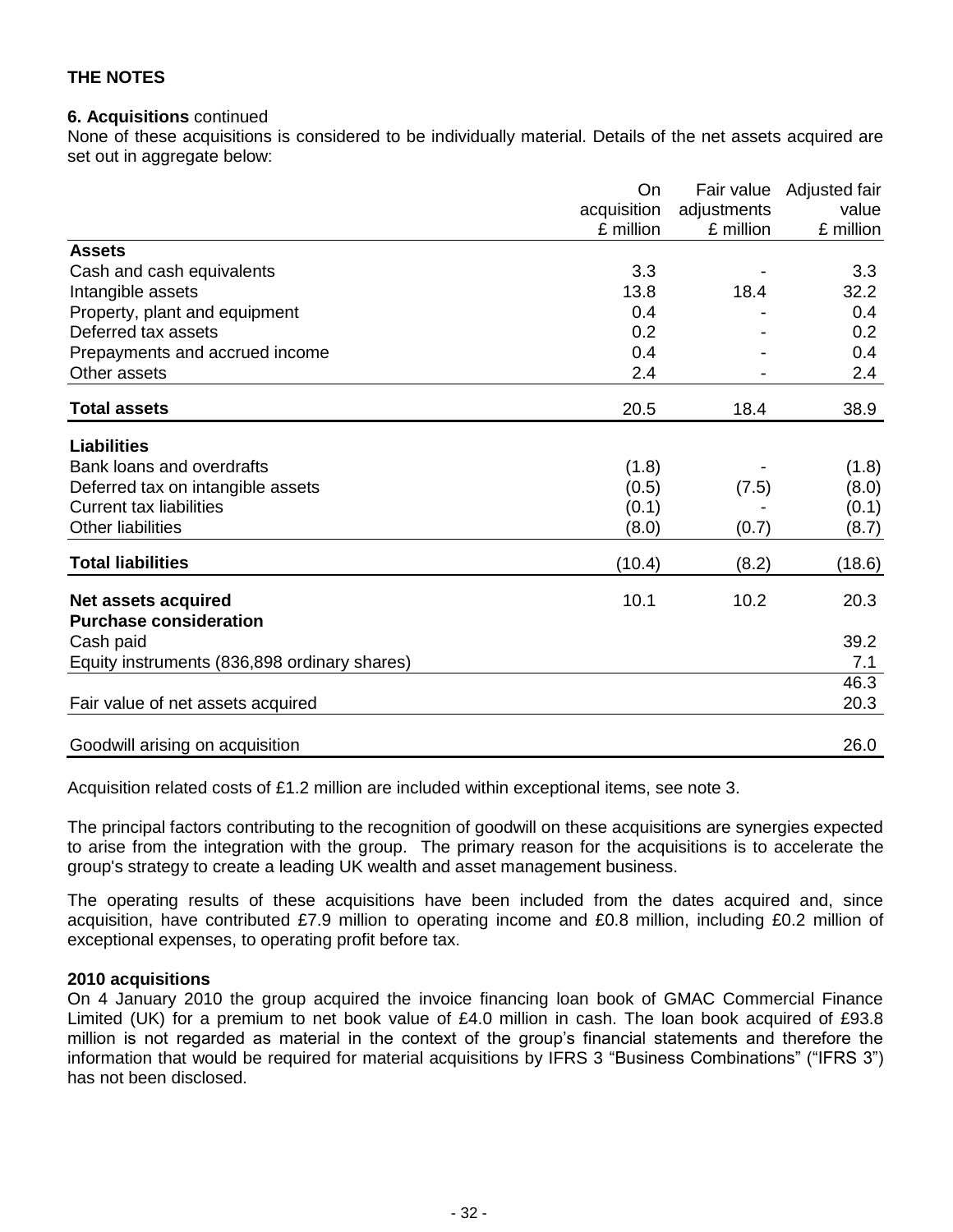#### **7. Earnings per share**

The calculation of basic earnings per share is based on the profit attributable to shareholders and the number of basic weighted average number of shares. When calculating the diluted earnings per share, the weighted average number of shares in issue is adjusted for the effects of all dilutive share options and awards.

|                                    | 2011  | 2010  |
|------------------------------------|-------|-------|
| <b>Earnings per share</b>          |       |       |
| Continuing operations <sup>1</sup> |       |       |
| <b>Basic</b>                       | 29.6p | 47.4p |
| <b>Diluted</b>                     | 29.0p | 46.6p |
| Adjusted basic <sup>2</sup>        | 64.8p | 58.2p |
| Adjusted diluted <sup>2</sup>      | 63.6p | 57.2p |

 $1$  Excludes the effect of the UK offshore and Cayman Islands businesses which were disposed of in June 2011 and have been classified as discontinued operations.

 $2$  Excludes discontinued operations, exceptional items, goodwill impairment, amortisation of intangible assets on acquisition and their tax effects.

|                                                                                  | 2011              | 2010            |
|----------------------------------------------------------------------------------|-------------------|-----------------|
| <b>Continuing and discontinued operations</b>                                    |                   |                 |
| <b>Basic</b>                                                                     | 10.1 <sub>p</sub> | 46.0p           |
| <b>Diluted</b>                                                                   | 9.9 <sub>p</sub>  | 45.2p           |
|                                                                                  | £ million         | £ million       |
| Profit attributable to the shareholders of the company                           | 14.6              | 65.9            |
| Loss for the period from discontinued operations including                       |                   |                 |
| non-controlling interests                                                        | (28.1)            | (2.0)           |
| Profit attributable to the shareholders on continuing operations<br>Adjustments: | 42.7              | 67.9            |
| <b>Exceptional items</b>                                                         | 46.9              | 15.0            |
| Goodwill impairment                                                              | 3.7               |                 |
| Amortisation of intangible assets on acquisition                                 | 2.1               | 0.5             |
| Tax effect of adjustments                                                        | (1.7)             |                 |
| Adjusted profit attributable to shareholders on continuing operations            | 93.7              | 83.4            |
|                                                                                  | 2011<br>million   | 2010<br>million |
| Average number of shares                                                         |                   |                 |
| <b>Basic weighted</b>                                                            | 144.5             | 143.4           |
| Effect of dilutive share options and awards                                      | 2.9               | 2.4             |
| <b>Diluted weighted</b>                                                          | 147.4             | 145.8           |

The basic loss per share from discontinued operations is 19.4p (2010: loss of 1.4p) and the diluted loss per share from discontinued operations is 19.1p (2010: loss of 1.4p).

Adjusted basic earnings per share on a continuing and discontinued operations basis was 65.7p (2010: 61.3p), based on adjusted profit attributable to shareholders on continuing and discontinued operations of £95.0 million (2010: £87.9 million).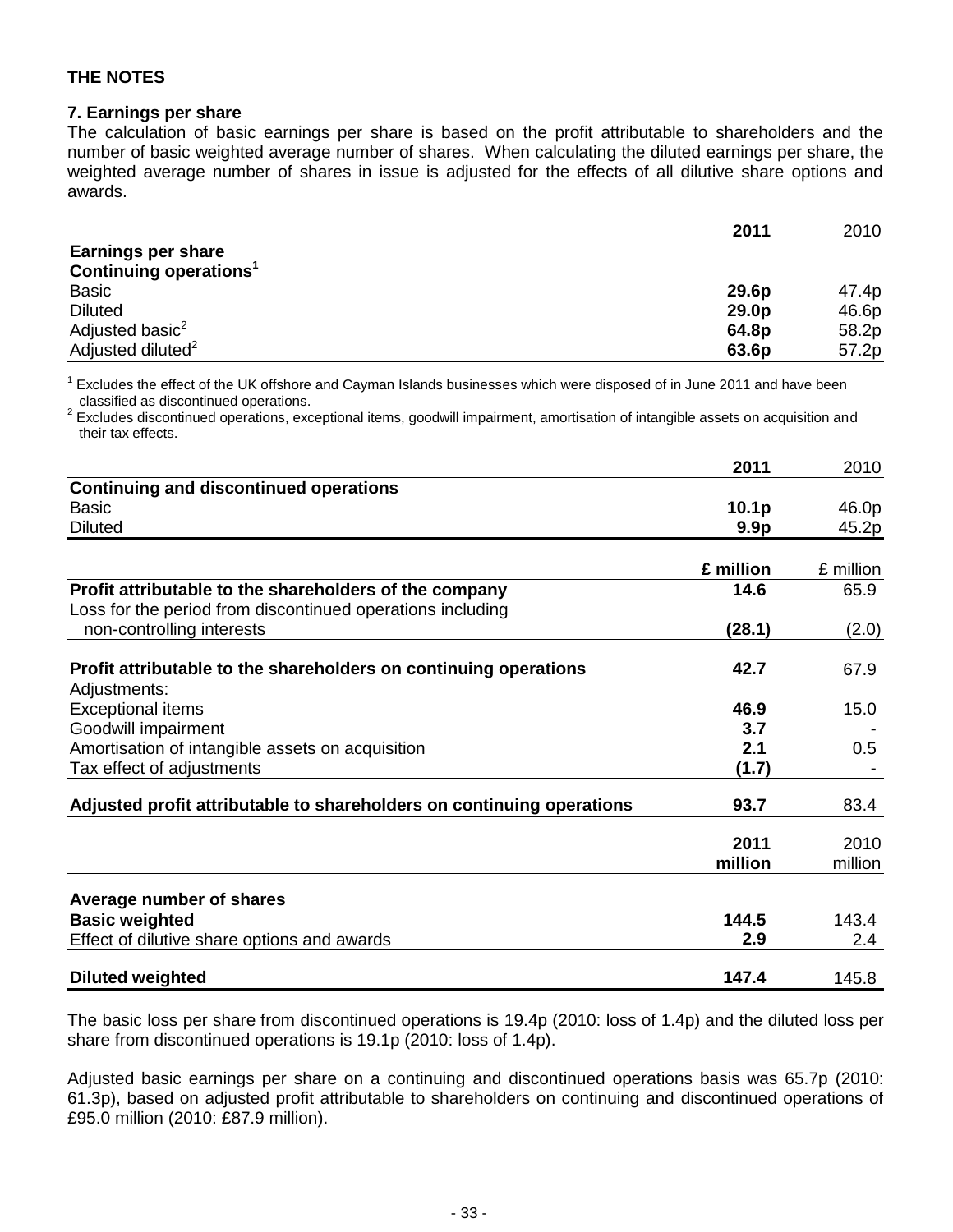#### **8. Dividends**

|                                                                         | 2011      | 2010      |
|-------------------------------------------------------------------------|-----------|-----------|
|                                                                         | £ million | £ million |
| For each ordinary share                                                 |           |           |
| Final dividend for previous financial year paid in November 2010: 25.5p |           |           |
| (2009:25.5p)                                                            | 36.4      | 36.3      |
| Interim dividend for current financial year paid in April 2011: 13.5p   |           |           |
| (2010: 13.5p)                                                           | 19.3      | 19.2      |
|                                                                         | 55.7      | 55.5      |
|                                                                         |           |           |

A final dividend relating to the year ended 31 July 2011 of 26.5p, amounting to an estimated £38.3 million, is proposed. This final dividend, which is due to be paid on 22 November 2011, is not reflected in these financial statements.

#### **9. Loans and advances to customers**

| On                      | Within<br>three | three<br>months<br>and one | <b>Between</b><br>one and | <b>Between</b><br>two and | After more<br>than five | Impairment |           |
|-------------------------|-----------------|----------------------------|---------------------------|---------------------------|-------------------------|------------|-----------|
| demand                  | months          | vear                       | two years                 | five years                | vears                   | provision  | Total     |
| £ million               | £ million       | £ million                  | £ million                 | £ million                 | £ million               | £ million  | £ million |
| At 31 July 2011<br>32.7 | 1,060.7         | 1,143.7                    | 620.8                     | 658.3                     | 12.8                    | (93.7)     | 3,435.3   |
| At 31 July 2010<br>49.6 | 915.0           | 996.5                      | 473.5                     | 552.3                     | 12.8                    | (87.1)     | 2,912.6   |

|                                                          | 2011      | 2010      |
|----------------------------------------------------------|-----------|-----------|
|                                                          | £ million | £ million |
| Impairment provisions on loans and advances to customers |           |           |
| At 1 August                                              | 87.1      | 71.2      |
| Charge for the year                                      | 65.2      | 63.4      |
| Amounts written off net of recoveries                    | (58.6)    | (47.5)    |
| Impairment provisions at 31 July                         | 93.7      | 87.1      |
| Loans and advances to customers comprise                 |           |           |
| Hire purchase agreement receivables                      | 1,380.2   | 1,033.5   |
| Finance lease receivables                                | 288.0     | 232.9     |
| Other loans and advances                                 | 1,767.1   | 1,646.2   |
|                                                          | 3,435.3   | 2,912.6   |

At 31 July 2011, gross impaired loans were £314.1 million (31 July 2010: £299.4 million) and equate to 9% (31 July 2010: 10%) of the gross loan book before impairment provisions. The majority of the group's lending is secured and therefore the gross impaired loans quoted do not reflect the expected loss.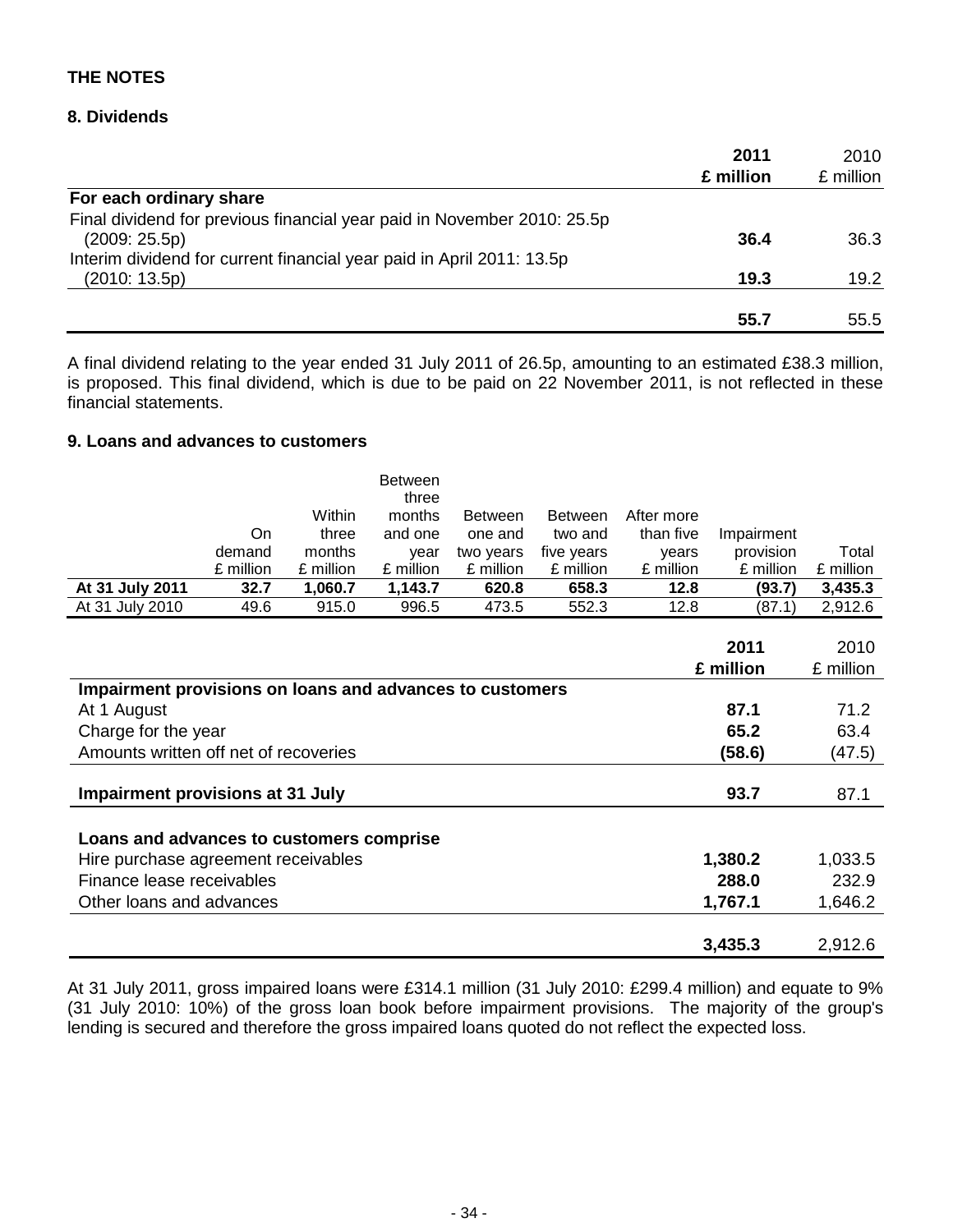# **10. Debt securities**

|                           | Held for  | Held to   | Available for | Loans and   |           |
|---------------------------|-----------|-----------|---------------|-------------|-----------|
|                           | trading   | maturity  | sale          | receivables | Total     |
|                           | £ million | £ million | £ million     | £ million   | £ million |
| Long trading positions in |           |           |               |             |           |
| debt securities           | 42.6      |           |               |             | 42.6      |
| Certificates of deposit   |           |           |               | 284.5       | 284.5     |
| Floating rate notes       |           |           | 296.9         |             | 296.9     |
| Gilts and government      |           |           |               |             |           |
| guaranteed debt           |           |           | 228.8         |             | 228.8     |
|                           |           |           |               |             |           |
| At 31 July 2011           | 42.6      |           | 525.7         | 284.5       | 852.8     |
|                           |           |           |               |             |           |
|                           | Held for  | Held to   | Available for | Loans and   |           |
|                           | trading   | maturity  | sale          | receivables | Total     |
|                           | £ million | £ million | £ million     | £ million   | £ million |
| Long trading positions in |           |           |               |             |           |
| debt securities           | 54.1      |           |               |             | 54.1      |
| Certificates of deposit   |           |           |               | 672.1       | 672.1     |
| Floating rate notes       |           | 9.0       | 615.4         |             | 624.4     |
| Gilts and government      |           |           |               |             |           |
| guaranteed debt           |           |           | 285.6         |             | 285.6     |
|                           |           |           |               |             |           |
| At 31 July 2010           | 54.1      | 9.0       | 901.0         | 672.1       | 1,636.2   |

The fair value of items carried at amortised cost together with their book value is as follows:

|                                                                                                        |                                | 2011                           |                         | 2010                    |
|--------------------------------------------------------------------------------------------------------|--------------------------------|--------------------------------|-------------------------|-------------------------|
|                                                                                                        | <b>Book value</b><br>£ million | <b>Fair value</b><br>£ million | Book value<br>£ million | Fair value<br>£ million |
| Certificates of deposit classified as<br>loans and receivables<br>Floating rate notes held to maturity | 284.5<br>$\blacksquare$        | 284.6<br>$\blacksquare$        | 672.1<br>9.0            | 672.4<br>8.8            |
|                                                                                                        | 284.5                          | 284.6                          | 681.1                   | 681.2                   |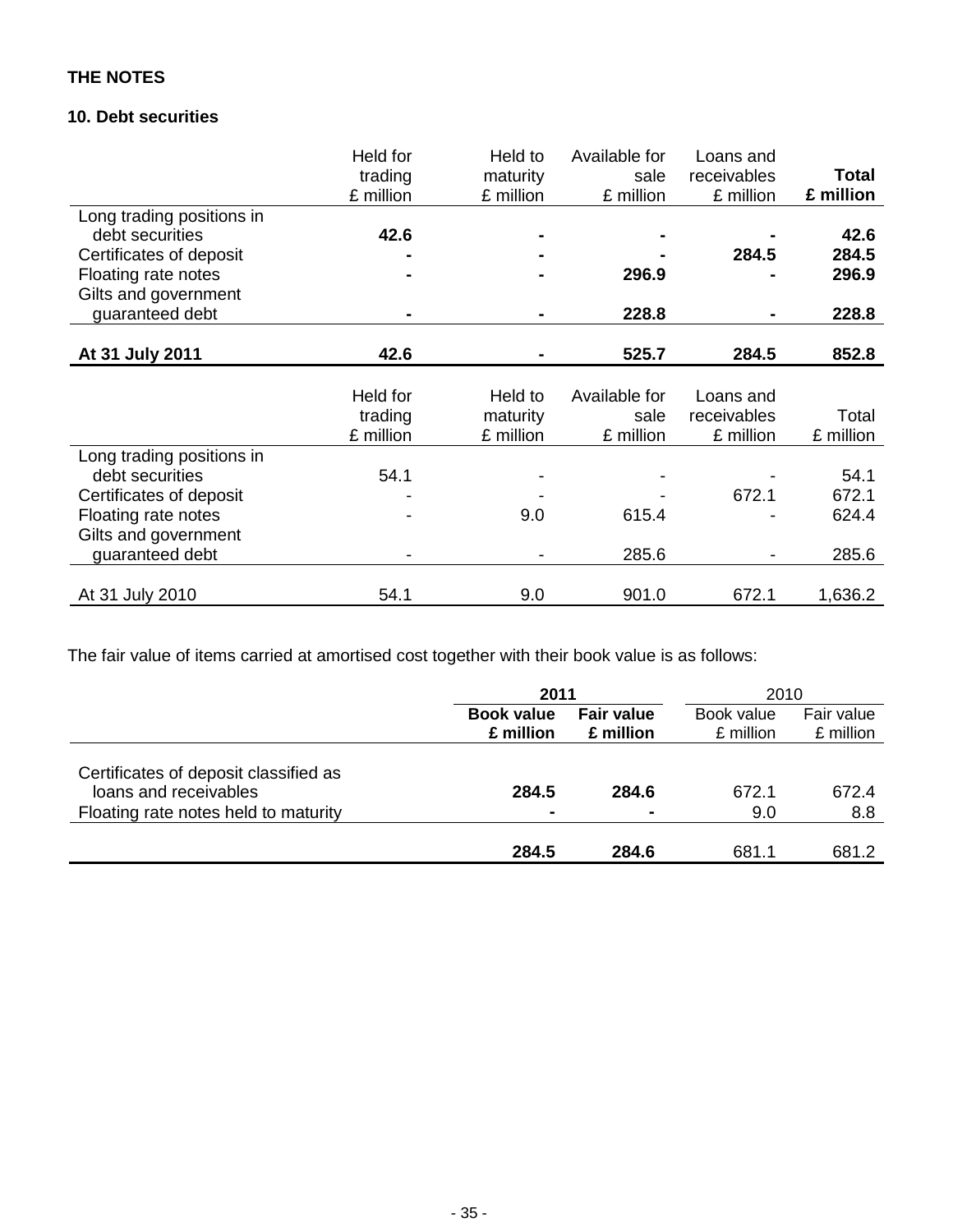#### **10. Debt securities** continued

Movements on the book value of gilts and government guaranteed debt and floating rate notes held during the year comprise:

|                                                | Gilts and  |                     |           |           |
|------------------------------------------------|------------|---------------------|-----------|-----------|
|                                                | government |                     |           |           |
|                                                | guaranteed |                     |           |           |
|                                                | debt       | Floating rate notes |           |           |
|                                                | Available  | Available           | Held to   |           |
|                                                | for sale   | for sale            | maturity  | Total     |
|                                                | £ million  | £ million           | £ million | £ million |
| At 1 August 2009                               | 285.0      | 754.7               | 19.4      | 1,059.1   |
| <b>Disposals</b>                               |            | (32.5)              |           | (32.5)    |
| Redemptions at maturity                        |            | (137.1)             | (10.3)    | (147.4)   |
| <b>Currency translation differences</b>        |            | 4.1                 | (0.1)     | 4.0       |
| Changes in fair value of financial instruments |            |                     |           |           |
| classified as available for sale               | 0.6        | 26.2                |           | 26.8      |
|                                                |            |                     |           |           |
| At 31 July 2010                                | 285.6      | 615.4               | 9.0       | 910.0     |
|                                                |            |                     |           |           |
| Additions                                      | 45.0       |                     |           | 45.0      |
| <b>Disposals</b>                               | (45.0)     | (274.0)             | (9.0)     | (328.0)   |
| Redemptions at maturity                        | (50.2)     | (55.0)              |           | (105.2)   |
| Currency translation differences               |            | 4.6                 |           | 4.6       |
| Changes in fair value of financial instruments |            |                     |           |           |
| classified as available for sale               | (6.6)      | 5.9                 |           | (0.7)     |
|                                                |            |                     |           |           |
| At 31 July 2011                                | 228.8      | 296.9               |           | 525.7     |

In respect of floating rate notes ("FRNs"), £166.1 million (2010: £132.4 million) were due to mature within one year and £20.9 million (2010: £25.0 million) have been issued by corporates with the remainder issued by banks and building societies.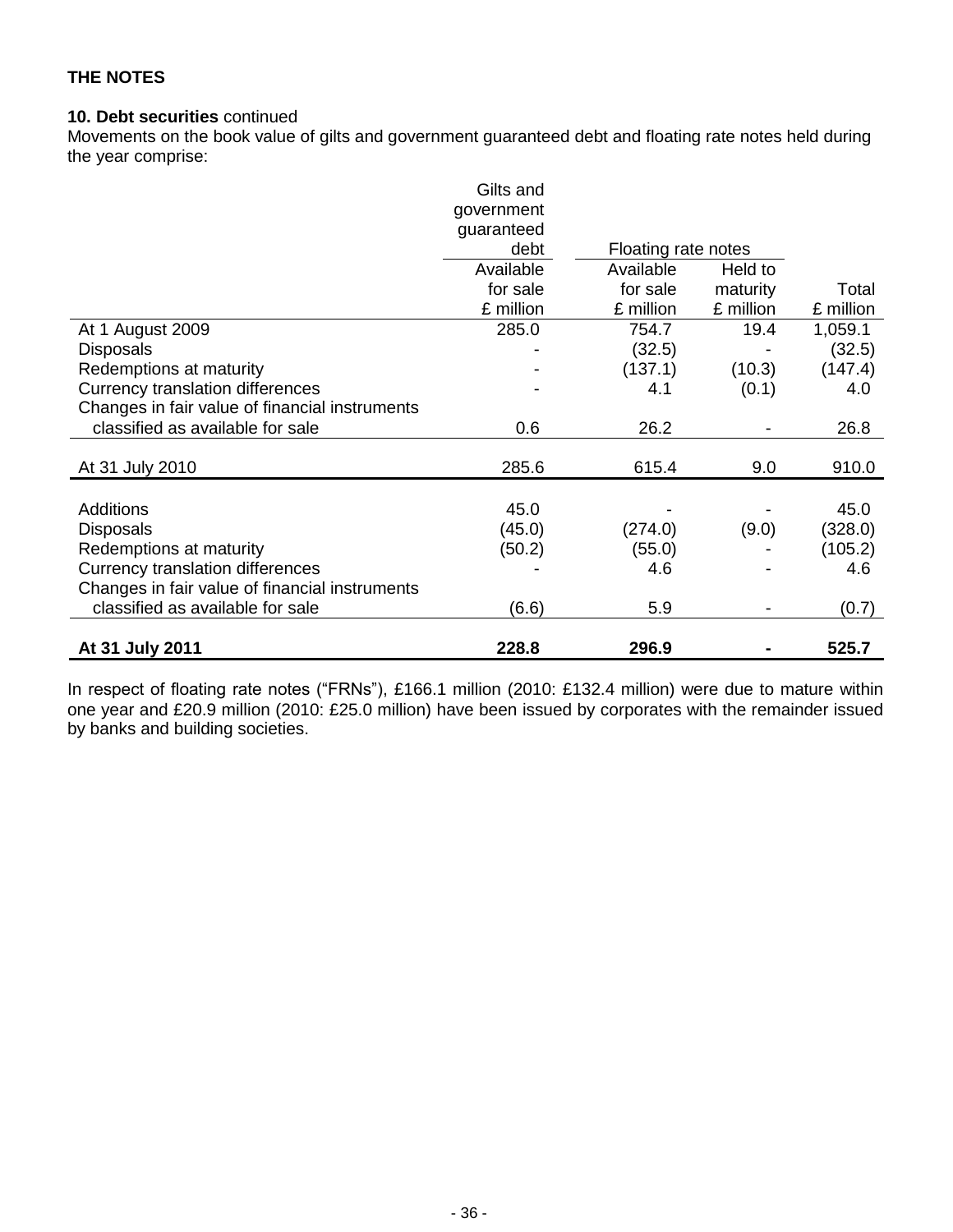# **11. Equity shares**

|                                              | 2011      | 2010      |
|----------------------------------------------|-----------|-----------|
|                                              | £ million | £ million |
| Equity shares classified as held for trading | 37.9      | 31.5      |
| Other equity shares                          | 19.2      | 28.4      |
|                                              |           |           |
|                                              | 57.1      | 59.9      |

Movements on the book value of other equity shares held during the year comprise:

|                                                |           | Fair value     |           |
|------------------------------------------------|-----------|----------------|-----------|
|                                                | Available | through profit |           |
|                                                | for sale  | or loss        | Total     |
|                                                | £ million | £ million      | £ million |
| At 1 August 2009                               | 25.4      | 12.6           | 38.0      |
| Additions                                      |           | 0.2            | 0.2       |
| <b>Disposals</b>                               |           | (10.9)         | (10.9)    |
| Currency translation differences               | (0.3)     |                | (0.3)     |
| Changes in fair value of:                      |           |                |           |
| Equity shares classified as available for sale | (2.4)     |                | (2.4)     |
| Unlisted equity shares held at fair value      |           | 3.8            | 3.8       |
|                                                |           |                |           |
| At 31 July 2010                                | 22.7      | 5.7            | 28.4      |
|                                                |           |                |           |
| <b>Additions</b>                               |           | 0.5            | 0.5       |
| <b>Disposals</b>                               | (10.9)    | (4.5)          | (15.4)    |
| Currency translation differences               | 0.6       |                | 0.6       |
| Changes in fair value of:                      |           |                |           |
| Equity shares classified as available for sale | 2.0       |                | 2.0       |
| Unlisted equity shares held at fair value      |           | 3.1            | 3.1       |
|                                                |           |                |           |
| At 31 July 2011                                | 14.4      | 4.8            | 19.2      |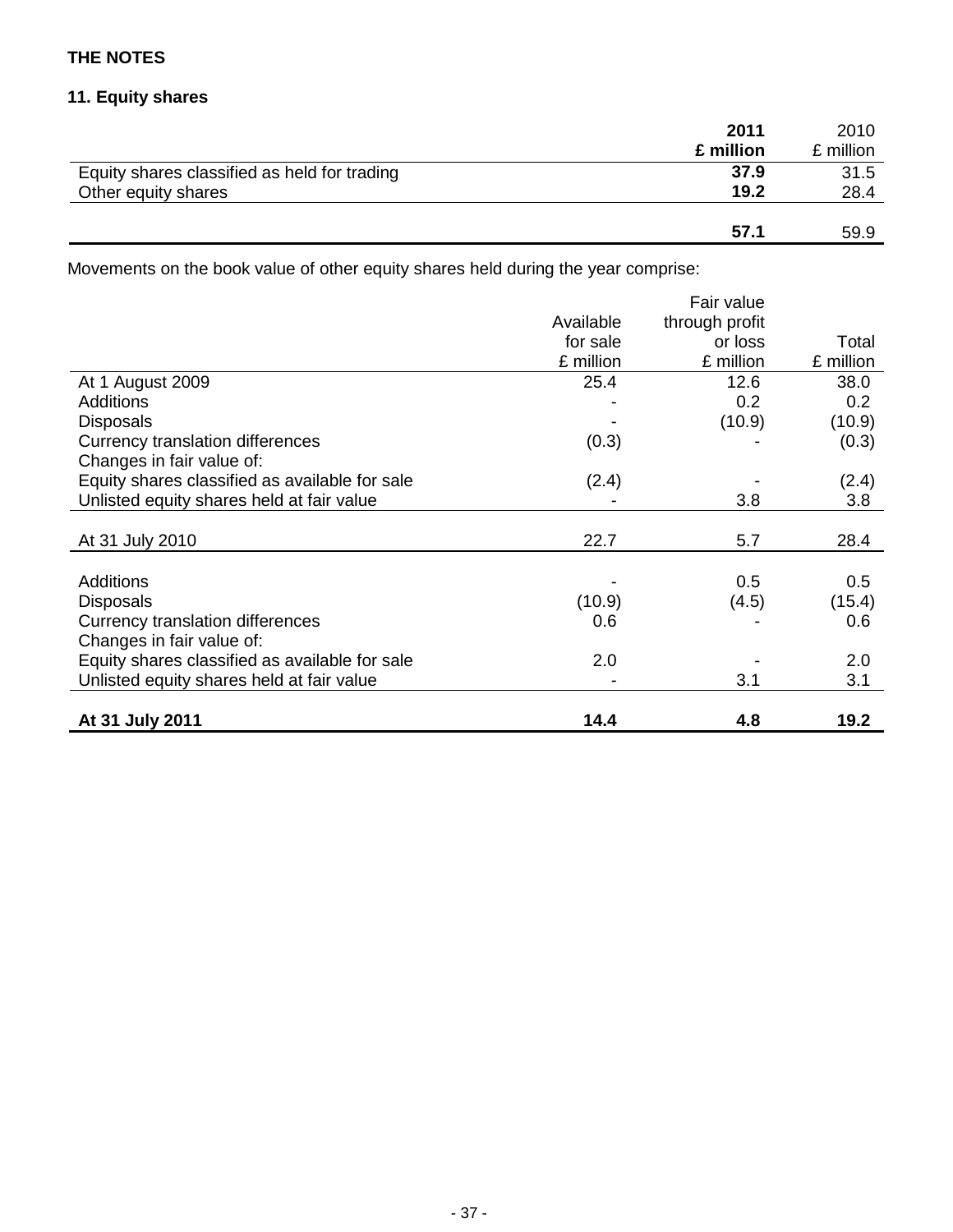#### **12. Intangible assets**

|                                    | Goodwill  | Software  | Intangible<br>assets on<br>acquisition | Total     |
|------------------------------------|-----------|-----------|----------------------------------------|-----------|
|                                    | £ million | £ million | £ million                              | £ million |
| <b>Cost</b>                        |           |           |                                        |           |
| At 1 August 2009                   | 169.1     | 21.8      | 4.9                                    | 195.8     |
| Additions                          |           | 4.7       |                                        | 4.7       |
| Acquisitions                       | 1.4       |           | 2.1                                    | 3.5       |
| <b>Disposals</b>                   |           |           |                                        |           |
| Foreign exchange                   | 0.7       |           |                                        | 0.7       |
|                                    |           |           |                                        |           |
| At 31 July 2010                    | 171.2     | 26.5      | 7.0                                    | 204.7     |
| <b>Additions</b>                   |           | 7.2       | $\overline{a}$                         | 7.2       |
| Acquisitions                       | 26.0      |           | 32.2                                   | 58.2      |
| <b>Disposals</b>                   | (35.7)    | (8.4)     |                                        | (44.1)    |
| Foreign exchange                   | 0.3       |           |                                        | 0.3       |
| At 31 July 2011                    | 161.8     | 25.3      | 39.2                                   | 226.3     |
|                                    |           |           |                                        |           |
| <b>Amortisation and impairment</b> |           |           |                                        |           |
| At 1 August 2009                   | 69.1      | 18.7      | 0.4                                    | 88.2      |
| Amortisation charge for the year   |           | 2.0       | 0.5                                    | 2.5       |
| <b>Disposals</b>                   |           |           |                                        |           |
| Impairment charge                  | 6.5       |           |                                        | 6.5       |
| At 31 July 2010                    | 75.6      | 20.7      | 0.9                                    | 97.2      |
| Amortisation charge for the year   |           | 1.9       | 2.1                                    | 4.0       |
| <b>Disposals</b>                   | (6.5)     | (5.2)     |                                        | (11.7)    |
| Impairment charge                  | 3.7       |           |                                        | 3.7       |
|                                    |           |           |                                        |           |
| At 31 July 2011                    | 72.8      | 17.4      | 3.0                                    | 93.2      |
| Net book value at 31 July 2011     | 89.0      | 7.9       | 36.2                                   | 133.1     |
| Net book value at 31 July 2010     | 95.6      | 5.8       | 6.1                                    | 107.5     |
| Net book value at 1 August 2009    | 100.0     | 3.1       | 4.5                                    | 107.6     |

Intangible assets on acquisition relates to broker and customer relationships.

The increase of £32.2 million relates to the acquisition of Chartwell Group Limited, Allenbridge Group plc and Cavanagh Group plc (2010: £2.1 million relates to the acquisition of GMAC Commercial Finance Limited (UK)).

£2.1 million (2010: £0.5 million) of the amortisation charge is included in amortisation of intangible assets on acquisition and £1.9 million (2010: £2.0 million) of the amortisation charge is included in administrative expenses in the Consolidated Income Statement.

As a result of the transformation undertaken within the Asset Management division, an impairment charge of £3.7 million has been recognised in two of the Asset Management division's CGUs.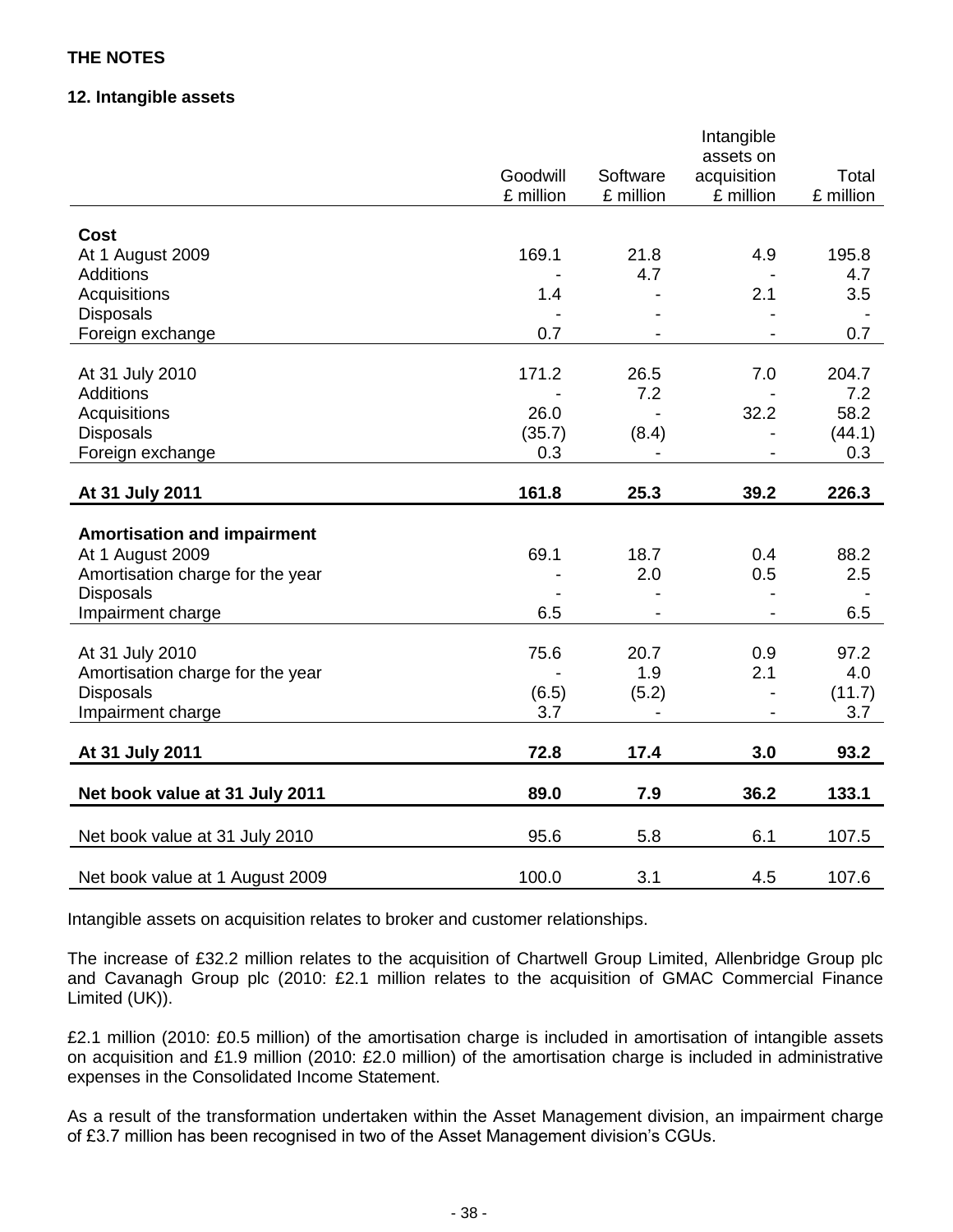### **13. Deferred tax assets**

|                                          | 2011      | 2010      |
|------------------------------------------|-----------|-----------|
|                                          | £ million | £ million |
| Capital allowances                       | 25.3      | 22.0      |
| Employee benefits                        | 10.2      | 9.0       |
| Unrealised capital gains                 | (1.9)     | (1.0)     |
| Other                                    | (6.9)     | 2.8       |
|                                          |           |           |
|                                          | 26.7      | 32.8      |
|                                          |           |           |
| Movement in the year:                    |           |           |
|                                          |           | £ million |
| At 1 August 2009                         |           | 32.6      |
| Credit/(expense) to the income statement |           | 2.3       |
| Equity movements                         |           | (2.1)     |
|                                          |           |           |
| At 31 July 2010                          |           | 32.8      |
| Credit/(expense) to the income statement |           | 1.9       |
| Acquisition of intangible assets         |           | (8.0)     |
| Equity movements                         |           | (0.3)     |
| Other movements                          |           | 0.3       |
|                                          |           |           |
| At 31 July 2011                          |           | 26.7      |

As the group has been, and is expected to continue to be, consistently profitable, it is appropriate to recognise the full deferred tax asset.

# **14. Settlement balances and short positions**

|                                   | 2011      | 2010      |
|-----------------------------------|-----------|-----------|
|                                   | £ million | £ million |
| Settlement balances               | 477.8     | 498.1     |
| Short positions held for trading: |           |           |
| Debt securities                   | 30.4      | 48.6      |
| <b>Equity shares</b>              | 13.6      | 18.4      |
|                                   |           |           |
|                                   | 44.0      | 67.0      |
|                                   |           |           |
|                                   | 521.8     | 565.1     |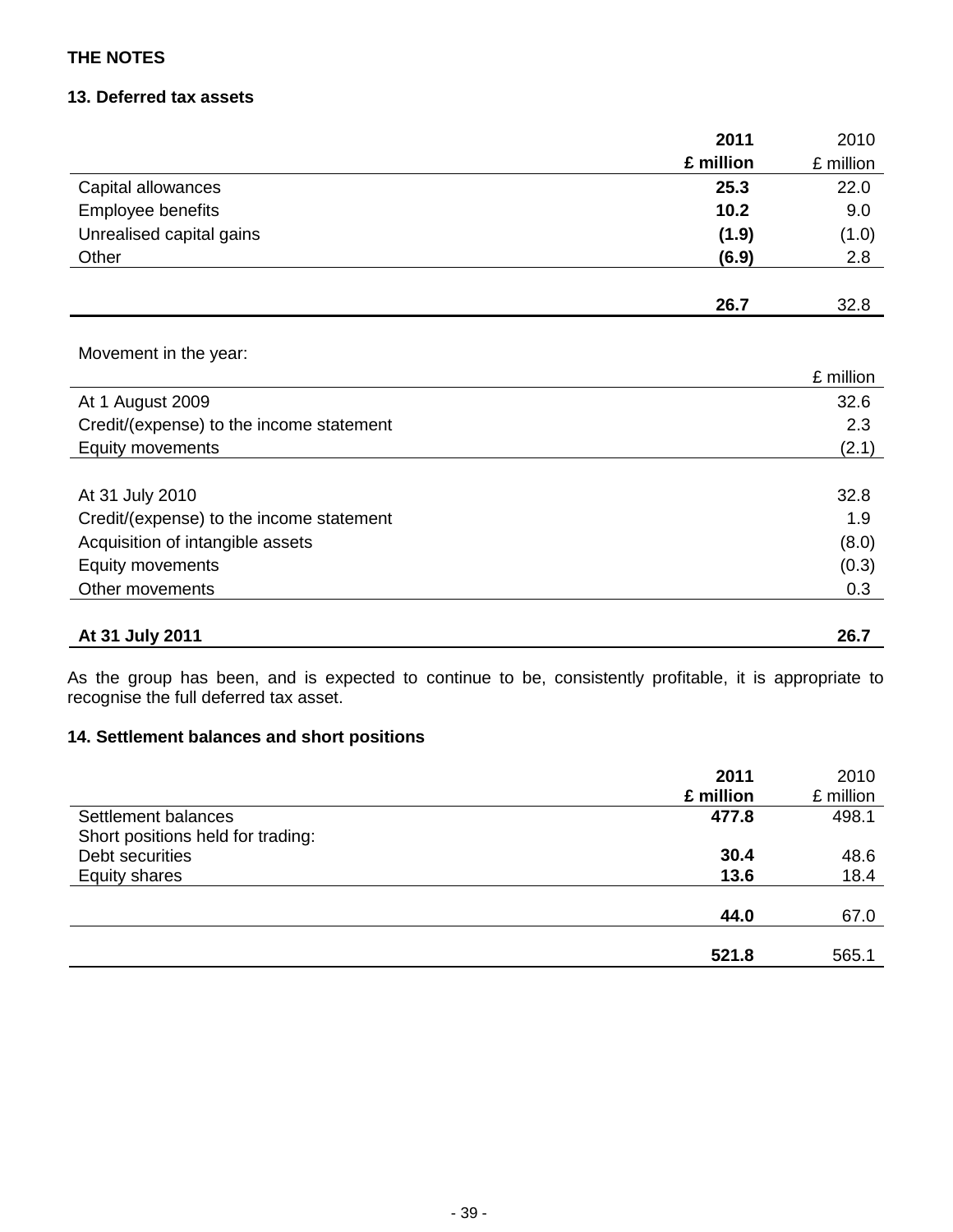# **15. Financial liabilities**

|                          |           |           | <b>Between</b> | <b>Between</b> | <b>Between</b> | After     |              |
|--------------------------|-----------|-----------|----------------|----------------|----------------|-----------|--------------|
|                          |           | Within    | three          | one            | two            | more      |              |
|                          | On        | three     | months and     | and two        | and five       | than five |              |
|                          | demand    | months    | one year       | years          | years          | years     | <b>Total</b> |
|                          | £ million | £ million | £ million      | £ million      | £ million      | £ million | £ million    |
| Deposits by banks        | 54.2      | 25.9      | 110.9          | 1.8            |                |           | 192.8        |
| Deposits by customers    | 385.3     | 825.9     | 942.4          | 558.7          | 455.4          | 2.8       | 3,170.5      |
| Loans and overdrafts     |           |           |                |                |                |           |              |
| from banks               | 31.0      | 241.9     | 61.4           | 149.4          | 18.9           |           | 502.6        |
| Debt securities in issue |           |           | 350.0          |                |                | 198.1     | 548.1        |
|                          |           |           |                |                |                |           |              |
| At 31 July 2011          | 470.5     | 1,093.7   | 1,464.7        | 709.9          | 474.3          | 200.9     | 4,414.0      |
|                          |           |           |                |                |                |           |              |
|                          |           |           | <b>Between</b> | <b>Between</b> | <b>Between</b> | After     |              |
|                          |           | Within    | three          | one            | two            | more      |              |
|                          | On        | three     | months and     | and two        | and five       | than five |              |
|                          | demand    | months    | one year       | years          | years          | years     | Total        |
|                          | £ million | £ million | £ million      | £ million      | £ million      | £ million | £ million    |
| Deposits by banks        | 23.0      | 25.1      |                |                |                |           | 48.1         |
| Deposits by customers    | 782.0     | 787.6     | 1,301.3        | 186.4          | 56.0           | 2.2       | 3,115.5      |
| Loans and overdrafts     |           |           |                |                |                |           |              |
| from banks               | 13.7      | 437.5     | 617.2          | 50.0           | 60.0           |           | 1,178.4      |
| Debt securities in issue |           |           |                |                | 20.8           | 197.8     | 218.6        |
|                          |           |           |                |                |                |           |              |
|                          |           |           |                |                |                |           |              |

Of the debt securities in issue, £198.1 million mature on 10 February 2017. The £350.0 million relates to the insurance premium receivables securitisation.

The group has entered into a repurchase agreement whereby FRNs have been lent in exchange for cash which has been included within loans and overdrafts from banks. Residual maturities are as follows:

|                 |                |                          | <b>Between</b> |                |                |                |           |
|-----------------|----------------|--------------------------|----------------|----------------|----------------|----------------|-----------|
|                 |                | Within                   | three          | <b>Between</b> | <b>Between</b> | After          |           |
|                 | On.            | three                    | months and     | one and        | two and        | more than      |           |
|                 | demand         | months                   | one year       | two years      | five years     | five years     | Total     |
|                 | £ million      | £ million                | £ million      | £ million      | £ million      | £ million      | £ million |
| At 31 July 2011 | $\blacksquare$ | 56.8                     | 61.0           | 69.1           | 18.2           | $\blacksquare$ | 205.1     |
| At 31 July 2010 | -              | $\overline{\phantom{0}}$ | 402.2          | ۰              | $\,$           | $\blacksquare$ | 402.2     |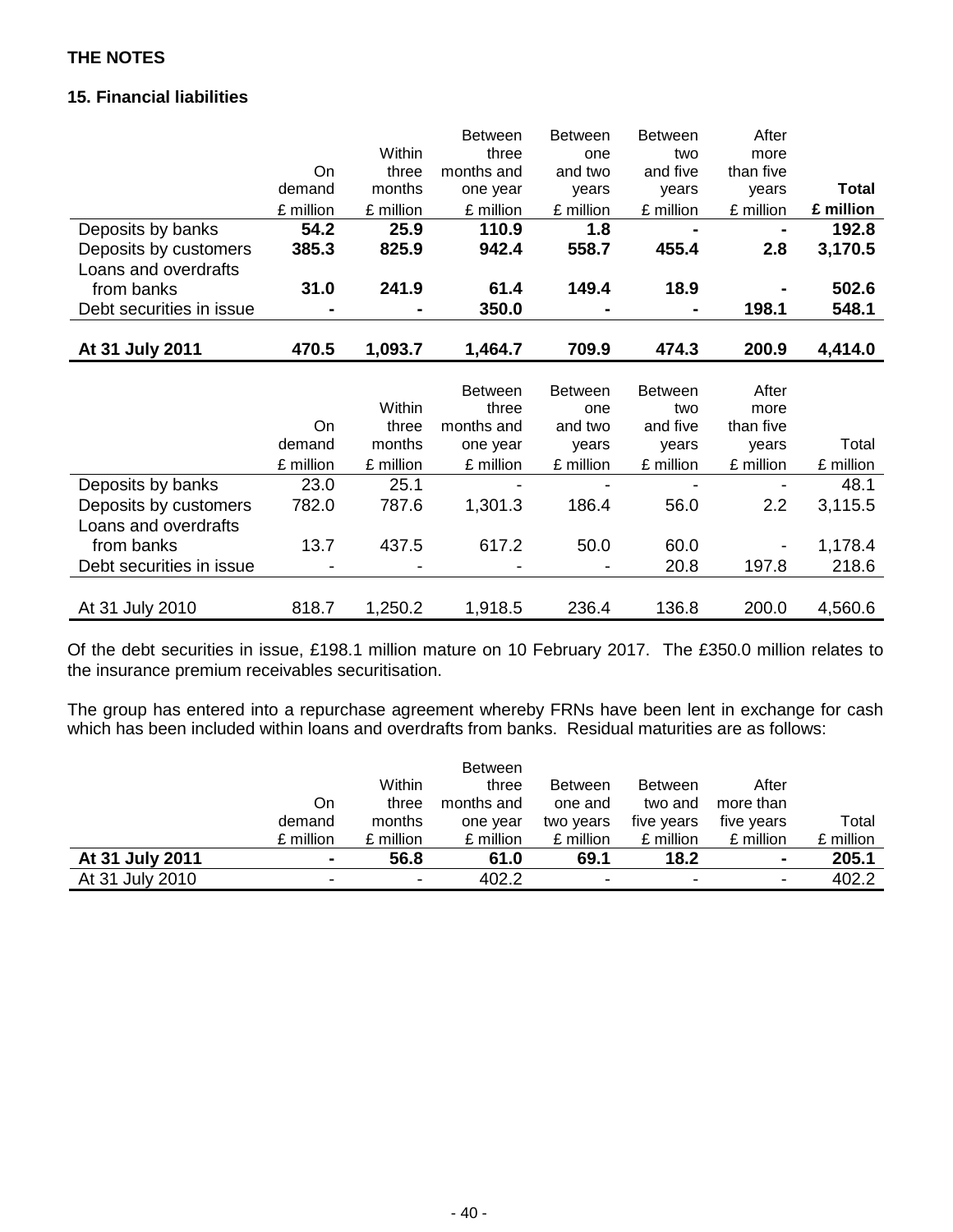#### **16. Capital management**

The group's capital ratios remained strong with a core tier 1 capital ratio of 13.1% (2010: 13.9%) and a total capital ratio of 14.9% (2010: 15.8%). The decrease in the capital ratios was principally due to both an increase in risk weighted assets as a result of growth in the loan book and goodwill on acquisition in the Asset Management division. This increase was partly offset by a reduction in notional risk weighted assets for operational risk as the group migrated to a more advanced methodology reflecting improvements in the group's operational risk framework.

Regulatory capital (core tier 1 and total) reduced during the year due to a reduction in retained earnings and other reserves partly offset by lower deductions overall for intangible assets and goodwill in associates. The composition of capital remained stable with 88.0% (2010: 88.2%) of the total capital consisting of core tier 1 capital.

|                                                      | 2011      | 2010      |
|------------------------------------------------------|-----------|-----------|
|                                                      | £ million | £ million |
| Core tier 1 capital                                  |           |           |
| Called up share capital                              | 37.6      | 37.4      |
| Share premium account                                | 283.0     | 275.9     |
| Retained earnings and other reserves                 | 448.9     | 490.6     |
| Non-controlling interests                            | 1.9       | 2.5       |
| Deductions from core tier 1 capital                  |           |           |
| Intangible assets                                    | (133.1)   | (107.5)   |
| Goodwill in associates                               | (12.2)    | (51.9)    |
| Investment in own shares                             | (37.6)    | (43.7)    |
|                                                      |           |           |
| Core tier 1 capital after deductions                 | 588.5     | 603.3     |
|                                                      |           |           |
| <b>Tier 2 capital</b>                                |           |           |
| Subordinated debt                                    | 75.0      | 75.0      |
| Unrealised gains on available for sale equity shares | 7.0       | 7.6       |
| <b>Tier 2 capital</b>                                | 82.0      | 82.6      |
| Deductions from total of tier 1 and tier 2 capital   |           |           |
| Participation in a non-financial undertaking         | (1.3)     | (1.8)     |
| Other regulatory adjustments                         | (0.1)     | (0.3)     |
|                                                      |           |           |
| <b>Total regulatory capital</b>                      | 669.1     | 683.8     |
|                                                      |           |           |
| <b>Risk weighted assets (notional)</b>               |           |           |
| Credit and counterparty risk                         | 3,513.7   | 3,230.8   |
| Operational risk <sup>1</sup>                        | 831.6     | 971.9     |
| Market risk <sup>1</sup>                             | 147.7     | 136.0     |
|                                                      |           |           |
|                                                      | 4,493.0   | 4,338.7   |
|                                                      |           |           |
| Core tier 1 capital ratio                            | 13.1%     | 13.9%     |
| Total capital ratio                                  | 14.9%     | 15.8%     |

<sup>1</sup>Operational and market risk include a notional adjustment at 8% in order to determine notional risk weighted assets.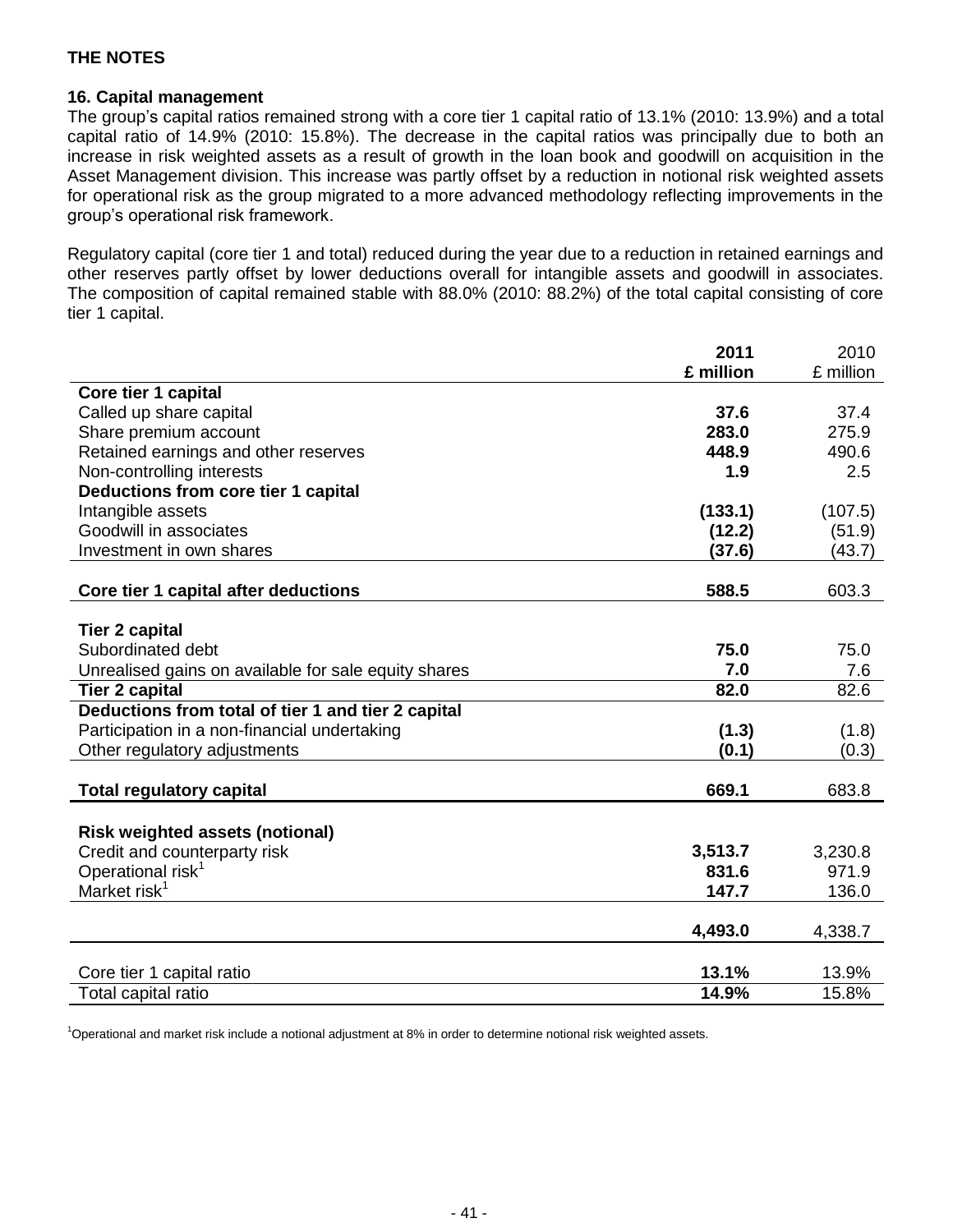#### **16. Capital** continued

The following table shows a reconciliation between equity and core tier 1 capital after deductions:

|                                                        | 2011      | 2010      |
|--------------------------------------------------------|-----------|-----------|
|                                                        | £ million | £ million |
| Equity                                                 | 728.3     | 754.4     |
| Regulatory deductions from equity:                     |           |           |
| Intangible assets                                      | (133.1)   | (107.5)   |
| Goodwill in associates                                 | (12.2)    | (51.9)    |
| Other reserves not recognised for core tier 1 capital: |           |           |
| Cash flow hedging reserve                              | 3.0       | 3.6       |
| Available for sale movements reserve                   | $2.5\,$   | 4.7       |
|                                                        |           |           |
| Core tier 1 capital after deductions                   | 588.5     | 603.3     |

### **17. Investments in associates**

|                                   | 2011      | 2010      |
|-----------------------------------|-----------|-----------|
|                                   | £ million | £ million |
| Share of profit before tax        | 3.7       | 8.2       |
| Share of tax                      | (1.1)     | (2.5)     |
| Share of profit after tax         | 2.6       | 5.7       |
| Dividends paid                    | (2.5)     | (8.2)     |
| Impairment                        | (36.0)    |           |
| <b>Disposals</b>                  | (0.3)     |           |
| Foreign exchange revaluation      | (4.1)     | 4.3       |
|                                   | (40.3)    | 1.8       |
| Carrying amount at 1 August       | 73.7      | 71.9      |
| <b>Carrying amount at 31 July</b> | 33.4      | 73.7      |

At 31 July 2011, the group had one associate investment, Mako (2010: eight associates). Mako owes £nil (2010: £nil) to the group. The group's share of the aggregated revenue of its associates in the year to 31 July 2011 amounted to £18.0 million (2010: £27.3 million). The group's share of the aggregated assets and liabilities of its associates at 31 July 2011 amounted to £36.5 million (2010: £43.7 million) and £15.3 million (2010: £21.0 million) respectively.

Mako's year end is 31 December which is different to that of the group, therefore 31 July 2011 unaudited management accounts of Mako have formed the basis of the financial information used in determining the group's share of the profits.

The impairment on associate relates to Mako as discussed in the exceptional items note 3.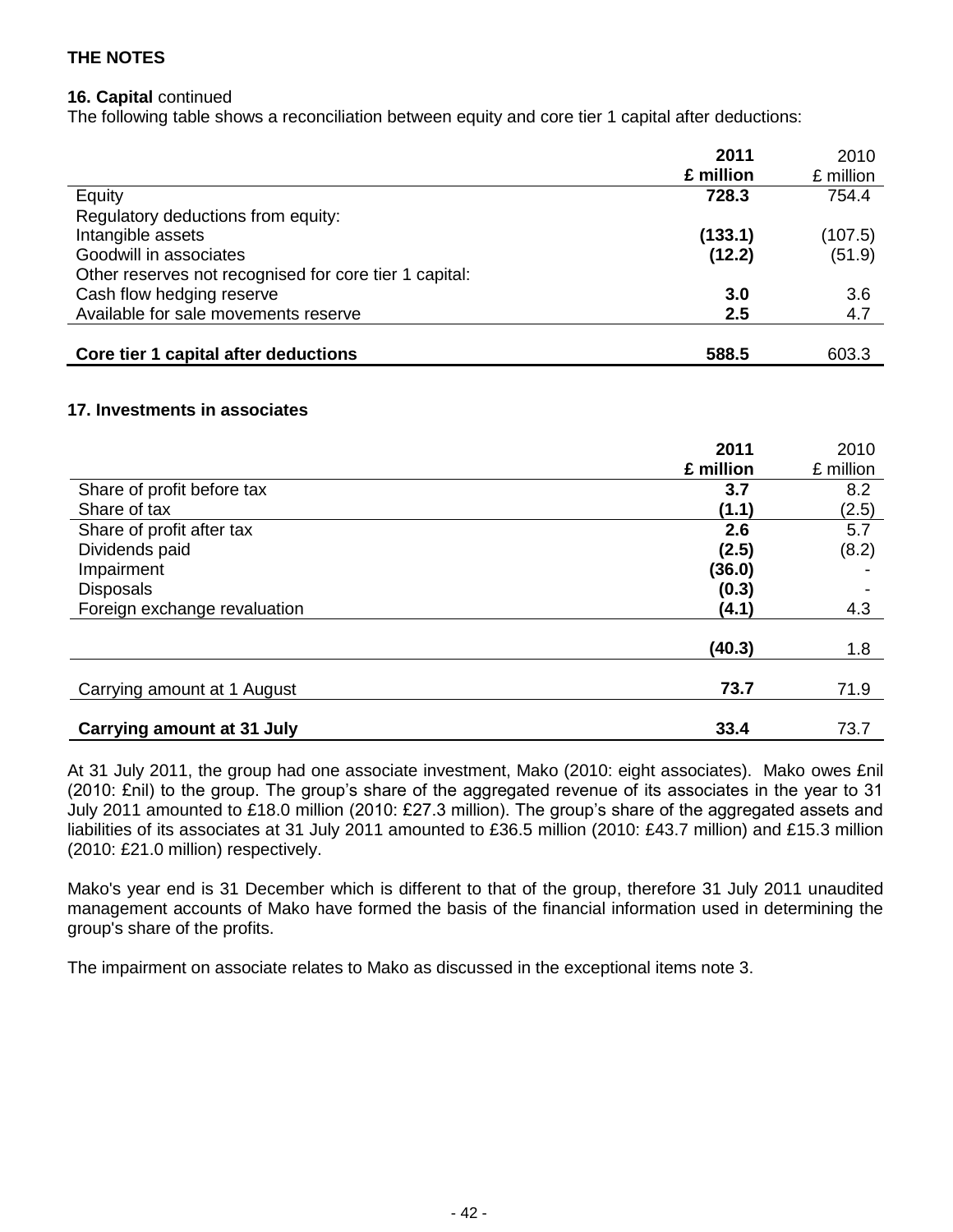# **18. Consolidated cash flow statement reconciliation**

| (a) Reconciliation of operating profit before tax to net cash inflow/(outflow)<br>from operating activities<br>Operating profit on ordinary activities before tax on continuing operations<br>78.5<br>101.0<br>Operating loss on ordinary activities before tax on discontinued operations<br>(27.4)<br>(1.7)<br>Tax paid<br>(33.3)<br>(29.7)<br>(Increase)/decrease in:<br>21.5<br>Interest receivable and prepaid expenses<br>(4.8)<br>Net settlement balances and trading positions<br>(82.3)<br>(47.6)<br>41.6<br>105.0<br>Net money broker loans against stock advanced<br>Increase/(decrease) in:<br>Interest payable and accrued expenses<br>(19.3)<br>(4.2)<br>36.0<br>Impairment on investment in Mako<br>21.3<br>Depreciation, amortisation and goodwill impairment<br>22.3<br>60.1<br>116.8<br>Net cash inflow from trading activities<br>(Increase)/decrease in:<br>Loans and advances to banks not repayable on demand<br>(10.5)<br>2.0<br>(539.2)<br>(453.9)<br>Loans and advances to customers<br>9.0<br>10.4<br>Floating rate notes held to maturity<br>139.3<br>329.0<br>Floating rate notes classified as available for sale<br>370.4<br>Debt securities held for liquidity<br>(0.6)<br>Other assets less other liabilities<br>32.1<br>17.0<br>Increase/(decrease) in:<br>155.3<br>0.1<br>Deposits by banks<br>338.4<br>Deposits by customers<br>195.9<br>Loans and overdrafts from banks<br>(676.7)<br>(162.1)<br>(135.1)<br>Net cash inflow/(outflow) from operating activities<br>67.9<br>(b) Analysis of net cash outflow in respect of the purchase of subsidiaries<br>(39.2)<br>Cash consideration in respect of current year purchases<br>Loan stock redemptions and deferred consideration paid in respect of<br>(3.1)<br>(0.4)<br>prior year purchases<br>3.3<br>Net movement in cash balances<br>(39.0)<br>(0.4)<br>(c) Analysis of net cash inflow/(outflow) in respect of the sale of<br>subsidiaries<br>Cash consideration received<br>44.5<br>(275.5)<br>Cash and cash equivalents disposed of<br>(231.0)<br>(d) Analysis of changes in financing<br>Share capital (including premium) and subordinated loan capital:<br>Opening balance<br>386.9<br>388.3<br>Shares issued for cash<br>0.2<br>1.4<br>Shares issued on acquisitions<br>7.1<br><b>Closing balance</b><br>395.6<br>388.3 | 2011<br>£ million | 2010<br>£ million |
|------------------------------------------------------------------------------------------------------------------------------------------------------------------------------------------------------------------------------------------------------------------------------------------------------------------------------------------------------------------------------------------------------------------------------------------------------------------------------------------------------------------------------------------------------------------------------------------------------------------------------------------------------------------------------------------------------------------------------------------------------------------------------------------------------------------------------------------------------------------------------------------------------------------------------------------------------------------------------------------------------------------------------------------------------------------------------------------------------------------------------------------------------------------------------------------------------------------------------------------------------------------------------------------------------------------------------------------------------------------------------------------------------------------------------------------------------------------------------------------------------------------------------------------------------------------------------------------------------------------------------------------------------------------------------------------------------------------------------------------------------------------------------------------------------------------------------------------------------------------------------------------------------------------------------------------------------------------------------------------------------------------------------------------------------------------------------------------------------------------------------------------------------------------------------------------------------------------------------------------------------------------------------------------------------------------------|-------------------|-------------------|
|                                                                                                                                                                                                                                                                                                                                                                                                                                                                                                                                                                                                                                                                                                                                                                                                                                                                                                                                                                                                                                                                                                                                                                                                                                                                                                                                                                                                                                                                                                                                                                                                                                                                                                                                                                                                                                                                                                                                                                                                                                                                                                                                                                                                                                                                                                                        |                   |                   |
|                                                                                                                                                                                                                                                                                                                                                                                                                                                                                                                                                                                                                                                                                                                                                                                                                                                                                                                                                                                                                                                                                                                                                                                                                                                                                                                                                                                                                                                                                                                                                                                                                                                                                                                                                                                                                                                                                                                                                                                                                                                                                                                                                                                                                                                                                                                        |                   |                   |
|                                                                                                                                                                                                                                                                                                                                                                                                                                                                                                                                                                                                                                                                                                                                                                                                                                                                                                                                                                                                                                                                                                                                                                                                                                                                                                                                                                                                                                                                                                                                                                                                                                                                                                                                                                                                                                                                                                                                                                                                                                                                                                                                                                                                                                                                                                                        |                   |                   |
|                                                                                                                                                                                                                                                                                                                                                                                                                                                                                                                                                                                                                                                                                                                                                                                                                                                                                                                                                                                                                                                                                                                                                                                                                                                                                                                                                                                                                                                                                                                                                                                                                                                                                                                                                                                                                                                                                                                                                                                                                                                                                                                                                                                                                                                                                                                        |                   |                   |
|                                                                                                                                                                                                                                                                                                                                                                                                                                                                                                                                                                                                                                                                                                                                                                                                                                                                                                                                                                                                                                                                                                                                                                                                                                                                                                                                                                                                                                                                                                                                                                                                                                                                                                                                                                                                                                                                                                                                                                                                                                                                                                                                                                                                                                                                                                                        |                   |                   |
|                                                                                                                                                                                                                                                                                                                                                                                                                                                                                                                                                                                                                                                                                                                                                                                                                                                                                                                                                                                                                                                                                                                                                                                                                                                                                                                                                                                                                                                                                                                                                                                                                                                                                                                                                                                                                                                                                                                                                                                                                                                                                                                                                                                                                                                                                                                        |                   |                   |
|                                                                                                                                                                                                                                                                                                                                                                                                                                                                                                                                                                                                                                                                                                                                                                                                                                                                                                                                                                                                                                                                                                                                                                                                                                                                                                                                                                                                                                                                                                                                                                                                                                                                                                                                                                                                                                                                                                                                                                                                                                                                                                                                                                                                                                                                                                                        |                   |                   |
|                                                                                                                                                                                                                                                                                                                                                                                                                                                                                                                                                                                                                                                                                                                                                                                                                                                                                                                                                                                                                                                                                                                                                                                                                                                                                                                                                                                                                                                                                                                                                                                                                                                                                                                                                                                                                                                                                                                                                                                                                                                                                                                                                                                                                                                                                                                        |                   |                   |
|                                                                                                                                                                                                                                                                                                                                                                                                                                                                                                                                                                                                                                                                                                                                                                                                                                                                                                                                                                                                                                                                                                                                                                                                                                                                                                                                                                                                                                                                                                                                                                                                                                                                                                                                                                                                                                                                                                                                                                                                                                                                                                                                                                                                                                                                                                                        |                   |                   |
|                                                                                                                                                                                                                                                                                                                                                                                                                                                                                                                                                                                                                                                                                                                                                                                                                                                                                                                                                                                                                                                                                                                                                                                                                                                                                                                                                                                                                                                                                                                                                                                                                                                                                                                                                                                                                                                                                                                                                                                                                                                                                                                                                                                                                                                                                                                        |                   |                   |
|                                                                                                                                                                                                                                                                                                                                                                                                                                                                                                                                                                                                                                                                                                                                                                                                                                                                                                                                                                                                                                                                                                                                                                                                                                                                                                                                                                                                                                                                                                                                                                                                                                                                                                                                                                                                                                                                                                                                                                                                                                                                                                                                                                                                                                                                                                                        |                   |                   |
|                                                                                                                                                                                                                                                                                                                                                                                                                                                                                                                                                                                                                                                                                                                                                                                                                                                                                                                                                                                                                                                                                                                                                                                                                                                                                                                                                                                                                                                                                                                                                                                                                                                                                                                                                                                                                                                                                                                                                                                                                                                                                                                                                                                                                                                                                                                        |                   |                   |
|                                                                                                                                                                                                                                                                                                                                                                                                                                                                                                                                                                                                                                                                                                                                                                                                                                                                                                                                                                                                                                                                                                                                                                                                                                                                                                                                                                                                                                                                                                                                                                                                                                                                                                                                                                                                                                                                                                                                                                                                                                                                                                                                                                                                                                                                                                                        |                   |                   |
|                                                                                                                                                                                                                                                                                                                                                                                                                                                                                                                                                                                                                                                                                                                                                                                                                                                                                                                                                                                                                                                                                                                                                                                                                                                                                                                                                                                                                                                                                                                                                                                                                                                                                                                                                                                                                                                                                                                                                                                                                                                                                                                                                                                                                                                                                                                        |                   |                   |
|                                                                                                                                                                                                                                                                                                                                                                                                                                                                                                                                                                                                                                                                                                                                                                                                                                                                                                                                                                                                                                                                                                                                                                                                                                                                                                                                                                                                                                                                                                                                                                                                                                                                                                                                                                                                                                                                                                                                                                                                                                                                                                                                                                                                                                                                                                                        |                   |                   |
|                                                                                                                                                                                                                                                                                                                                                                                                                                                                                                                                                                                                                                                                                                                                                                                                                                                                                                                                                                                                                                                                                                                                                                                                                                                                                                                                                                                                                                                                                                                                                                                                                                                                                                                                                                                                                                                                                                                                                                                                                                                                                                                                                                                                                                                                                                                        |                   |                   |
|                                                                                                                                                                                                                                                                                                                                                                                                                                                                                                                                                                                                                                                                                                                                                                                                                                                                                                                                                                                                                                                                                                                                                                                                                                                                                                                                                                                                                                                                                                                                                                                                                                                                                                                                                                                                                                                                                                                                                                                                                                                                                                                                                                                                                                                                                                                        |                   |                   |
|                                                                                                                                                                                                                                                                                                                                                                                                                                                                                                                                                                                                                                                                                                                                                                                                                                                                                                                                                                                                                                                                                                                                                                                                                                                                                                                                                                                                                                                                                                                                                                                                                                                                                                                                                                                                                                                                                                                                                                                                                                                                                                                                                                                                                                                                                                                        |                   |                   |
|                                                                                                                                                                                                                                                                                                                                                                                                                                                                                                                                                                                                                                                                                                                                                                                                                                                                                                                                                                                                                                                                                                                                                                                                                                                                                                                                                                                                                                                                                                                                                                                                                                                                                                                                                                                                                                                                                                                                                                                                                                                                                                                                                                                                                                                                                                                        |                   |                   |
|                                                                                                                                                                                                                                                                                                                                                                                                                                                                                                                                                                                                                                                                                                                                                                                                                                                                                                                                                                                                                                                                                                                                                                                                                                                                                                                                                                                                                                                                                                                                                                                                                                                                                                                                                                                                                                                                                                                                                                                                                                                                                                                                                                                                                                                                                                                        |                   |                   |
|                                                                                                                                                                                                                                                                                                                                                                                                                                                                                                                                                                                                                                                                                                                                                                                                                                                                                                                                                                                                                                                                                                                                                                                                                                                                                                                                                                                                                                                                                                                                                                                                                                                                                                                                                                                                                                                                                                                                                                                                                                                                                                                                                                                                                                                                                                                        |                   |                   |
|                                                                                                                                                                                                                                                                                                                                                                                                                                                                                                                                                                                                                                                                                                                                                                                                                                                                                                                                                                                                                                                                                                                                                                                                                                                                                                                                                                                                                                                                                                                                                                                                                                                                                                                                                                                                                                                                                                                                                                                                                                                                                                                                                                                                                                                                                                                        |                   |                   |
|                                                                                                                                                                                                                                                                                                                                                                                                                                                                                                                                                                                                                                                                                                                                                                                                                                                                                                                                                                                                                                                                                                                                                                                                                                                                                                                                                                                                                                                                                                                                                                                                                                                                                                                                                                                                                                                                                                                                                                                                                                                                                                                                                                                                                                                                                                                        |                   |                   |
|                                                                                                                                                                                                                                                                                                                                                                                                                                                                                                                                                                                                                                                                                                                                                                                                                                                                                                                                                                                                                                                                                                                                                                                                                                                                                                                                                                                                                                                                                                                                                                                                                                                                                                                                                                                                                                                                                                                                                                                                                                                                                                                                                                                                                                                                                                                        |                   |                   |
|                                                                                                                                                                                                                                                                                                                                                                                                                                                                                                                                                                                                                                                                                                                                                                                                                                                                                                                                                                                                                                                                                                                                                                                                                                                                                                                                                                                                                                                                                                                                                                                                                                                                                                                                                                                                                                                                                                                                                                                                                                                                                                                                                                                                                                                                                                                        |                   |                   |
|                                                                                                                                                                                                                                                                                                                                                                                                                                                                                                                                                                                                                                                                                                                                                                                                                                                                                                                                                                                                                                                                                                                                                                                                                                                                                                                                                                                                                                                                                                                                                                                                                                                                                                                                                                                                                                                                                                                                                                                                                                                                                                                                                                                                                                                                                                                        |                   |                   |
|                                                                                                                                                                                                                                                                                                                                                                                                                                                                                                                                                                                                                                                                                                                                                                                                                                                                                                                                                                                                                                                                                                                                                                                                                                                                                                                                                                                                                                                                                                                                                                                                                                                                                                                                                                                                                                                                                                                                                                                                                                                                                                                                                                                                                                                                                                                        |                   |                   |
|                                                                                                                                                                                                                                                                                                                                                                                                                                                                                                                                                                                                                                                                                                                                                                                                                                                                                                                                                                                                                                                                                                                                                                                                                                                                                                                                                                                                                                                                                                                                                                                                                                                                                                                                                                                                                                                                                                                                                                                                                                                                                                                                                                                                                                                                                                                        |                   |                   |
|                                                                                                                                                                                                                                                                                                                                                                                                                                                                                                                                                                                                                                                                                                                                                                                                                                                                                                                                                                                                                                                                                                                                                                                                                                                                                                                                                                                                                                                                                                                                                                                                                                                                                                                                                                                                                                                                                                                                                                                                                                                                                                                                                                                                                                                                                                                        |                   |                   |
|                                                                                                                                                                                                                                                                                                                                                                                                                                                                                                                                                                                                                                                                                                                                                                                                                                                                                                                                                                                                                                                                                                                                                                                                                                                                                                                                                                                                                                                                                                                                                                                                                                                                                                                                                                                                                                                                                                                                                                                                                                                                                                                                                                                                                                                                                                                        |                   |                   |
|                                                                                                                                                                                                                                                                                                                                                                                                                                                                                                                                                                                                                                                                                                                                                                                                                                                                                                                                                                                                                                                                                                                                                                                                                                                                                                                                                                                                                                                                                                                                                                                                                                                                                                                                                                                                                                                                                                                                                                                                                                                                                                                                                                                                                                                                                                                        |                   |                   |
|                                                                                                                                                                                                                                                                                                                                                                                                                                                                                                                                                                                                                                                                                                                                                                                                                                                                                                                                                                                                                                                                                                                                                                                                                                                                                                                                                                                                                                                                                                                                                                                                                                                                                                                                                                                                                                                                                                                                                                                                                                                                                                                                                                                                                                                                                                                        |                   |                   |
|                                                                                                                                                                                                                                                                                                                                                                                                                                                                                                                                                                                                                                                                                                                                                                                                                                                                                                                                                                                                                                                                                                                                                                                                                                                                                                                                                                                                                                                                                                                                                                                                                                                                                                                                                                                                                                                                                                                                                                                                                                                                                                                                                                                                                                                                                                                        |                   |                   |
|                                                                                                                                                                                                                                                                                                                                                                                                                                                                                                                                                                                                                                                                                                                                                                                                                                                                                                                                                                                                                                                                                                                                                                                                                                                                                                                                                                                                                                                                                                                                                                                                                                                                                                                                                                                                                                                                                                                                                                                                                                                                                                                                                                                                                                                                                                                        |                   |                   |
|                                                                                                                                                                                                                                                                                                                                                                                                                                                                                                                                                                                                                                                                                                                                                                                                                                                                                                                                                                                                                                                                                                                                                                                                                                                                                                                                                                                                                                                                                                                                                                                                                                                                                                                                                                                                                                                                                                                                                                                                                                                                                                                                                                                                                                                                                                                        |                   |                   |
|                                                                                                                                                                                                                                                                                                                                                                                                                                                                                                                                                                                                                                                                                                                                                                                                                                                                                                                                                                                                                                                                                                                                                                                                                                                                                                                                                                                                                                                                                                                                                                                                                                                                                                                                                                                                                                                                                                                                                                                                                                                                                                                                                                                                                                                                                                                        |                   |                   |
|                                                                                                                                                                                                                                                                                                                                                                                                                                                                                                                                                                                                                                                                                                                                                                                                                                                                                                                                                                                                                                                                                                                                                                                                                                                                                                                                                                                                                                                                                                                                                                                                                                                                                                                                                                                                                                                                                                                                                                                                                                                                                                                                                                                                                                                                                                                        |                   |                   |
|                                                                                                                                                                                                                                                                                                                                                                                                                                                                                                                                                                                                                                                                                                                                                                                                                                                                                                                                                                                                                                                                                                                                                                                                                                                                                                                                                                                                                                                                                                                                                                                                                                                                                                                                                                                                                                                                                                                                                                                                                                                                                                                                                                                                                                                                                                                        |                   |                   |
|                                                                                                                                                                                                                                                                                                                                                                                                                                                                                                                                                                                                                                                                                                                                                                                                                                                                                                                                                                                                                                                                                                                                                                                                                                                                                                                                                                                                                                                                                                                                                                                                                                                                                                                                                                                                                                                                                                                                                                                                                                                                                                                                                                                                                                                                                                                        |                   |                   |
|                                                                                                                                                                                                                                                                                                                                                                                                                                                                                                                                                                                                                                                                                                                                                                                                                                                                                                                                                                                                                                                                                                                                                                                                                                                                                                                                                                                                                                                                                                                                                                                                                                                                                                                                                                                                                                                                                                                                                                                                                                                                                                                                                                                                                                                                                                                        |                   |                   |
|                                                                                                                                                                                                                                                                                                                                                                                                                                                                                                                                                                                                                                                                                                                                                                                                                                                                                                                                                                                                                                                                                                                                                                                                                                                                                                                                                                                                                                                                                                                                                                                                                                                                                                                                                                                                                                                                                                                                                                                                                                                                                                                                                                                                                                                                                                                        |                   |                   |
|                                                                                                                                                                                                                                                                                                                                                                                                                                                                                                                                                                                                                                                                                                                                                                                                                                                                                                                                                                                                                                                                                                                                                                                                                                                                                                                                                                                                                                                                                                                                                                                                                                                                                                                                                                                                                                                                                                                                                                                                                                                                                                                                                                                                                                                                                                                        |                   |                   |
|                                                                                                                                                                                                                                                                                                                                                                                                                                                                                                                                                                                                                                                                                                                                                                                                                                                                                                                                                                                                                                                                                                                                                                                                                                                                                                                                                                                                                                                                                                                                                                                                                                                                                                                                                                                                                                                                                                                                                                                                                                                                                                                                                                                                                                                                                                                        |                   |                   |
|                                                                                                                                                                                                                                                                                                                                                                                                                                                                                                                                                                                                                                                                                                                                                                                                                                                                                                                                                                                                                                                                                                                                                                                                                                                                                                                                                                                                                                                                                                                                                                                                                                                                                                                                                                                                                                                                                                                                                                                                                                                                                                                                                                                                                                                                                                                        |                   |                   |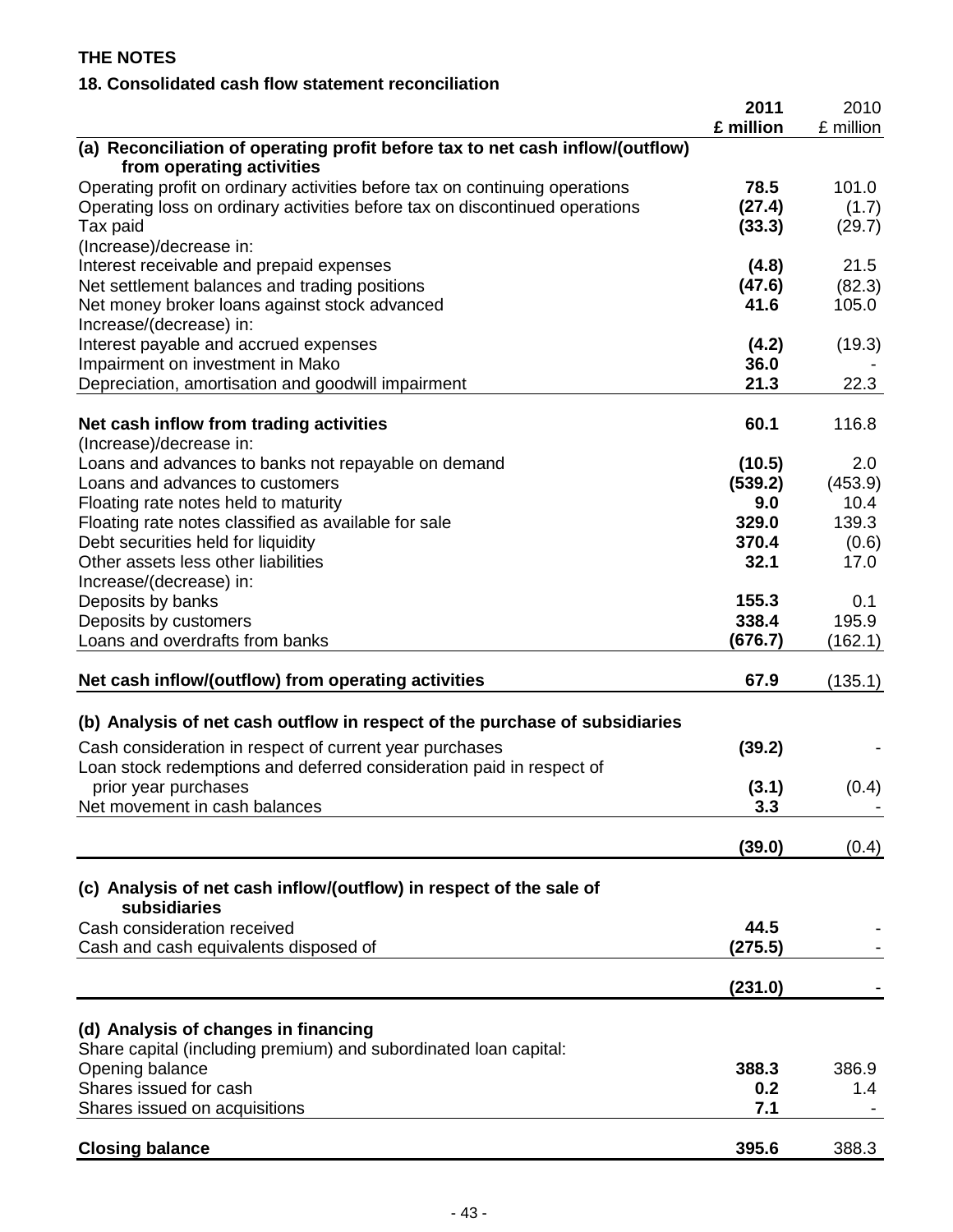#### **18. Consolidated cash flow statement reconciliation** continued

|                                                           | 2011      | 2010      |
|-----------------------------------------------------------|-----------|-----------|
|                                                           | £ million | £ million |
| Analysis of cash and cash equivalents <sup>1</sup><br>(e) |           |           |
| Cash and balances at central banks                        | 590.8     | 452.7     |
| Loans and advances to banks repayable on demand           | 107.9     | 158.4     |
| Certificates of deposit                                   | 284.5     | 672.1     |
|                                                           | 983.2     | 1,283.2   |

 $1$ Excludes Bank of England cash reserve account and amounts held as collateral.

#### **19. Financial risk management**

#### **Sovereign and banking sector exposure**

The group has limited exposure outside of the UK. However, given increased market and regulatory focus on such exposures, particularly in relation to Greece, Ireland, Italy, Portugal and Spain, the group considers it appropriate to provide the following disclosure.

The group has no sovereign exposures to any of the countries listed above. It has exposure through its holding of debt securities issued by Irish banks as follows:

|                     | Exposure  |
|---------------------|-----------|
|                     | £ million |
| Floating rate notes | 94.6      |

The FRNs are issued by Allied Irish Bank and Bank of Ireland and have a remaining maturity of under 12 months. As available for sale debt securities, the FRNs are marked to market against equity and had a carrying value of £86.0 million at 31 July 2011.

In addition, the group has loans and advances to customers in Ireland and Spain. These relate to loans in the group's Retail and Commercial businesses, and are issued with the same lending criteria and security as applied within the UK.

|                                 | Ireland   | Spain     | Total     |
|---------------------------------|-----------|-----------|-----------|
|                                 | £ million | £ million | £ million |
| Loans and advances to customers | 75.7      |           | 79.1      |

The group has no other material exposure to these economies.

#### **20. Post balance sheet event**

On 16 September 2011, the group announced the phased sale of its 49.9% investment in Mako, which is included within the Securities division, to the management team. The sale is consistent with the group's focus on developing its core businesses where it has full control. Given the nature of its business, Mako has a more volatile earnings profile which is not consistent with the group's strategy.

The sale is for an estimated consideration of US\$40 million in cash and will be effected via a series of purchases over several years by the management team. The sale of the first 16.6% is expected to close in the next few months, and the amount and timing of future purchases will depend on the financial performance of Mako. In addition, whilst it remains a shareholder in Mako, the group will continue to receive a dividend from Mako equivalent to its share of all profit after tax. Should the aggregate performance of Mako outperform certain predefined levels of profitability, the group will also be entitled to further deferred contingent consideration of up to US\$7.5 million.

As a result of the transaction, the group has written down the value of its investment in Mako by £36.0 million.